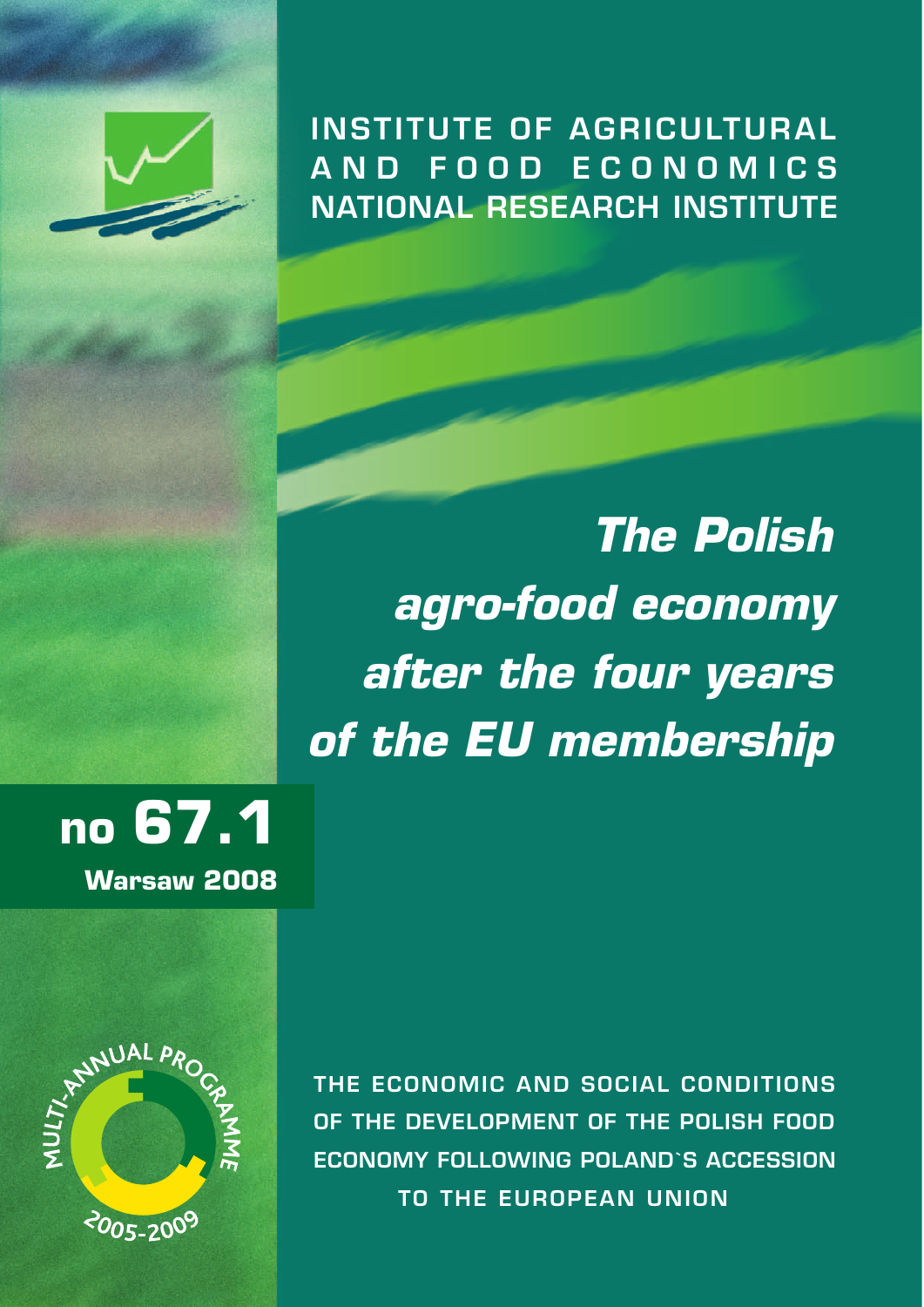**The Polish agro-food economy after the four years of the EU membership**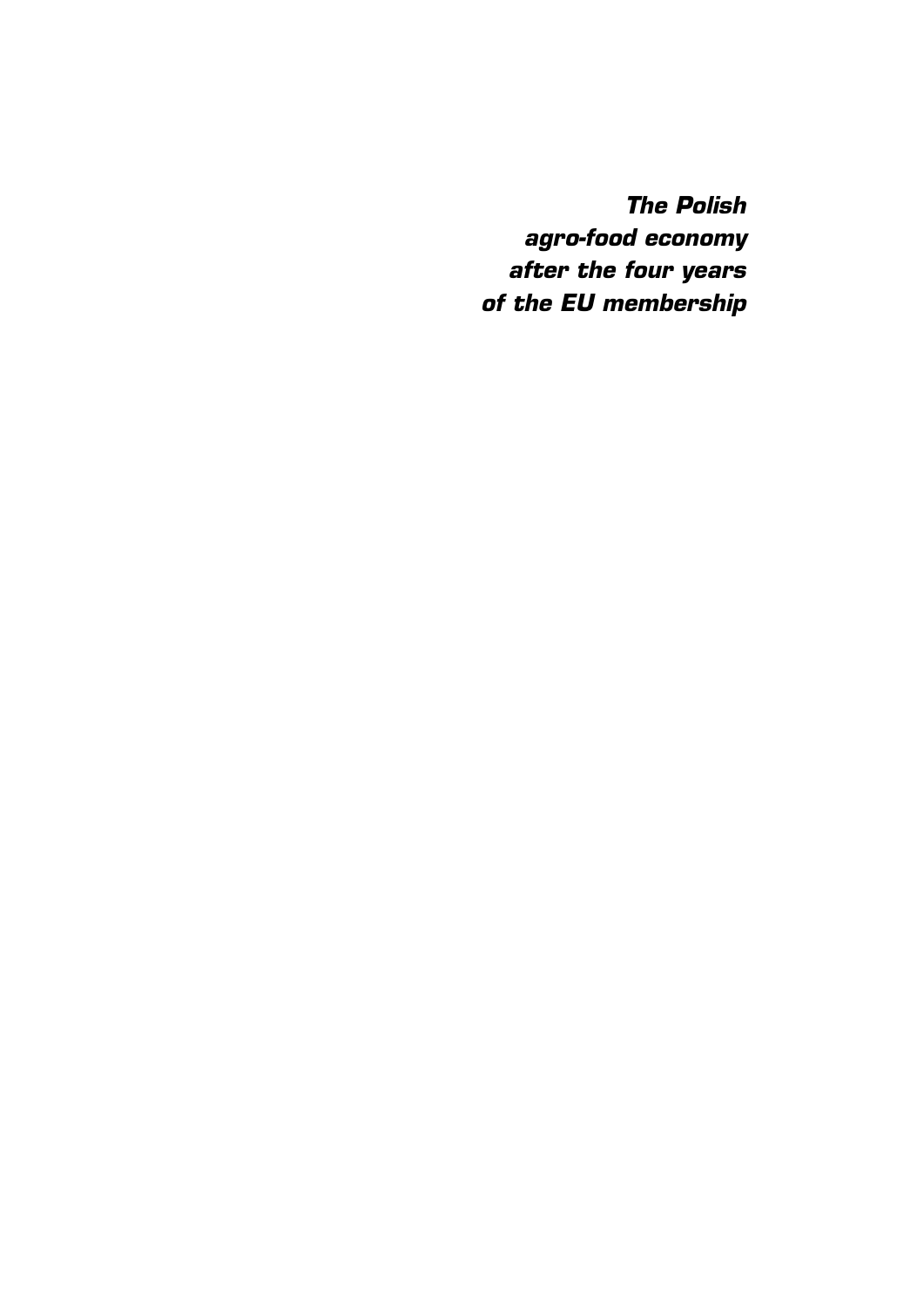

**INSTITUTE OF AGRICULTURAL** AND FOOD ECONOMICS **NATIONAL RESEARCH INSTITUTE** 

# **The Polish agro-food economy after the four years of the EU membership**

Multi-author work

Editors: Marek Wigier, PhD Prof. Andrzej Kowalski, PhD



THE ECONOMIC AND SOCIAL CONDITIONS OF THE DEVELOPMENT OF THE POLISH FOOD ECONOMY FOLLOWING POLAND`S ACCESSION TO THE EUROPEAN UNION

**Warsaw 2008**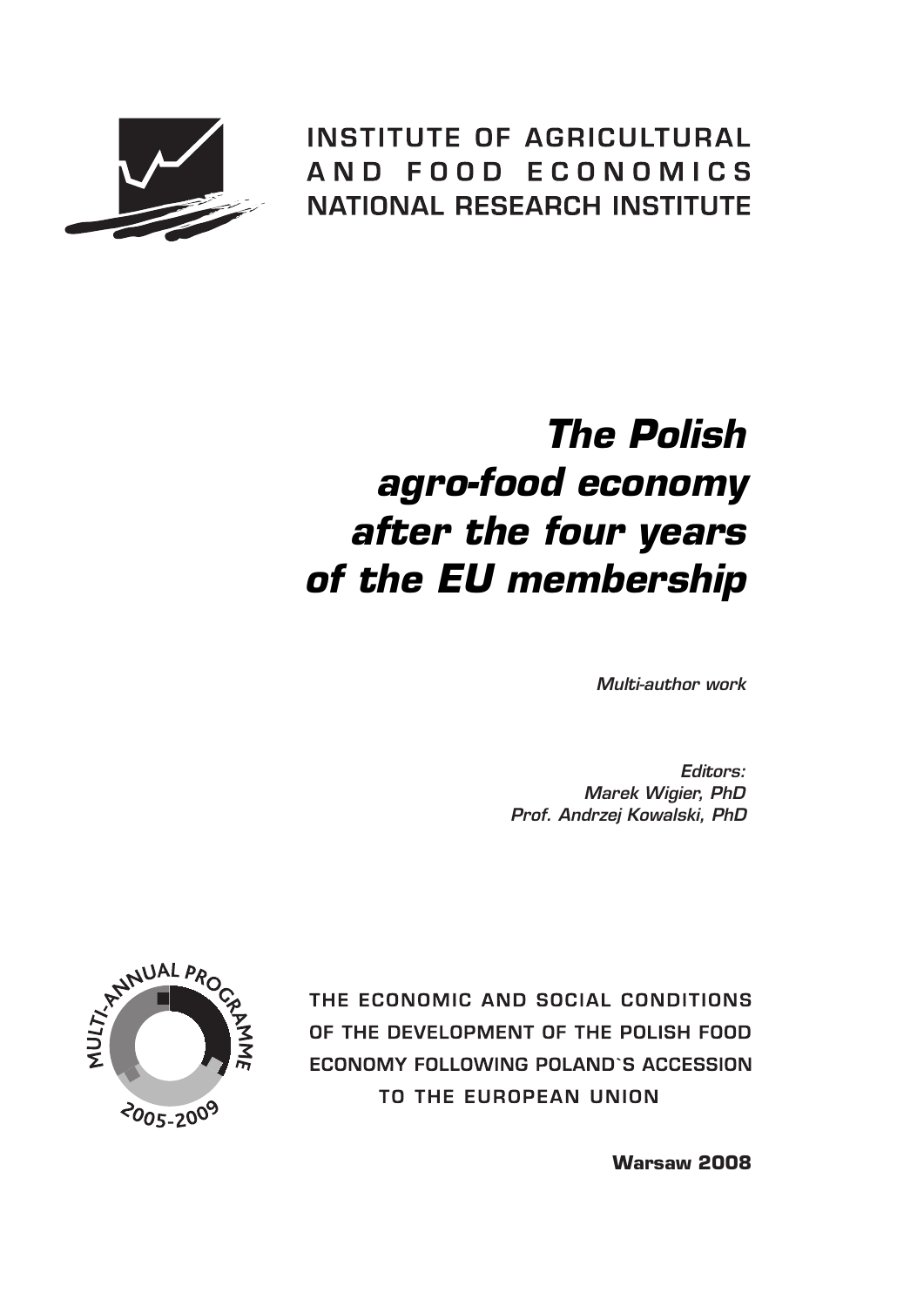All the authors are the researchers of the Institute of Agricultural and Food Economics – National Research Institute (IAFE – NRI).

The proceedings of the conference held at Pułtusk on December 12-14, 2007, within the Multi-Annual Programme "The economic and social conditions of development of the Polish food economy following Poland's accession to the European Union".

English translation by: *Europejskie Centrum Tłumaczeń* and *Joanna Gozdera, IAFE − NRI* 

Cover design *AKME Projekty Sp. z o.o* 

ISBN 978-83-60798-10-2

*Instytut Ekonomiki Rolnictwa i Gospodarki Żywnościowej – Państwowy Instytut Badawczy 00-950 Warszawa, ul. Świętokrzyska 20, skr. poczt. nr 984 tel.: (0*⋅ *prefiks*⋅ *22) 50 54 444 faks: (0*⋅ *prefiks*⋅ *22) 50 54 636 e-mail: dw@ierigz.waw.pl http://www.ierigz.waw.pl*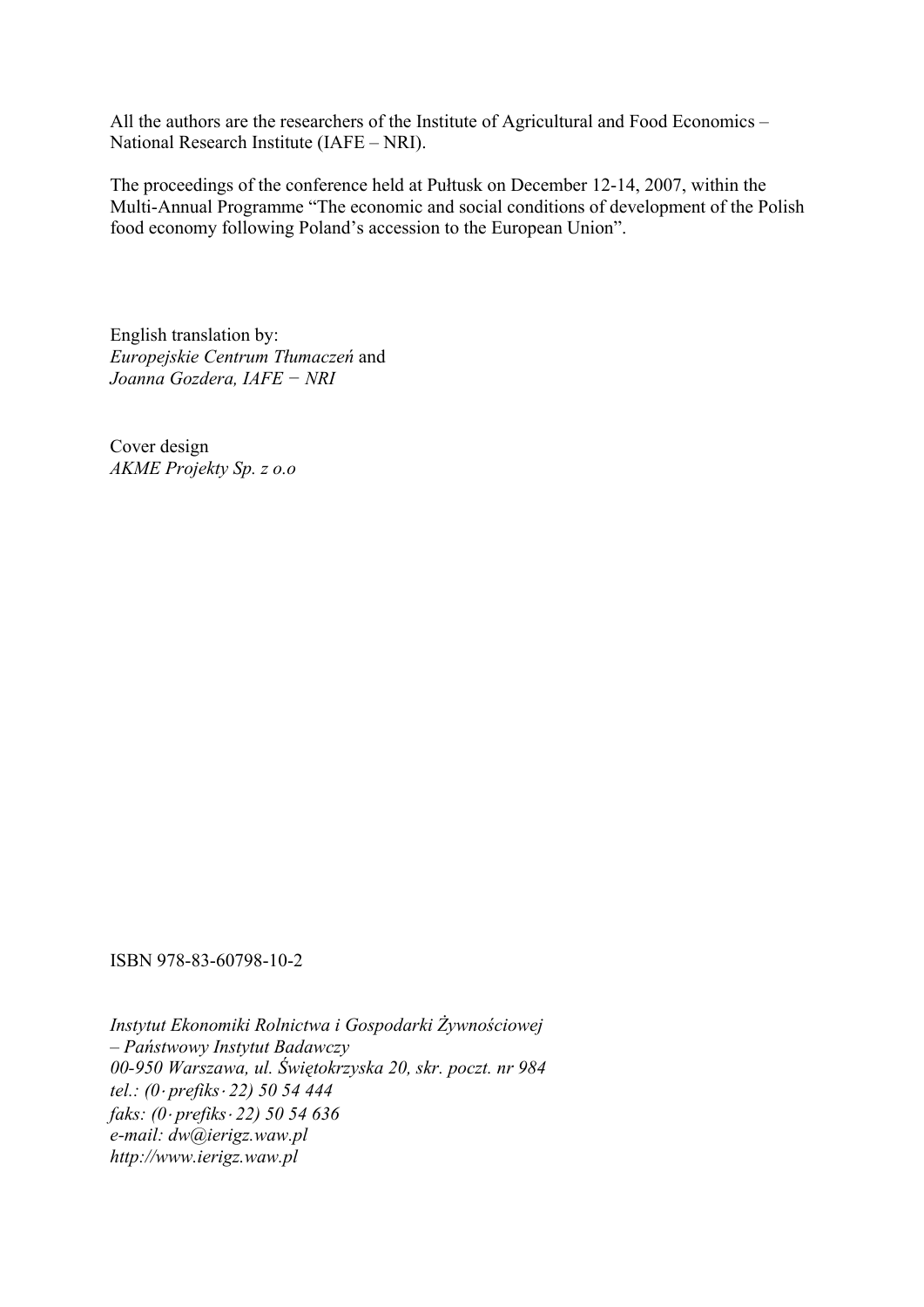#### **COPY FREE**

*Print run: 250 copies Printing and binding: QUICK-DRUK s.c.*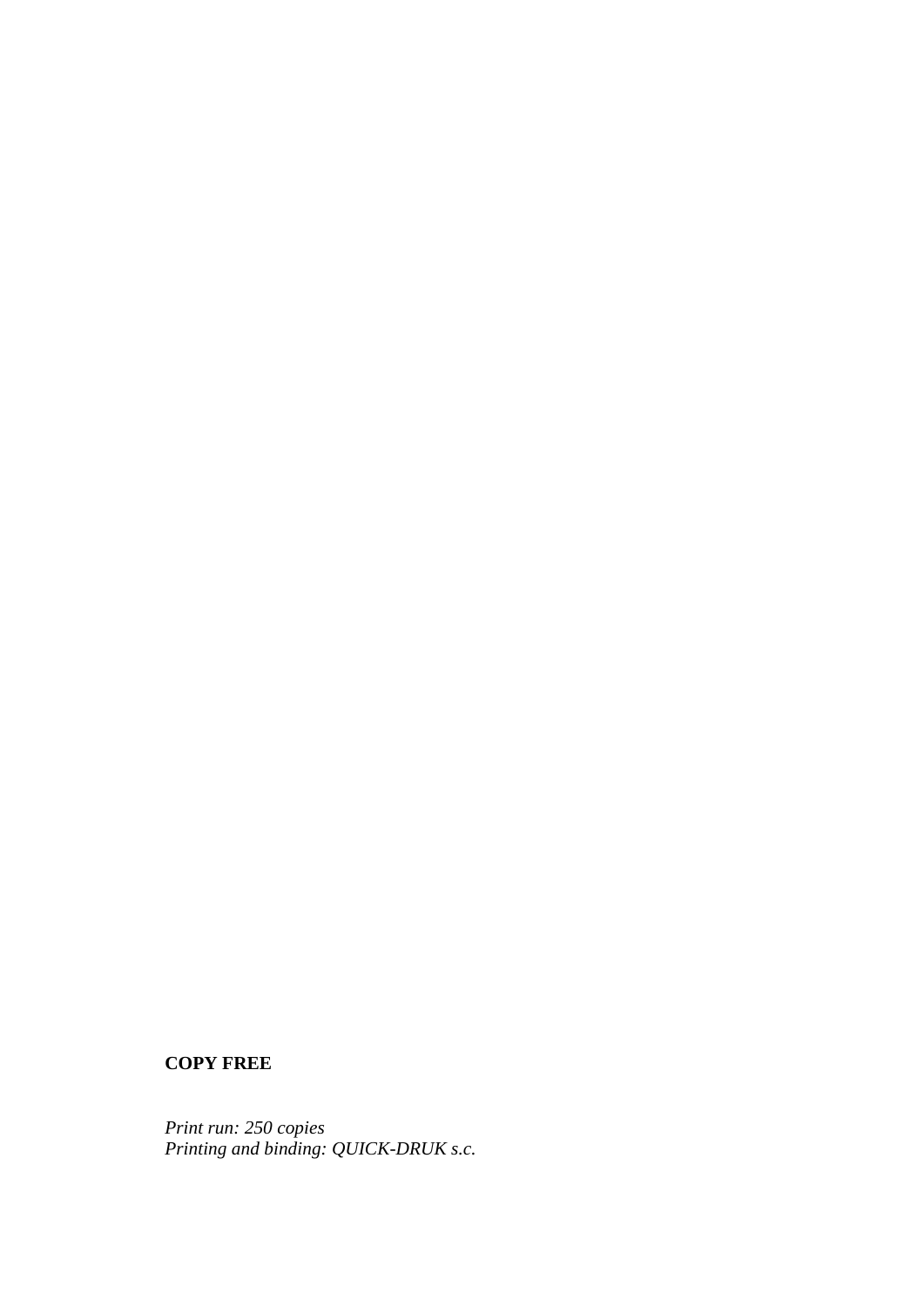## **Contents**

| I.   |                                                                          |  |
|------|--------------------------------------------------------------------------|--|
| II.  | Development strategy of the Polish agro-food economy                     |  |
| III. | Impact of the EU funds on the development of agriculture                 |  |
| IV.  | Competitiveness of the Polish food producers                             |  |
| V.   | Evolution of the meat market and its effects on the price transmission   |  |
| VI.  | Incomes of agriculture and the polish holdings in the first years        |  |
|      | VII. Economic performance of the selected agricultural products in 2006  |  |
|      | VIII. Institutional factors in socio-economic development of rural areas |  |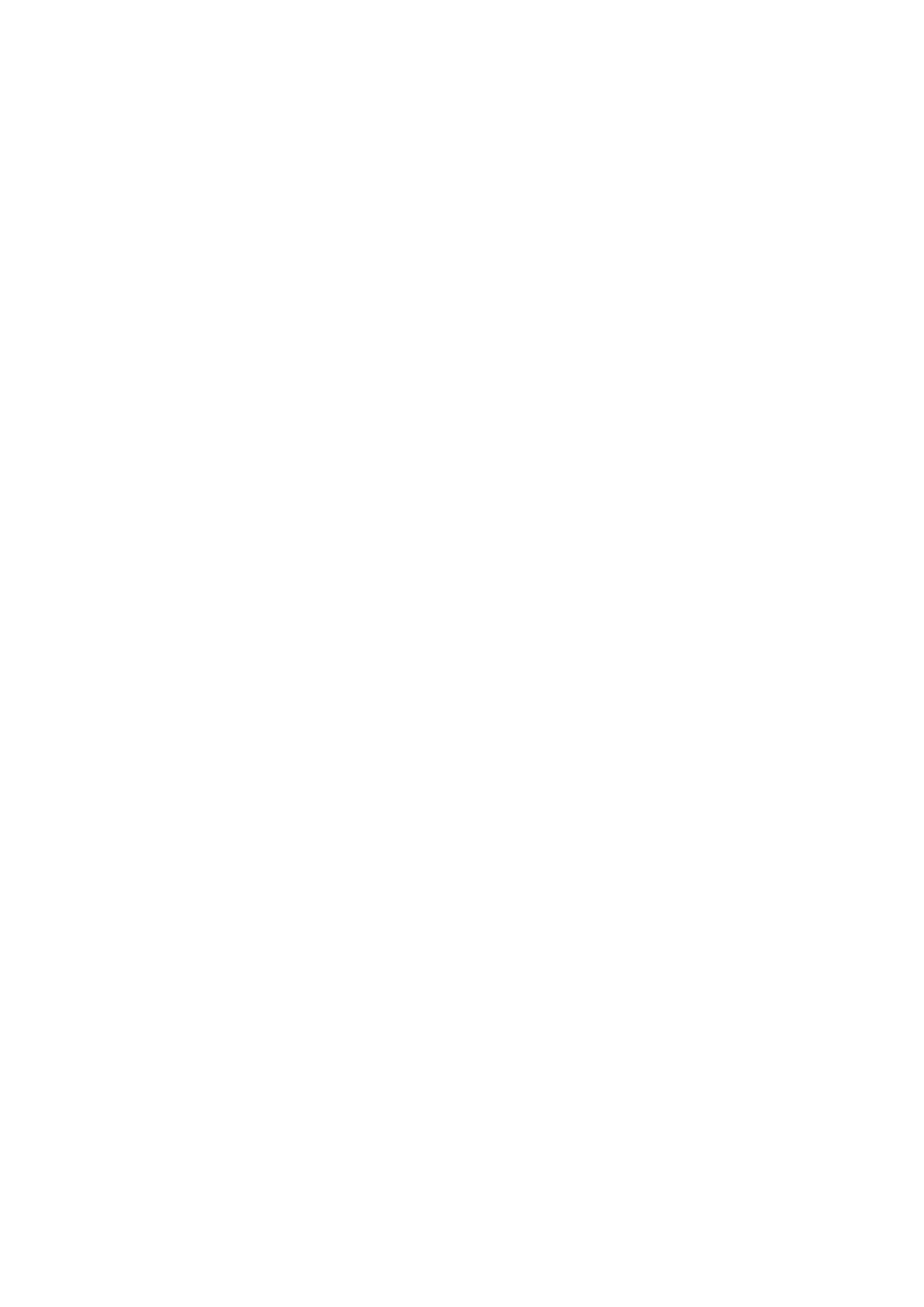# **I. The dispute flared up about globalization influence**

 Globalization and a technology revolution, in particular the development of a global telecommunications infrastructure and information technology, result in growth of competition. What in the past could be produced only in the developed countries for technological reasons, nowadays can as well be produced in almost every place in the world, because of global nature of modern technologies.

 For this reason many researchers point to the need for liberalization of the global economy giving the example of many countries which overcame an economic and social crisis thanks to their economic freedom. The results of research by Sachs and Warner published in 1995, concerning 135 countries in the period 1970-1985, show that the poorer countries following reasonably efficient economic policies, mainly open trade policy, have the growth rates higher by 2.5% per annum.

 The analysis of the relation between the size of the public sector in the national economy and the growth rate confirmed a definite negative correlation – the smaller the public sector the higher the growth rate<sup>1</sup>. There is also a similar relationship between the growth rate and the taxation rate. Also in this case there is a negative, although not very high correlation, with the correlation coefficient at the medium  $level<sup>2</sup>$ .

 The above observations lead to the conclusion that liberalization of the economy is conducive to the country's wealth. Most of economists and sociologists can agree with that conclusion. Controversy arises over the assessment of social effects of the economic growth.

 Growth – that is the production of bigger amounts of goods and services – for growth's sake should not be the only aim. The growth process is almost by definition unbalanced. In no economy, be it developed or developing, do the benefits of the growth process accrue equally to all individuals. The general opinion is that the rich are the main beneficiaries of the economic growth. The tendencies observed in the world economy and the widening income gap between the rich and the poor countries seem to support the opinion. At the beginning of the 1960s an average income per capita in the seven richest countries was 25-fold higher than in the seven poorest countries, while at

<u>.</u>

<sup>&</sup>lt;sup>1</sup> J. Gwartney, R. Lawson, R. Holcombe, *The Scope of Government and the Wealth of Nations*, "Cato Journal" 1998, Vol. 18  $(2,$  pages 163-190).

See among others OECD reports.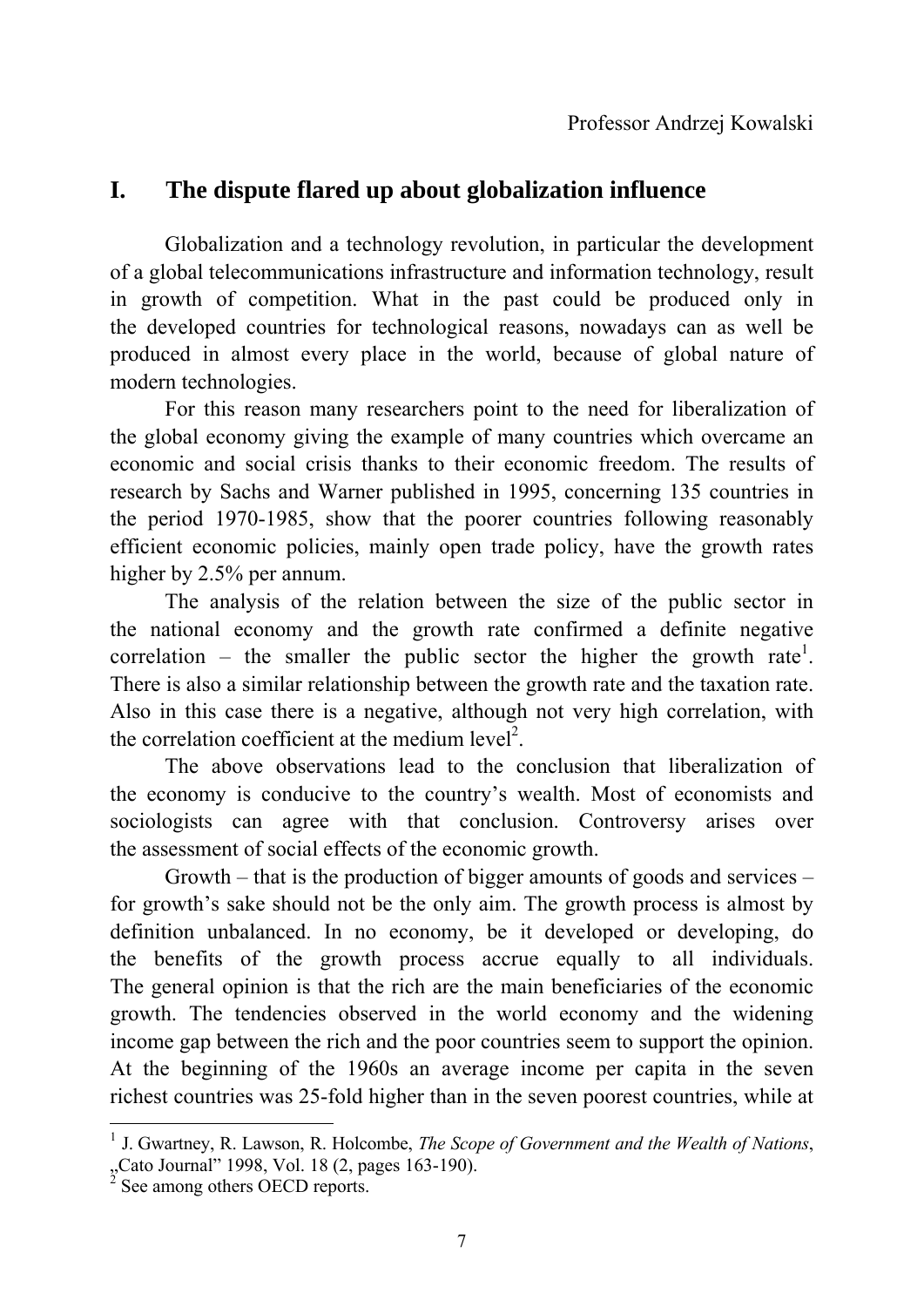the turn of the millennium the figure was  $39$ -fold higher<sup>3</sup>. However, there are various criticisms of the measurement, because of some methodological problems involved in measuring income distribution. The results do not take into account the purchasing power parity. These indicators inform about the changes in the economic situation of countries only to some extent. The research taking into consideration the purchasing power of different currencies conducted by the Norwegian Institute of International Affairs shows that the disparities between the countries in fact have been on the decrease since the late 1970s. The fast convergence was recorded particularly between the years 1993 and 1998 when the globalization process speeded up. The study conducted at Columbia University by Xavier Sala-i-Martin, whose works include the topics of economic development, leads to similar conclusions<sup>4</sup>. When considering the disparities between individuals, not between countries, the global inequality in the year 2000 appears to have been at the lowest level since the World War II. Between the years 1965 and 1998 the average income per capita of all individuals of the world – taking into account purchasing power and annual average inflation – grew from 2,497 to 4,839 USD, i.e. more than doubled. The rise of the average income was not only a result of growing incomes in the richest and most developed countries. Over the aforementioned period one- -fifth of the world population living in the richest countries increased their average income from 8,315 to 14,623 USD (that is by approx. 75 per cent), while another one-fifth living in the poorest countries managed to increase their average income per capita from 551 to 1,137 USD, which is even more than by 100 per cent. The global consumption is nowadays over twice as much as in the 1960s.

 Thanks to the growth in the second half of the 20th century, over 3 billion people live above the poverty line. The UNDP reports that the poverty has decreased over the last fifty years more than during the last five centuries.

 The area of poverty is still shrinking. Extreme poverty is often defined as living on less than 1 USD per day. In 1820 approx. 85 per cent of the world population lived on the equivalent of 1 USD a day. Until 1950 this number fell to 50 per cent, and in 1980 it accounted for approx. 30 per cent. The World Bank data shows that the proportion of the world population living in extreme economic poverty has fallen from 31 per cent in 1980 to the current level of approx. 20 per cent (most often the number quoted is 24 per cent which is the share of the developing world population in the total world population).

<u>.</u>

<sup>3</sup> See A. Dylus, *Globalizacja. Refleksje etyczne*. Warszawa Ossolineum 2005, page 37 and the UNDP *Human Development Report* of 1999.

<sup>4</sup> Xavier Sala-i-Martin, "The Disturbing "Rise" of Global Income Inequality", National Bureau of Economic Research Working Paper no. 8904, http:/ www.nbr.org/papers/w 8904.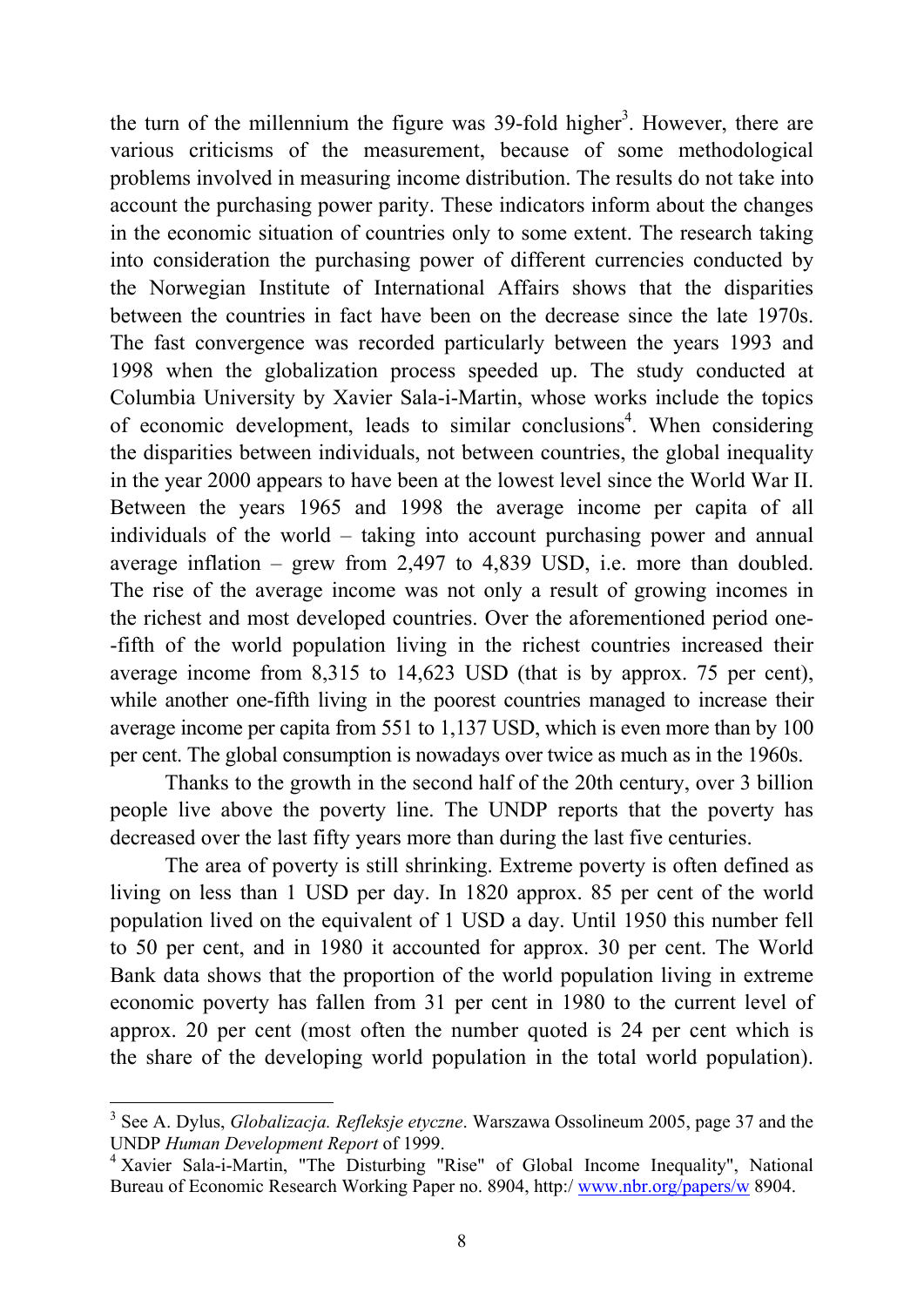However, the improvement that occurred over the last twenty years is an unprecedented phenomenon. It is also worth underlining that during the last two decades the world population has increased by above 1.5 billion people, whereas the number of people living in extreme poverty has declined by as much as 200 million. This fall is due to the economic growth.

 This data seems to be reflected in the Human Development Index (HDI) according to the UNDP. It shows even a greater decrease in poverty and inequalities than the Norwegian report does. The HDI is a combination of different indicators of development: income, educational attainment, life expectancy. It varies between 0 denoting extreme poverty and 1 denoting economic prosperity. Over the last forty years the HDI has increased in all groups of countries, but its value increased the fastest for the poorest countries. Between the years 1963 and 1993 in the OECD countries the HDI increased from 0.8 to 0.91, while in the developing countries – from 0.26 to 0.56.

 When analysing the disparities in the 70 selected countries, a prominent American economist G.W. Scully came to the conclusion that more equal income distribution is observed in the countries having a liberal economy, an open market and respecting ownership rights. In such countries the middle class has more economic assets than the upper class. The share of the gross domestic product received by the richest one-fifth of the population in the countries with liberal economies was by 25 per cent lower than in the other ones. Despite the fact that some part of the gross domestic product received by the poorest one-fifth of the population did not depend on the degree of economic freedom of a particular country, the real incomes of the poorest in the countries with liberal economies were significantly higher<sup>5</sup>.

 This tendency is reflected in the transition process in the Central and Eastern European countries and the Commonwealth of Independent States (CIS). The countries that increased the degree of economic freedom and civil liberties recorded also the higher growth rates of work efficiency and the higher real incomes per capita as well as the smaller growth of income inequalities than the countries which were reluctant to launch economic reforms. The countries with liberal and market oriented economies recorded the relatively smaller growth of differences in real incomes between individuals than the countries where the reforms never achieved the high level. The comparison of the dynamically developing economy of China with the economies of India and Pakistan leads to the similar conclusions. The income inequality in the communist Republic of China is significantly greater than in India or Pakistan.

1

<sup>5</sup> G.W. Scully, *Constitutional Environments and Economic Growth*, Princeton University Press, 1992.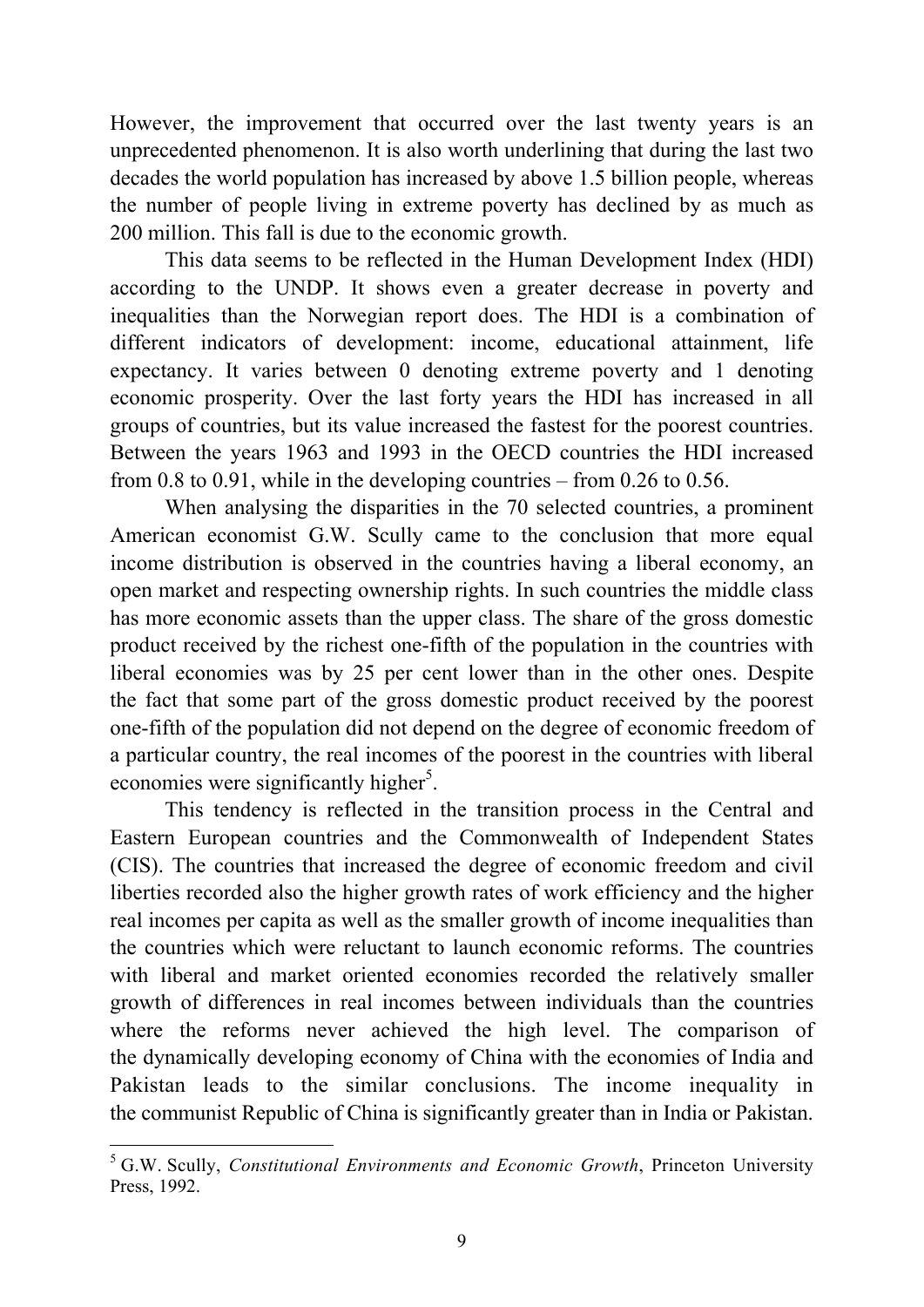There are also more chances in the countries with liberal economies to get out of poverty. In the USA the total wealth of the richest 1% of the population, i.e. 2.7 million people is equal to the total wealth of the poorest 38% of the population, i.e. 100 million people. The poorest one-fifth of the U.S. population receives only 3.6 per cent of the gross domestic product. However, thanks to the great mobility of individuals, taking advantage of the skills acquired at school and practical work experience, only 5.1 per cent of those who in 1975 had belonged to the poorest one-fifth of the population remained in that social group until 1991. At the same time almost 30 per cent of them moved to the richest one-fifth of the population and  $60$  per cent of them – to the richest two-fifths of the population.

The best cure for poverty is the chance to improve the socio-economic status. In the USA it takes 4 months on average to get out of poverty for people who live below the poverty line. The percentage of people who are absolutely poor i.e. living below the poverty line for more than two years is 4% only.

Disparities in the distribution of economic assets and income are reflected in the health of populations and life expectancy. People in the developing countries live on average 25 years shorter in comparison with the developed world. It should however be underlined that the life expectancy has greatly increased in the developing world in recent years and is starting to close the gap to the developed world where the improvement has been smaller. In the 1960s the average life expectancy in the poor countries was at the level by over 40% lower than in the richest countries, whereas at present – by 20%.

The best measure of the standard of living is probably the infant mortality rate. In the developing countries the infant mortality rate is on the decrease. In 1950 18 per cent (almost one in five) newborns died, but in 1976 this rate declined to 11 per cent, in 1995 it declined to 6 per cent. Over the last thirty years the infant mortality has fallen by more than half, from 107 deaths of infants per 1000 live births in 1970 to 59 deaths of infants per 1000 live births in 1998. Despite living in poverty more and more people can survive nowadays. Because people in the poor countries live longer and the number of people living in poverty is decreasing, it means that the area of poverty is shrinking faster than it would appear from the superficial analysis of the statistics.

 One of the most effective ways of improving the socio-economic status and achieving better perspectives is education. Unfortunately, many people have still no chance of it. There are also gender differences in the access to education: 65 per cent of people doomed to illiteracy is female. Education is related to the problem of poverty. In many countries the poorest people do not get any education. Poor families cannot afford to send children to schools because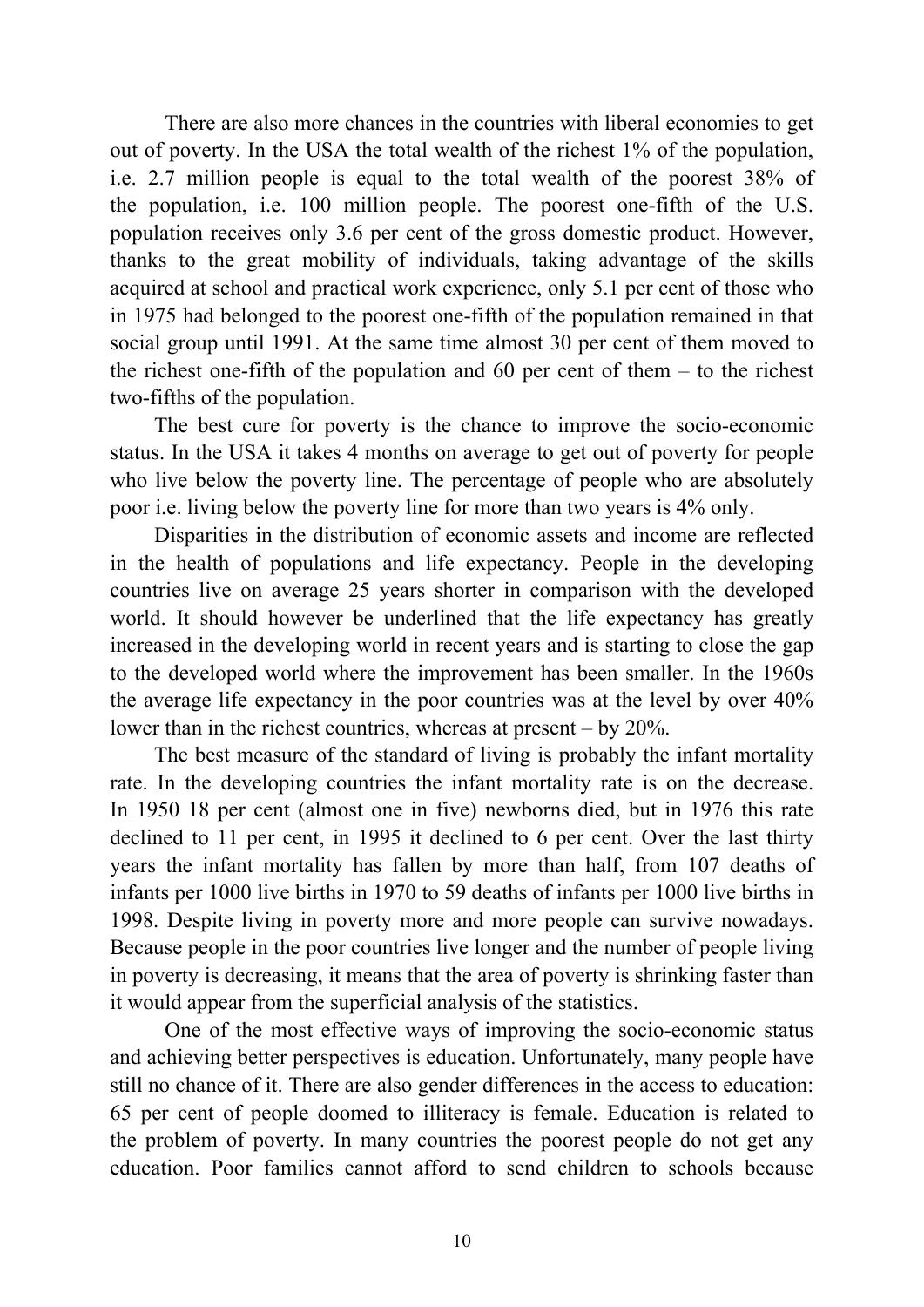the school fees are too high and the scholarships and other forms of financial assistance are insufficient. Not surprisingly therefore, the level of education is correlated with the economic development. On the other hand, the higher level of education is one of the main factors stimulating economic growth.

The share of the world population educated at primary level is rising fast reaching nearly 100% with the exception of Sub-Saharan Africa, but even there the share has already increased to three-fourths of the population. The percentage of the world population with secondary education increased from 25 per cent in 1960 to 67 percent in 1995. At the same time the number of children who started their education increased to 80 per cent. Unfortunately, there are still approx. 900 million adult illiterates in the world.

 The rapid deterioration of the environment is attributed to the globalization process. It is often claimed that many factories are moved from the developed world to the developing countries where there are no environmental regulations and therefore they can pollute freely. To cope with the competition, the Western countries will also have to lower the environmental standards. Thus it seems that there is a connection between better opportunities, advances in technology and better access to natural resources and pollution. But does the conflict between development and nature conservation really exist?

Contrary to popular belief, it is wrong to assume that technological advance brings environmental damage. There is no massive inflow of foreign investments to the countries with low environmental standards, neither is there any global pressure to lower the standards. The majority of American and European investors move to the countries respecting environmental protection. There was much concern over a rush of the U.S. companies to invest in Mexico after signing the agreements within the NAFTA, but without mentioning the fact that the free trade agreements obligated Mexico to enforce the environmental laws. Also the new member states of the enlarged EU increased the public expenditures on environmental protection.

Some economists believe that the globalization leads to marginalization of many sectors such as agriculture. The position of agriculture, as geographically and economically distant from consumers, is regarded as weak. Agriculture is characterized by many specific features in comparison with industry. The speed of technological innovation is much slower and moreover, new technologies are beyond the reach of many small holdings, particularly in the developing countries. Agricultural markets are rather unstable because of the changeable climatic conditions and a high incidence of speculation, which lead to the significant fluctuation in prices and agricultural incomes. Agriculture encompasses many other spheres in addition to the production sphere. Living standards, the natural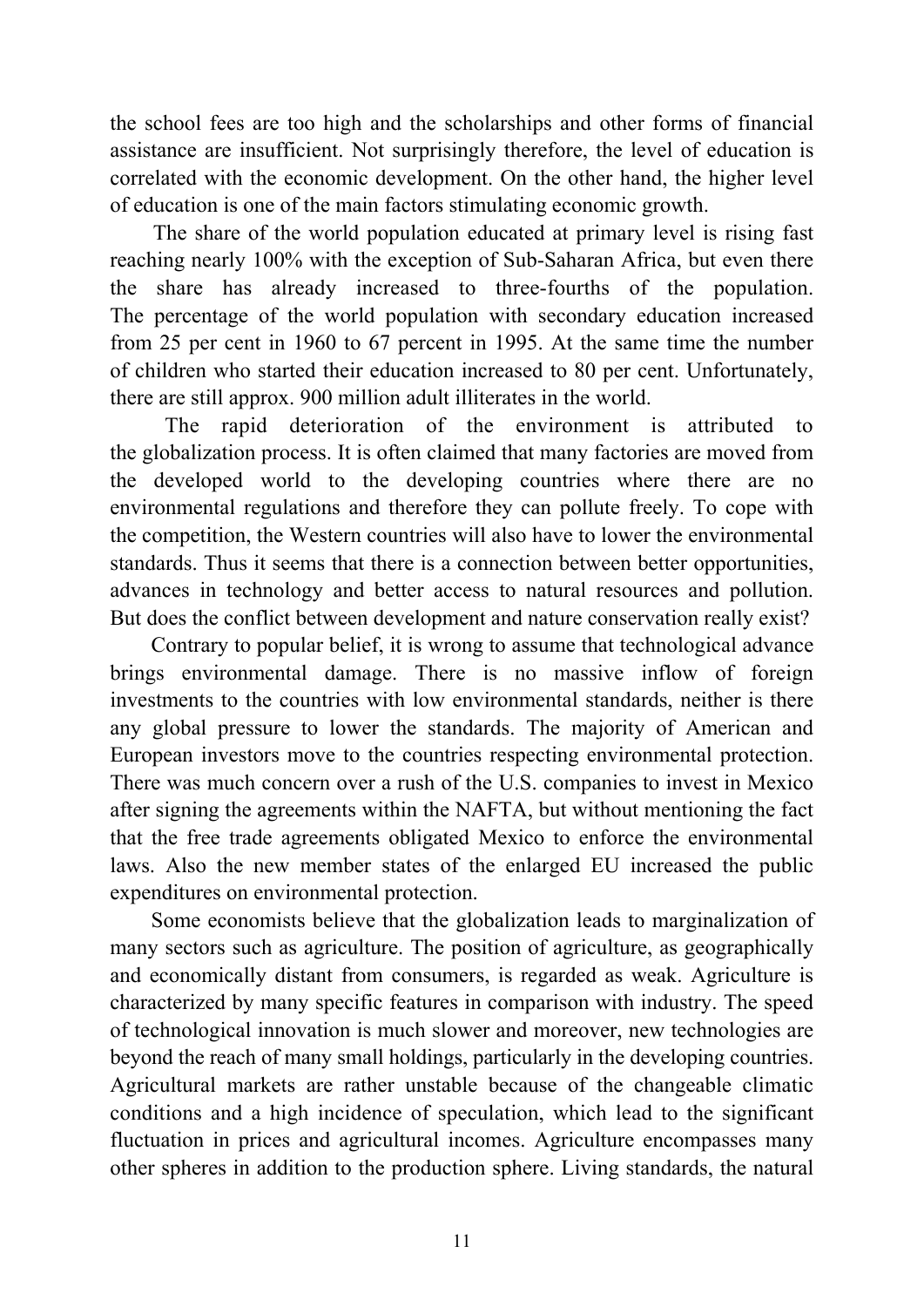environment, the landscape as well as the social balance depend to a significant extent on the type of agriculture. That is why many governments adopt more active agricultural policies with systems of guaranteed prices, import tariffs and direct payments. However, these measures distort the competition.

 In the 30 most developed countries 311 billion USD was allocated for national agricultural support in  $2001^6$ . However, the agricultural support in the rich countries simultaneously hit agricultures in the poor countries. The average support for one dairy cow in European countries amounts to approx. 2 USD per day, that is as much as the daily income per capita of numerous residents of what we used to call the Third World<sup>7</sup>.

 The barriers to imports imposed by the developed countries put serious obstacles in the way of some countries trying to enter their markets, while the developed countries enjoy free trade within the WTO and implement various structural adjustment plans. Moreover, export subsidies and direct payments in the EU, the U.S. and Japan can create bottleneck to market development, affecting strongly the development of the agro-food sectors in the less developed countries in particular. The inflow of grain from the countries characterised by 200 to 300 times higher production efficiency caused in the years 1965-1985 the fall in the volume of grain production in the countries of Tropical Africa. In the case of poultry meat a similar phenomenon is observed in Sub- -Saharan Africa, and in the case of milk production in Ecuador or Peru. The impoverishment of small agricultural producers (whose number accounts for two-thirds of the vocationally active people in Sub-Saharan Africa) contributes to the difficulties experienced by the countries on their way to strong and stable economic growth.

Despite such unequal conditions of competition, during the last fifty years the global production of food has doubled and in the developing countries it has even tripled. The largest growth was recorded in the developing countries, but only a small part of it results from the enlargement in the area of crops. Since the early 1980s the prices of food have fallen by half and the agricultural productivity has increased by 25 per cent. This process was faster and more visible in the poor countries.

However, the issue of the impact of globalization and liberalization on the economic and social development remains unresolved. Also contentious is the impact of the liberalization on world and Polish agricultures.

<sup>&</sup>lt;del>6</del><br><sup>6</sup> M. Kuźmicz, *Bogaci i biedni przy jednym stole*, "Gazeta Wyborcza" of 27 December 2002.

<sup>7</sup> J.E. Stiglitz, *Komu pomoże szczyt w Cancum*? – cited after W. Szymański *Interesy i sprzeczności globalizacji*. *Wprowadzenie do ekonomii ery globalizacji*, Warszawa 2004, p. 189.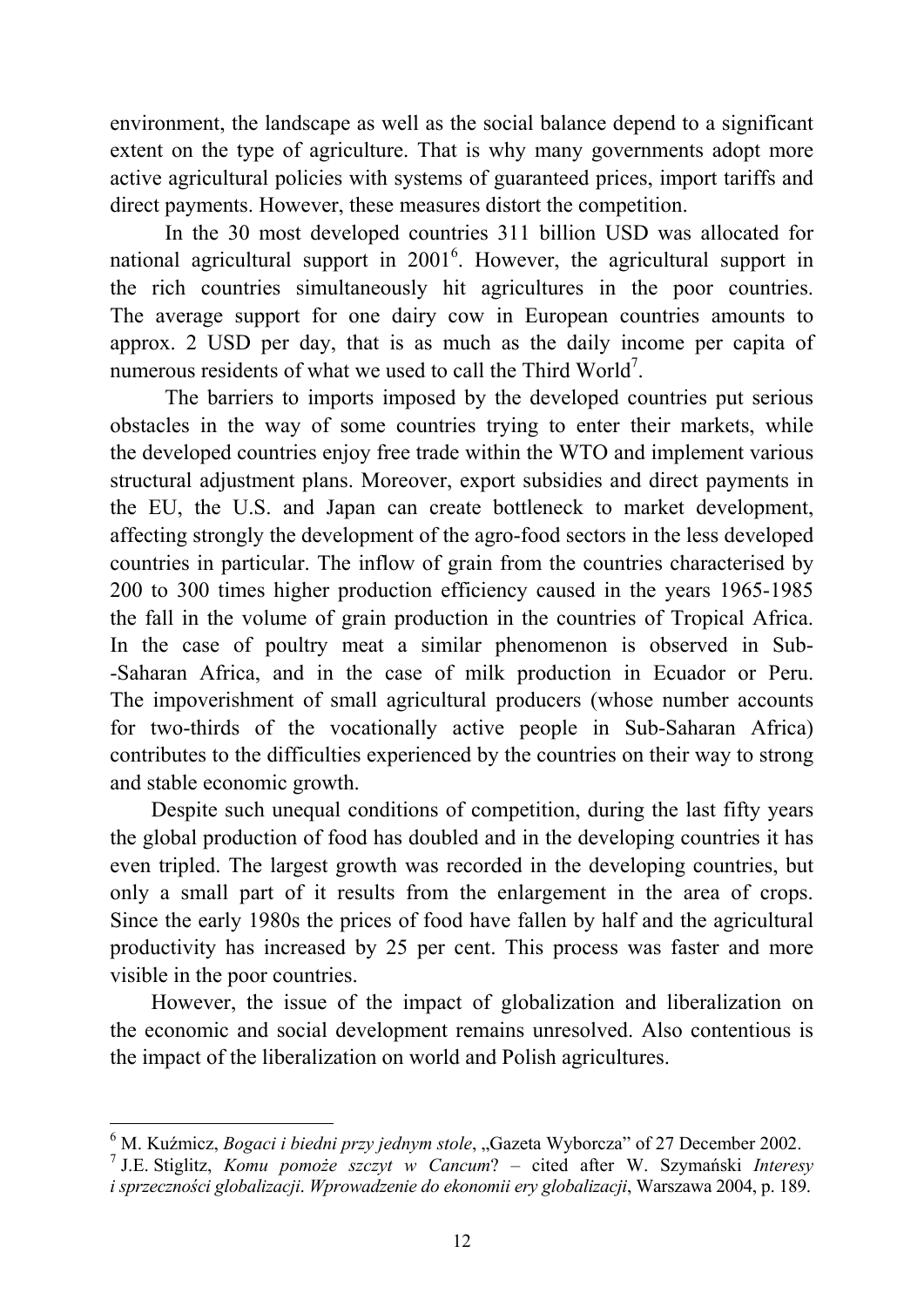# **II. Development strategy of the Polish agri-food economy in the EU structures**

Poland joined the EU in 2004, in the hope of obtaining assistance from the EU for the development of rural areas and the agri-food sector. One of the reasons in favour of the accession was the stabilisation of foundations of agricultural policy which would enable farmers to make long-term plans and ensure predictability of the production and investment operations. The accession to the EU raised hopes of deep restructuring and modernization of the agri-food sector, increasing competitiveness of the food production and reaching the significant growth of surplus in the balance of foreign trade in agri-food products as well as an improvement in income situation of rural inhabitants, multi-functional development of the rural areas and conservation of precious natural resources. To achieve these goals substantial funds were needed both from the EU and the national budget in the form of financial support for investments, direct payments and further actions to enhance competitiveness.

There were also some reasons for concern of the Polish farmers and institutions associated with agriculture about the integration with the EU, among others because of: unequal conditions of competition (lower level of direct payments in comparison with the old EU member states), lower competitive position due to lower labour productivity in the agriculture and the food industry than in the EU-15 on average, limitation of the production capacities by production quotas and other limits, restructuring of the agricultural sector on the basis of the structural policy of the old member states (e.g. reduction of support funds for the investments which indirectly cause the growth in production potential of agricultural holdings) and the CAP reform approved in June 2003 without Poland's (nor the other candidate countries') participation.

However, Poland's accession to the EU has exerted more beneficial influence on the agricultural and food sector and the rural areas than expected. As a result, the growth in exports and the increase in domestic demand were observed, followed by the growth in agricultural incomes and the improvement in profitability in the food industry. Although the global agricultural production stayed at the similar level in the years 2001-2003 and 2004-2007, but the signs of revival appeared, among others, in the production of live cattle, poultry and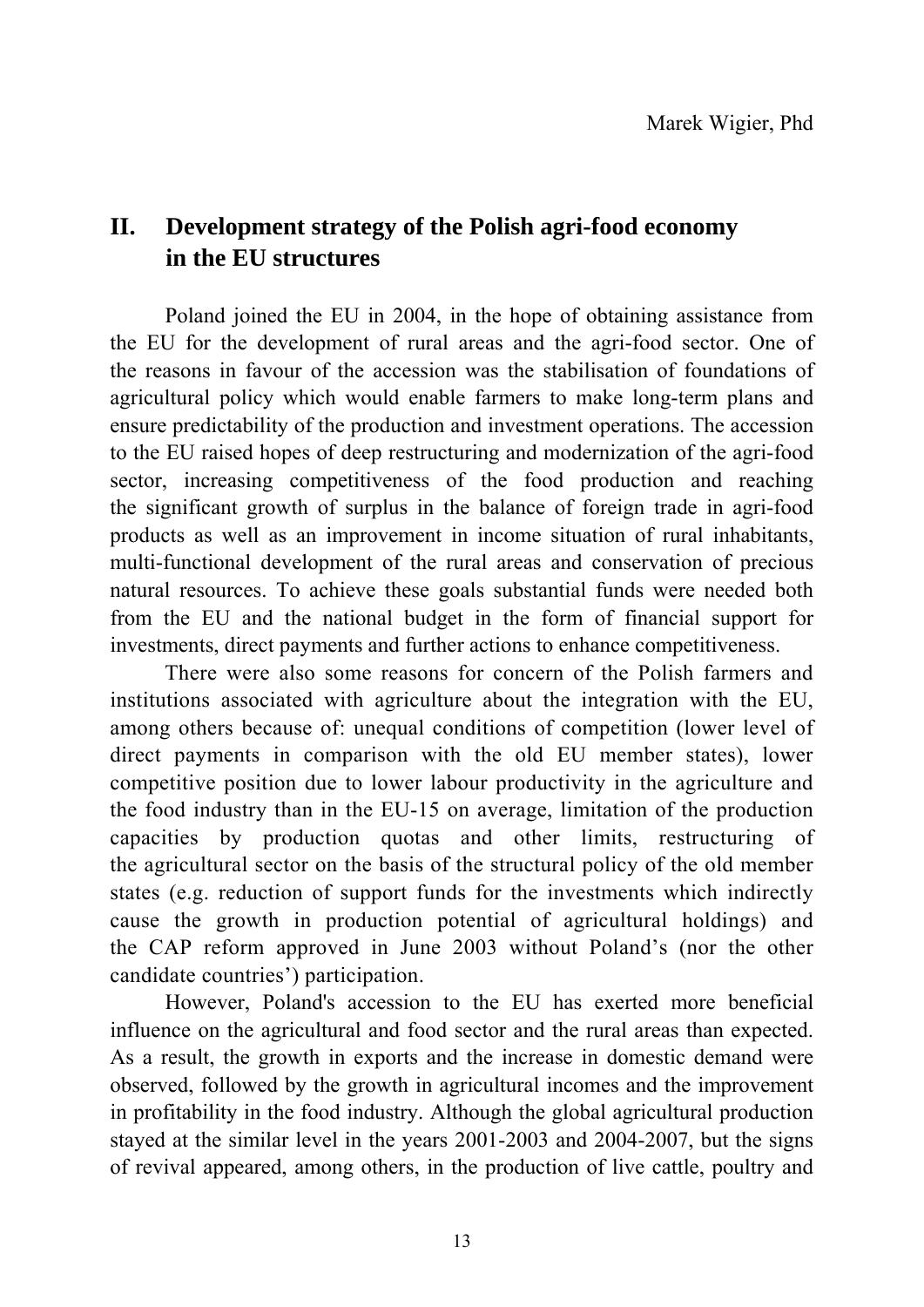eggs. At the same period the commercial agricultural production was on the increase (by 6-8% per annum) and its linkages with the market strengthened. In 2004, as a result of introducing direct payments, the agricultural incomes more than doubled and in the following years the tendency of growth by approx. 3% per annum has been noted (in relation to the year 2004). The main reasons of the situation favourable to the farmers whose incomes grew faster than production costs were: significant development of production techniques, replacement of more expensive production means by cheaper ones, improvement in the agrarian structures and the growth in the commercial agricultural production.

Also the economic results and the position of the Polish food industry in the years 2004-2007 show that also that sector of the national economy was very well prepared for the integration with the European Union. The processes of restructuring and modernization of the food industry in the whole transition period and the adjustments of food processing plants to the EU standards have proved that the food industry made good use of the chances that had appeared as a result of the opening of the lucrative EU market. Starting from 2003, the sold production of the food industry has been growing at the pace of 7-9% per annum. Exports of agri-food products in the years 2003-2007 increased from 4 billion euros to 9.8 billion euros, while imports from 3.6 billion euros to 7.8 billion euros. The surplus in the foreign trade of the agricultural and food products grew fourfold, to almost 2 billion euros. The long-standing trend towards improvement and stabilization of the economic and financial results of the main segments of the food production was observed. It was accompanied by the stabilization of the organizational structures of the food sector. The high competitiveness of the Polish food producers resulted from the lower costs of the production factors, in particular lower labour costs, as well as the huge investments in modernization of the food industry and technological innovation, estimated at 5-6 billion zlotys per annum in recent years, which led to their cost and price advantages.

The positive trends in the food sector and in the rural development had their source in the utilisation of the Structural Funds (SF) and the financial support within the Common Agricultural Policy (CAP). Their beneficial effects were related to agriculture, fishery, food processing, entrepreneurial activity, development of human resources, modernization of physical infrastructure, environmental protection and other more complex actions. The investments conducted in the pre-accession period and during the membership contributed to the modernization, the increase in competitiveness and the adjustment to the EU sanitary and veterinary standards of almost 3,000 food companies. Over 140,000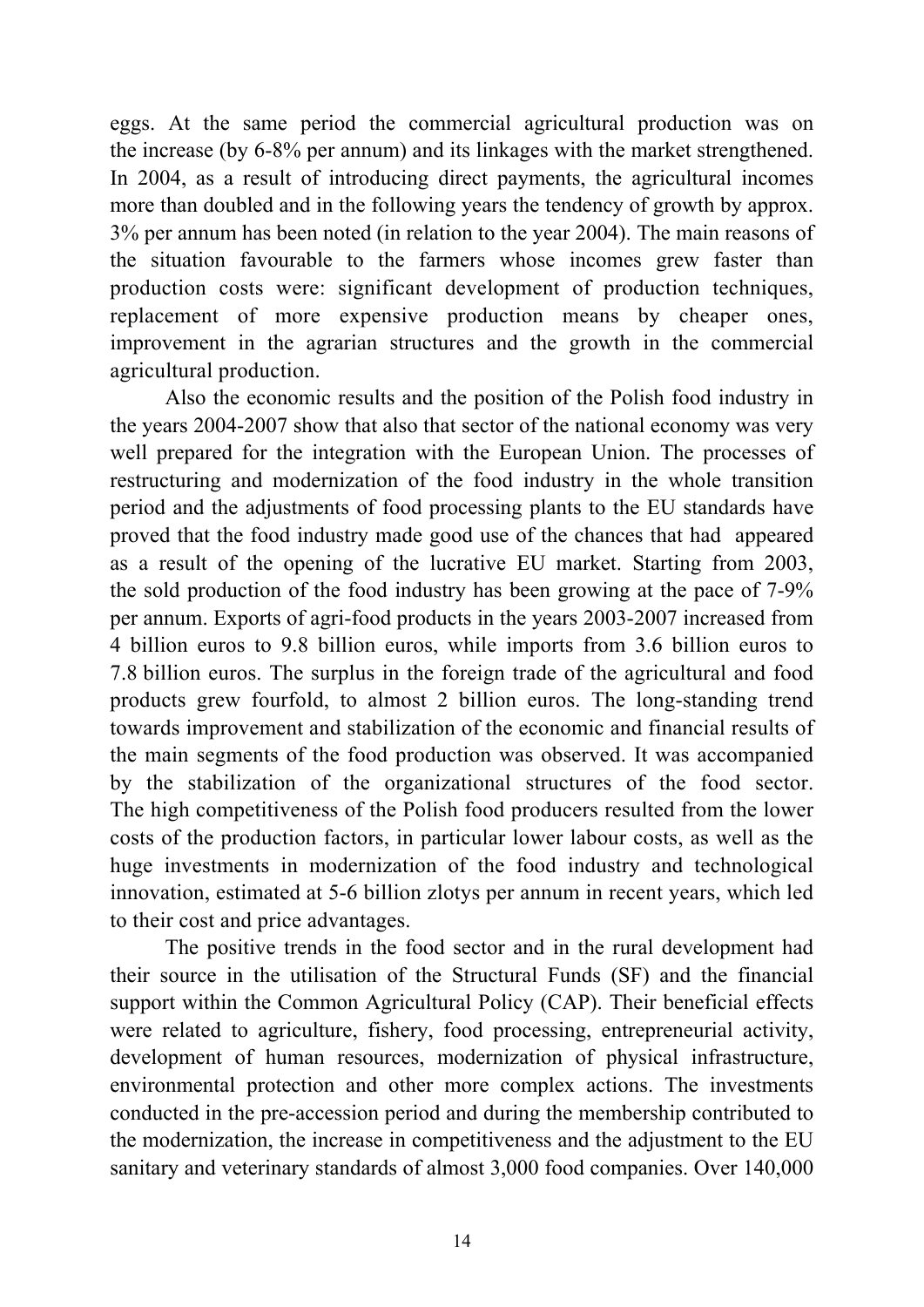agricultural holdings invested in modernization and new production techniques or in diversification of the sources of incomes. Approximately 1.5 mill. farmers receive the direct payments every year. The total value of financial support to agriculture, food economy and rural areas in the period from May 2007 to the end of September 2007 was above 48 billion zlotys of which almost 40 billion zlotys was disbursed from the CAP funds. The value exceeded fivefold the total value of payments for rural areas within the structural funds (8 billion zlotys). The transfers via the agricultural fund, i.e. the FEOGA fund, exceeded 44 billion zlotys, while the remaining transfers of Structural Funds directed to rural areas (apart from the SOP Transport programme) amounted to over 3 billion zlotys. The support funds and the capital flows progressively contribute to increase competitiveness of the food sector as well as to improve the situation of the rural areas lagging behind in development, although the present capabilities to finance much needed infrastructure and other projects are still too small.



**The financial transfers to the food economy and rural areas** 

The shift from closed markets to open and competitive markets was not, however, an easy task for agriculture and the food economy. The fact that the prices of agri-food products in Poland edge up to the level recorded in the "old" EU member states has a negative impact on the economy which leads to the growing inflationary pressure and the decrease in price competitiveness of the Polish food products. The price relations on the agricultural and food market were also unfavourable for the agriculture. The downward tendency in the prices of agricultural products, in relation to both prices of means of production and prices of processed food products has been observed. As a consequence, the index of price relations was on the decrease, which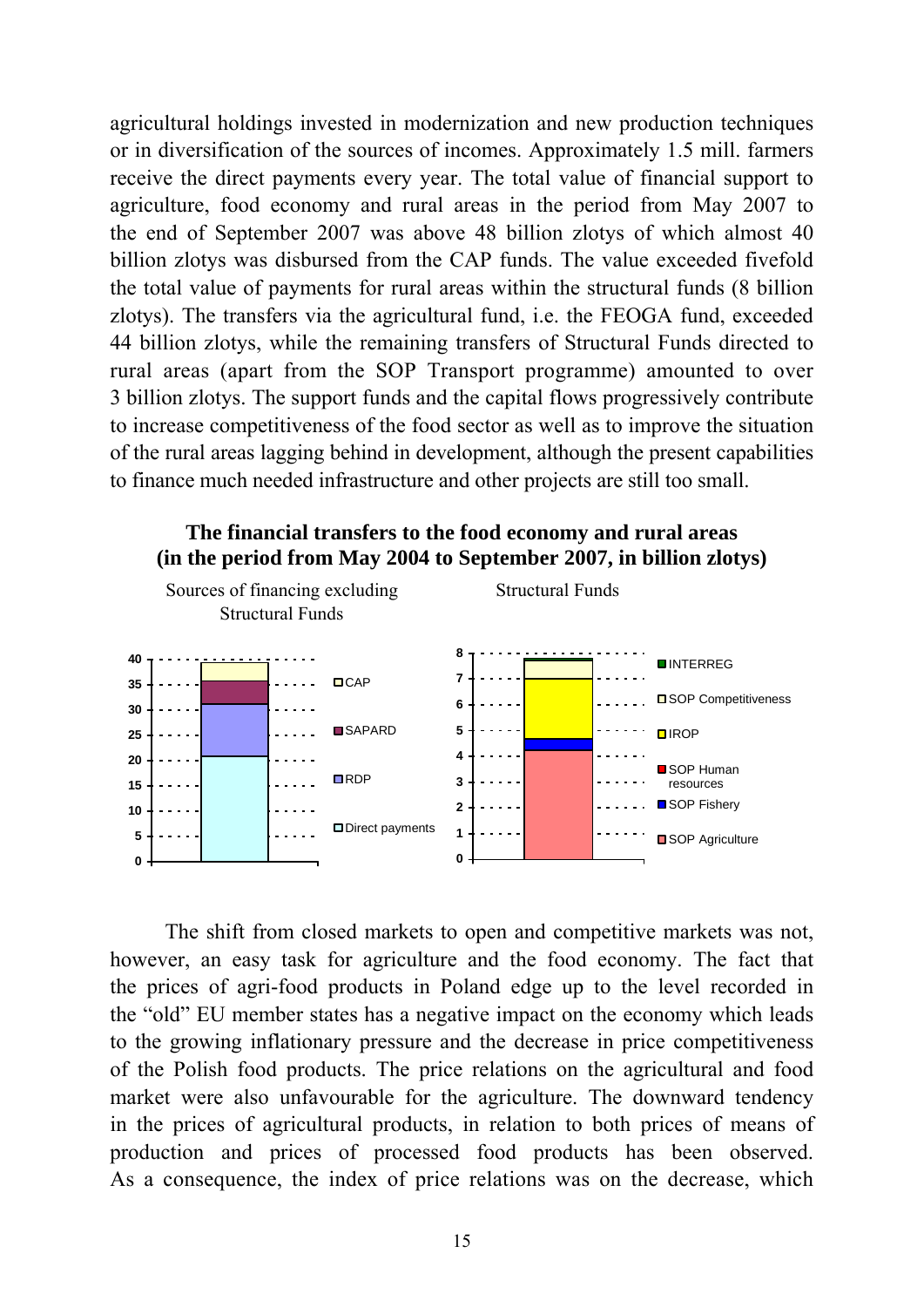meant that the suppliers of the means of production gained a greater part of the additional income of agriculture.

The specialization and concentration of production and the requirements in the scope of standardization and quality of food products required many structural changes which resulted in the decline in biological diversity in farming environments. As a consequence, there are fewer species in intensive agricultural production regions with little diversity in the landscape structure due to among others the decrease in grazing and cattle husbandry. In the past years, agricultural landscape has lost many of its features: cows grazing in farms' surroundings have become increasingly rare, horses are replaced by farm tractors, meadows and pastures – by plantations of conifer trees. The process of depopulation in peripheral rural areas is also observed. Young people often leave their villages to look for jobs and a higher living standard in urban areas. This outflow of young people deprives the villages of their valuable human capital. The social and cultural picture of villages is dynamically changed. Cultivation of energy crops is harmful to the environment and probably to health of people too. This problem can manifest itself when the cultivation becomes more popular. These actions will have also their consequences in the form of pressure for the further growth of food prices.

When considering the development strategy of the Polish food economy in the EU structures the forthcoming "health check"<sup>1</sup> on the existing  $CAP$ policies and the review of all aspects of EU budgetary spending planned for the period 2008/2009 should be taken into account. The "health check" of CAP will be a continuation of the debate over the reforms initiated in 2003 with regard to: the introduction of the single payment system (SPS), the principle of modulation and further decoupling of direct payments, the changes in Pillar 2 of the CAP and the reforms on the sugar market (2006) and the fruit and vegetable market  $(2007)$ . Therefore the "health check" will include a debate about future CAP reforms. They will be focused on further simplification of the CAP, the increase in efficiency of the direct support system, the adjustment of the existing market support instruments to the needs of the enlarged EU-27, highlighting the major challenges for future agricultural and rural policy, such as climatic changes, biofuel, water resources management and maintaining the biological diversity. The European Commission hopes that some of them will enter into force in 2008. The aim of the reform will also be the limitation of the EU budgetary spending for agriculture.

1

<sup>&</sup>lt;sup>1</sup> fr. bilan de sante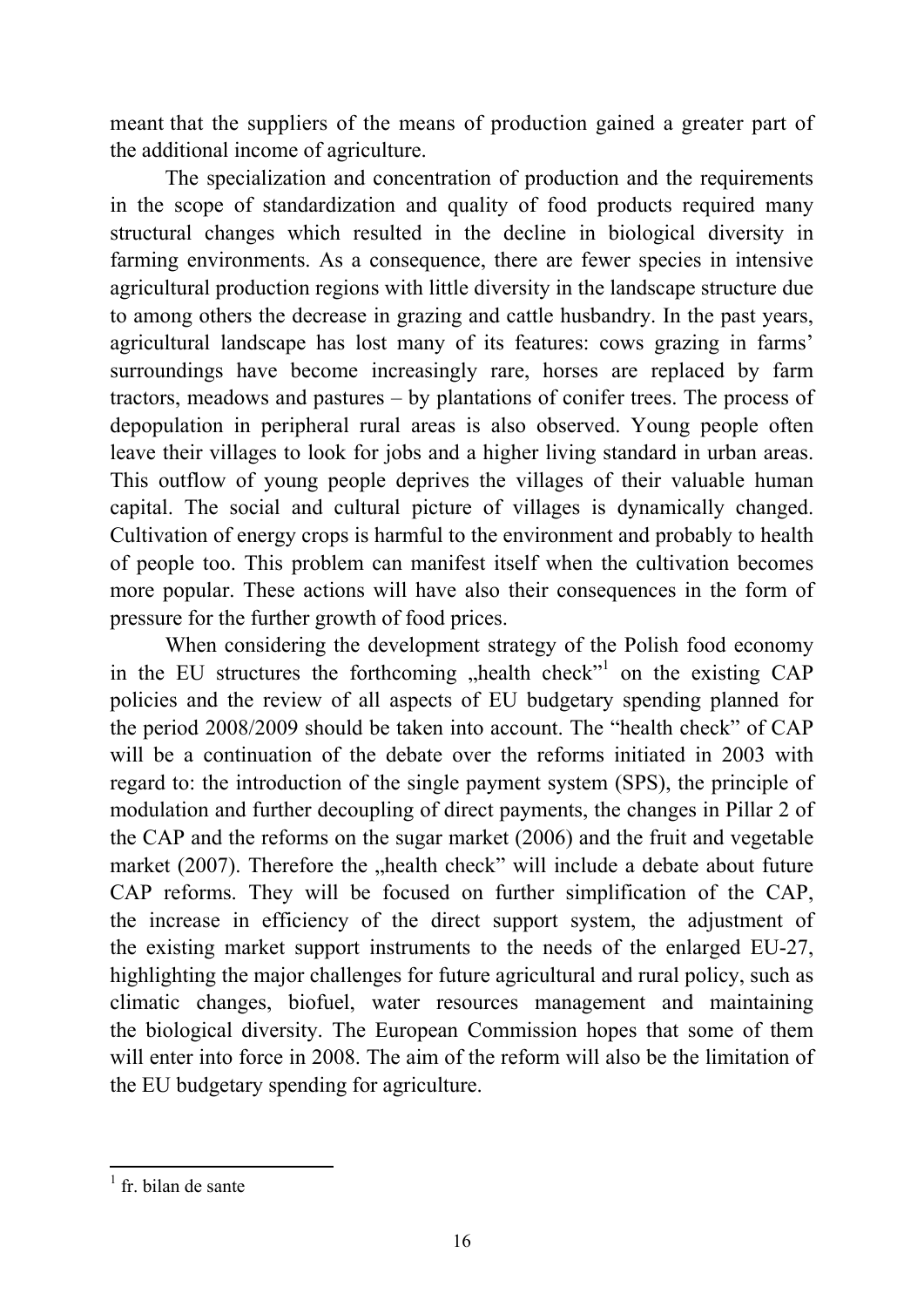#### **Proposal for changes in the net expenditure from the FEOGA agricultural budget (in billion euros)**



There are a range of options available for the renewed CAP, among others the evolution scenario and the scenario of full liberalization. The former means further decoupling of support from production, the higher rate of compulsory modulation for direct payments, the limitation of the payments for the biggest holdings, the gradual decline in intervention on the agricultural markets and the moderate liberalization of the world trade. The latter means the application of the market economy in agriculture, i.e. the abandonment of intervention purchases and direct payments and the liberalization of the world trade in agricultural and food products. The scenario also assumes the reinforcement of Pillar 2 of the CAP and the evolution of the CAP into the policy stimulating structural changes in agricultural holdings, directing the stream of support payments to market-oriented production only and on the basis of the *cross- -compliance* criteria. The numerous analyses show that the mixed model for the future CAP from the perspective of the European agriculture would be optimal. Nevertheless, it seems that all actions both undertaken and planned are necessary to create a stable and balanced model of the European agriculture for the  $21<sup>st</sup>$  century in spite of the fact that the EU member states (especially new ones) are not quite agreeable to some instruments.

Poland so far has been lagging behind the "old" EU member states in development of production and economic structures of agriculture. The average economic farm size, measured in  $ESU^2$ , is significantly lower in comparison with agricultural holdings in most of the EU-15 member states (except for the similarly weak holdings in Greece, Ireland and Portugal). Poland is therefore still at the beginning of the transformation path that the majority of the "old"

<sup>&</sup>lt;sup>2</sup> eng. European size unit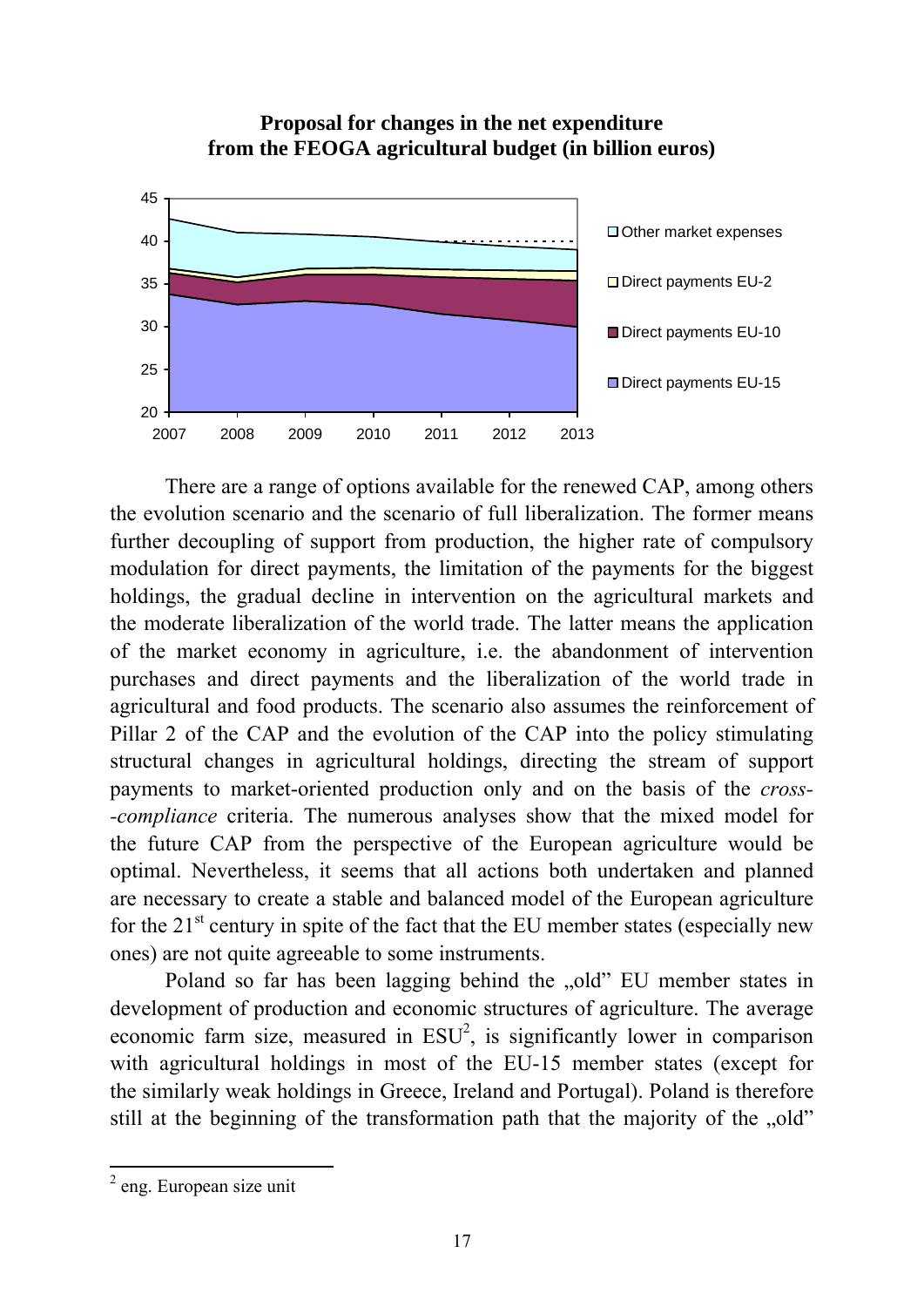member states passed in previous decades. They underwent the fundamental structural transformation in agriculture before under cover of the intervention and protection policy. Obviously, it was not possible to create so excellent conditions for development of the Polish agriculture as for the "old" member states till the end of the 1980s. It is advisable to exploit to the maximum the existing EU agricultural policy in order to enhance the competitiveness of the Polish agriculture within a possibly short time.

On accession to the EU in 2004 Poland became a member of one of the multinational systems which exert influence on the European and the world food markets. The future shape of the CAP should therefore be an effect of a compromise between all member states taking into account the country- -specific problems in order to strengthen the EU negotiating position and to enhance the competitiveness on the global market. Taking into consideration the Polish experience from the process of transformation of the economy a certain hierarchy of objectives in relation to the renewed CAP should be defined:

- to maintain its community character (the common rules of functioning and financing from the EU budget). Otherwise the fair competition within the Community would be threatened. The further reforms of CAP, resulting both from the internal and external conditions, should be implemented in accordance with the basic principles of this policy, i.e. the principle of the Single European Market, the principle of preference for the Community members, the principle of uniformity of instruments and the principle of financial solidarity;
- to ensure equal conditions of competition in the enlarged EU, e.g. to reduce differences in the amounts of direct payments;
- to support investments in the agriculture and the food industry directed at quality, competitiveness as well as production growth;
- $\blacksquare$  to simplify the existing market instruments;
- $\bullet$  to unify the tax laws in agriculture and then in the whole EU economy;
- to increase the support for multifunctional and sustainable development of rural areas;
- to stimulate investment activity aimed at environmental protection, animal welfare, conservation of the countryside and natural resources of agriculture.

The main area of trade in the Polish food products is (and will continue to be) the single market of the EU together with the domestic market. For that reason the investments in the food sector co-financed from the public funds should be directed to the improvement of food quality and competitiveness of production, adoption of new technologies, expansion of trade into new markets,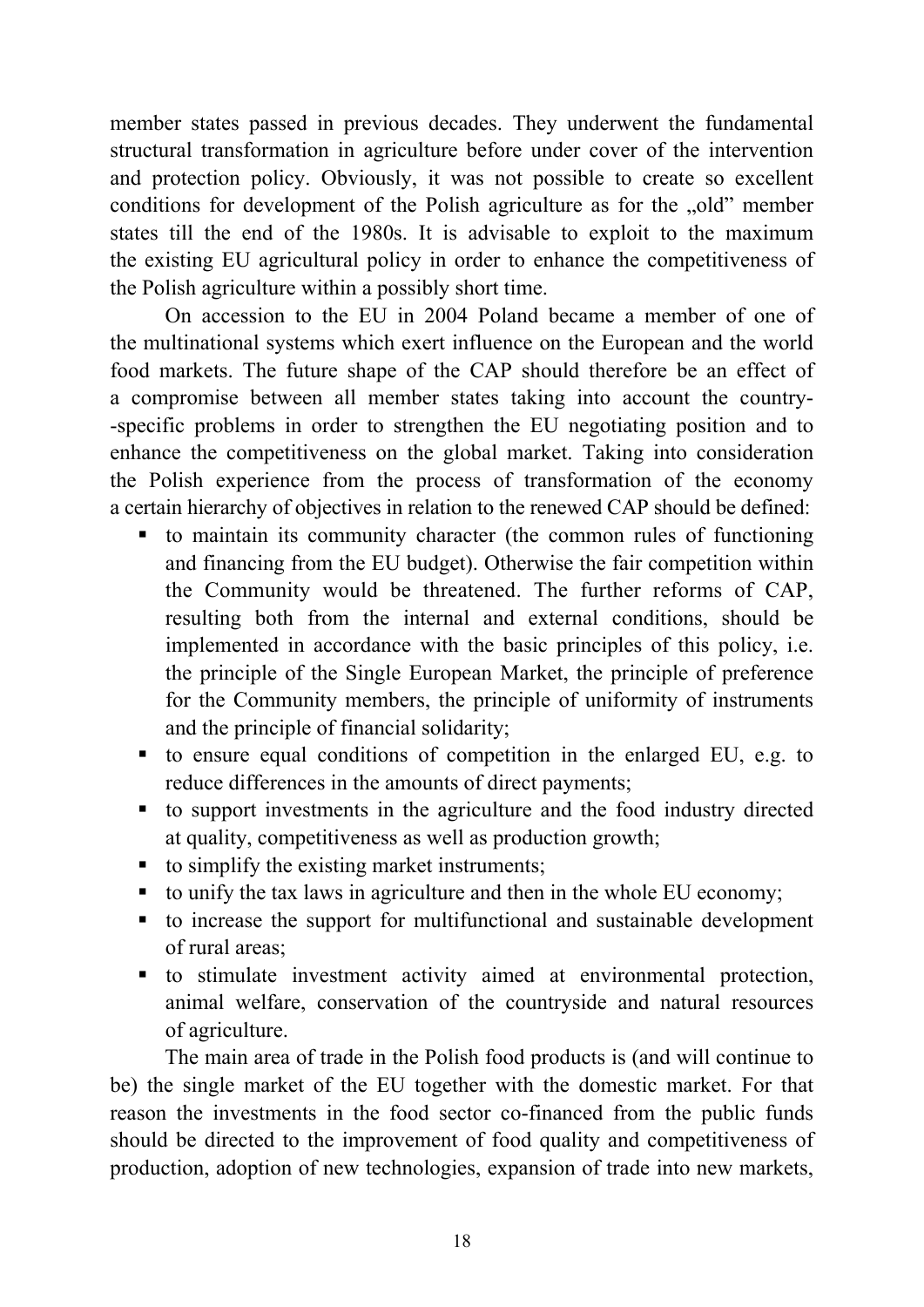innovative activities and better waste and by-product management. The necessity for the EU to abolish export refunds, as a result of the negotiations led within the Doha Round (by the end of 2013), the tariff reductions by at least 50% and the reduction of domestic support disturbing the agricultural trade (by approx. 70% in the form of Aggregate Measure of Support – AMS) will speed up the EU decision to abolish production quotas also. The system of production quotas is a market instrument, adjusting supply to existing demand, but simultaneously it creates barriers to market development. The growth of production and exports is limited by the amounts of production quotas even in the conditions of competitive advantages over other countries. As a result of the elimination of quotas and the expected growth of agricultural production, the producers from the non-EU countries will not be able to capture a large share of the EU food market.

Future national rural policy, related also to agriculture, ought to take into account the continuous process of polarization of rural areas into agricultural and non-agricultural spheres. This polarization concerns rural inhabitants, households and individual enterprises (including also agricultural enterprises). The tendency to harmonise these two spheres of economic activity of the rural inhabitants is growing in importance. The support for development of rural areas from public funds should be allocated according to the concept of integrated development of rural areas. This concept is based on the comprehensive approach that takes into account the production, social and environmental aspects of development. The strategy of integrated development embraces activities that are launched at different levels: the EU, national, regional and local ones. It is essential that the resources available for the support are used so that they yield the maximum amount of positive influence in the rural areas.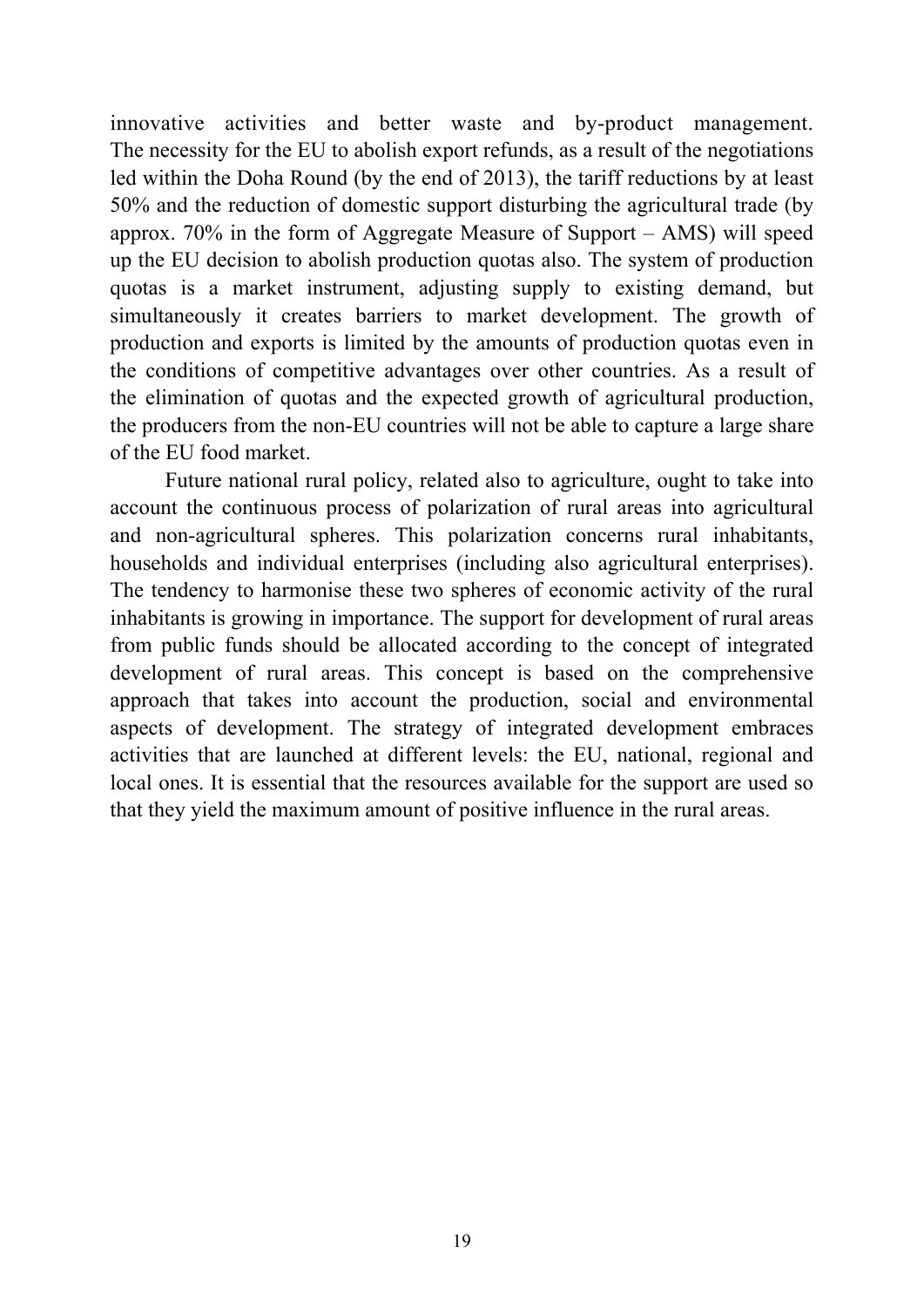# **III. Impact of the EU funds on the development of agriculture and rural areas in the first years of the membership**

### **Introductory remarks**

1

The development of the agriculture and the rural areas in the first years of the membership was influenced first of all by two programmes initiated after Poland's accession to the EU and co-financed from the EU funds: Rural Development Plan 2004-2006 (hereinafter referred to as RDP) and Sectoral Operational Programme "Restructuring and Modernization of the Food Sector and Rural Development 2004-2006" (hereinafter referred to as SOPR), as well as the pre-accession programme SAPARD. Despite the fact that SAPARD had been implemented mainly in the pre-accession period, the effects of the investments supported by the resources under SAPARD were fully visible after the accession. As RDP and SOPR were implemented in accordance with the  $n+2$  rule<sup>1</sup>, some co-financed projects (to be completed by the end of 2008) are still at the stage of implementation and settlement. Their cumulative effect will manifest itself no sooner than in 2009.

The Rural Development Plan 2007-2013 had no influence on the development of the agriculture and the rural areas in the period concerned because it was put into operation in the second half of 2007, that is why it is not covered by the analysis.

The total amount of both the EU and the national funds directed to the Polish agriculture and rural areas under SAPARD, RDP and SOPR programmes was over 6.3 billion euros, that is over 24 billion zlotys. Of this total, the EU financing amounted to almost 4.8 billion euros and the national funds (from the state budget as well as the budgets of local self-governments) amounted to almost 1.6 billion euros (see table below). The exact amount of the support is still unknown, because only the payment implementation under the SAPARD has been completed so far. The settlement of accounts of the two other programmes will have been completed by the end of 2008.

Despite the substantial public resources available within the three programmes, beneficiaries were obliged to make own contributions, sometimes exceeding 50% of the real costs of the project, as well as to have the resources to finance either the whole investment or the subsequent part of it at least (in case

<sup>&</sup>lt;sup>1</sup> According to the  $n+2$  principle, the amount concerned is left open and is not subject to decommitment until the end of the second year after the decision is taken.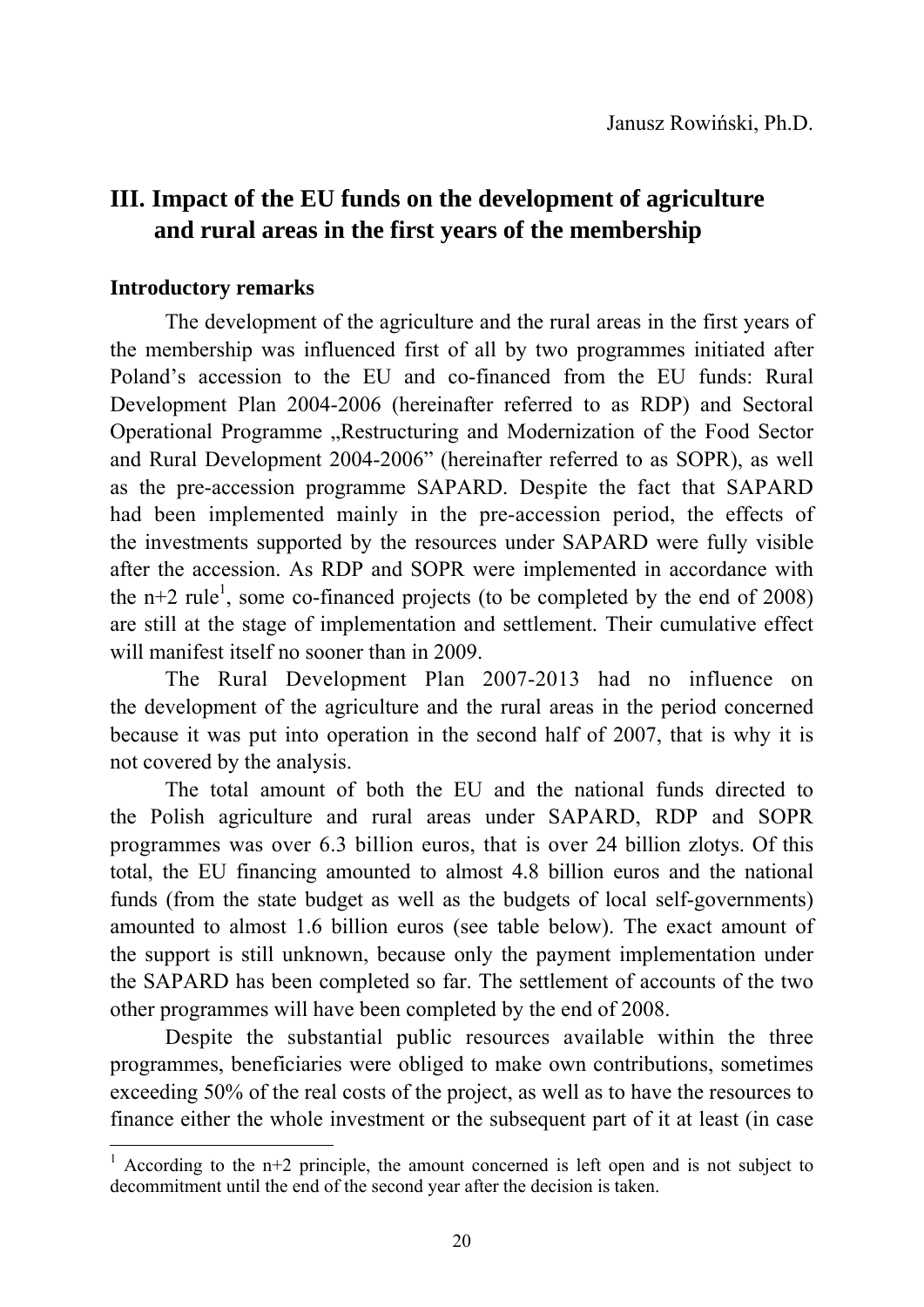of large investments). One of the EU principles is that the reimbursement follows the completion of the whole project or one of its parts.

The above mentioned programmes were not the only EU sources of financing agricultural and rural development in the first years of the membership. Direct payments were also an important source of the support. Until 30 June 2007 the direct payments received by farmers totalled approx. 20.8 billion zlotys and farmers were free to decide how to spend them. Obviously, some part of the money was used for consumption, another part – for investment in the agricultural holdings. There are no reliable data regarding the way of utilization of the direct payments by beneficiaries. Therefore, their direct influence on the development of agriculture is unknown. The indirect influence of the direct payments on farm incomes after the accession and the economic situation of the Polish agriculture was big, but not easy to estimate as well. The improvement in the economic situation was reflected in the level of investments in the period concerned.

The development of rural areas is also co-financed from the funds directed towards the development of technical infrastructure, environmental protection and regional development. The special programmes include also active measures affecting rural development. The highest value of funds – approx. 470 million euros under the Integrated Regional Operational Programme (IROP) is dedicated to the purpose of construction and modernization of technical infrastructure in rural areas (e.g. water and sewage systems, waste water treatment, solid waste management, roads and motorways, adaptation of areas for business needs, tourist facilities and restoration of cultural heritage). Moreover, under IROP and the other programmes there are some measures which the self-governments in rural as well as urban areas can apply (e.g. supporting micro-enterprises employing less than 10 workers). However, there is some concern that the urban self-governments will tend to absorb most of these funds because of their ability to seek assistance. We will be able to verify the opinion just after the settlement of accounts of the EU programmes (to be completed by the end of 2008), which based on the resources within the previous multi-annual budget. Some projects implemented at the country scale and co-financed from the EU funds, but not directed towards rural areas, stimulated their development anyway. For example, the construction and modernization of roads and motorways always greatly increase the attractiveness of the land as investment and tourist areas.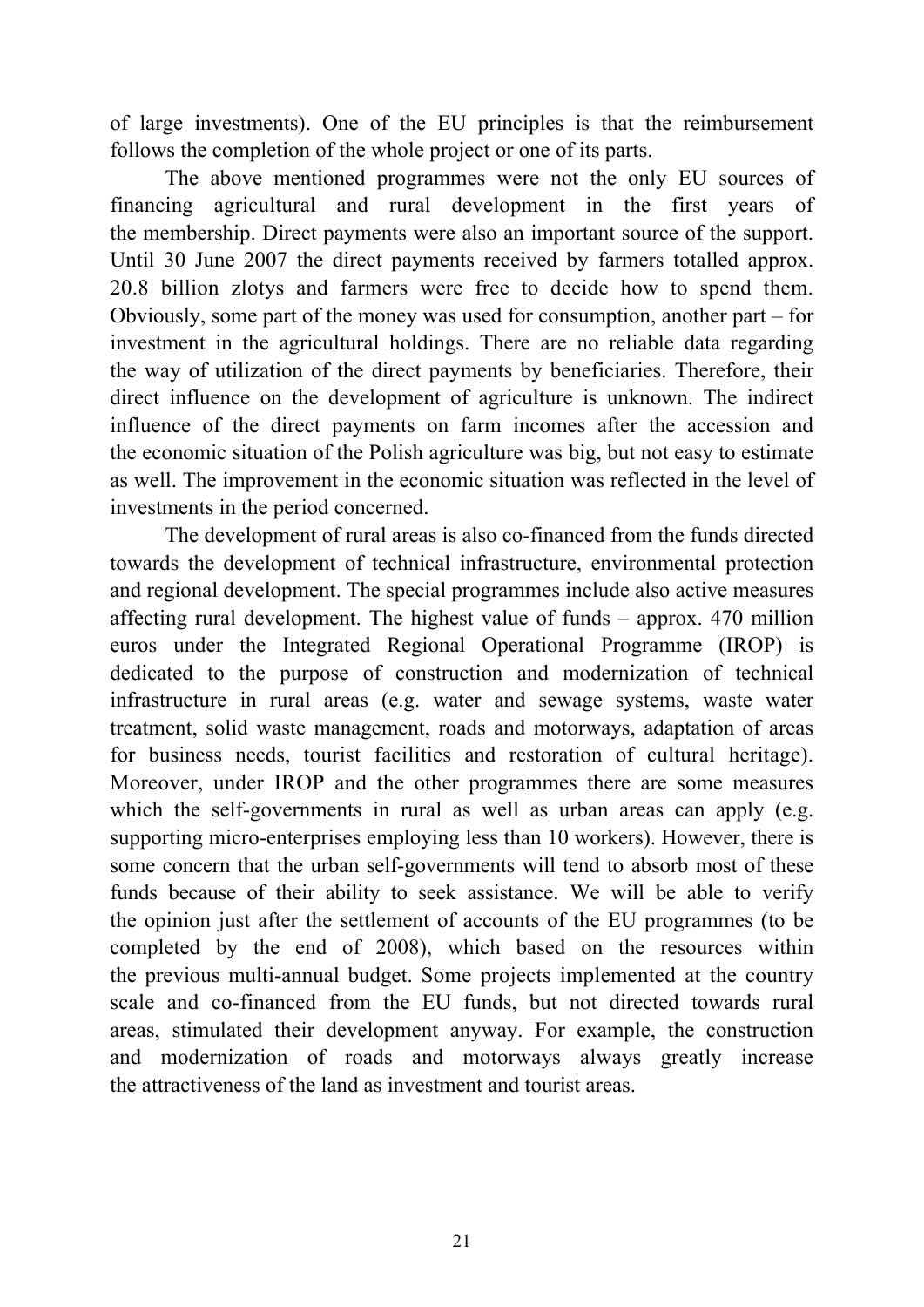#### **SAPARD programme**

The aim of SAPARD programme was to help the candidate countries, including Poland, to tackle the problems confronting rural areas as well as in the implementation of the EU veterinary, food safety, food quality, environmental and animal welfare standards by the agricultural holdings and the plants in four sectors of the agro-food industry: dairy, meat, fish, fruit and vegetable. The adjustment to the EU standards proved to be a challenge much harder than expected. According to the Polish veterinary and sanitary inspections, only a small group of enterprises in each of the four sectors had matched them at first. The plants that did not fulfil the EU standards on the day of the accession automatically lost the right to sell their products not only on the EU markets, but also on the less restrictive domestic market (with the exception of some companies which were allowed to continue the adjustments after the accession). No possibilities to sell the products meant for them liquidation or temporary closure at least.

The situation prior to the SAPARD implementation in the three sectors processing raw materials of animal origin threatened not only the particular companies. It posed also a threat to the strong development of the whole food economy after Poland's entry into the EU structures which resulted among others in the elimination of the tariff and non-tariff barriers to trade. If the Polish agro-food sector had not ensured sufficiently big supplies of milk, meat, fish and fruit and vegetable products fulfilling the EU standards, Poland would not have been able to take up the export opportunities arising from the membership.

The resources available under SAPARD helped to finance the adjustments to the EU standards and contributed to better preparations of the four sectors for the membership. The investments co-financed by the SAPARD resources enabled the implementation of the HACCP system in 581 plants, including 300 plants of the meat sector, 127 plants of the milk sector, 102 plants of the fruit and vegetable sector and 52 plants of the fish sector. At the same time 747 plants succeeded in adjusting to the EU standards, including 412 plants of the meat sector, 154 plants of the milk sector, 130 plants of the fruit and vegetable sector and 51 plants of the fish sector. The plants of the milk sector bought also 320 cisterns for transportation of raw milk, which definitely improved its quality<sup>2</sup>. The adjustment of many plants in the four sectors of the agro-food industry to the EU standards is a major success of the program. After the accession exports increased, and Poland recorded the growing surplus

1

<sup>2</sup> *ARiMR – trzy lata po akcesji*, ARiMR, Warszawa 2007, page 133.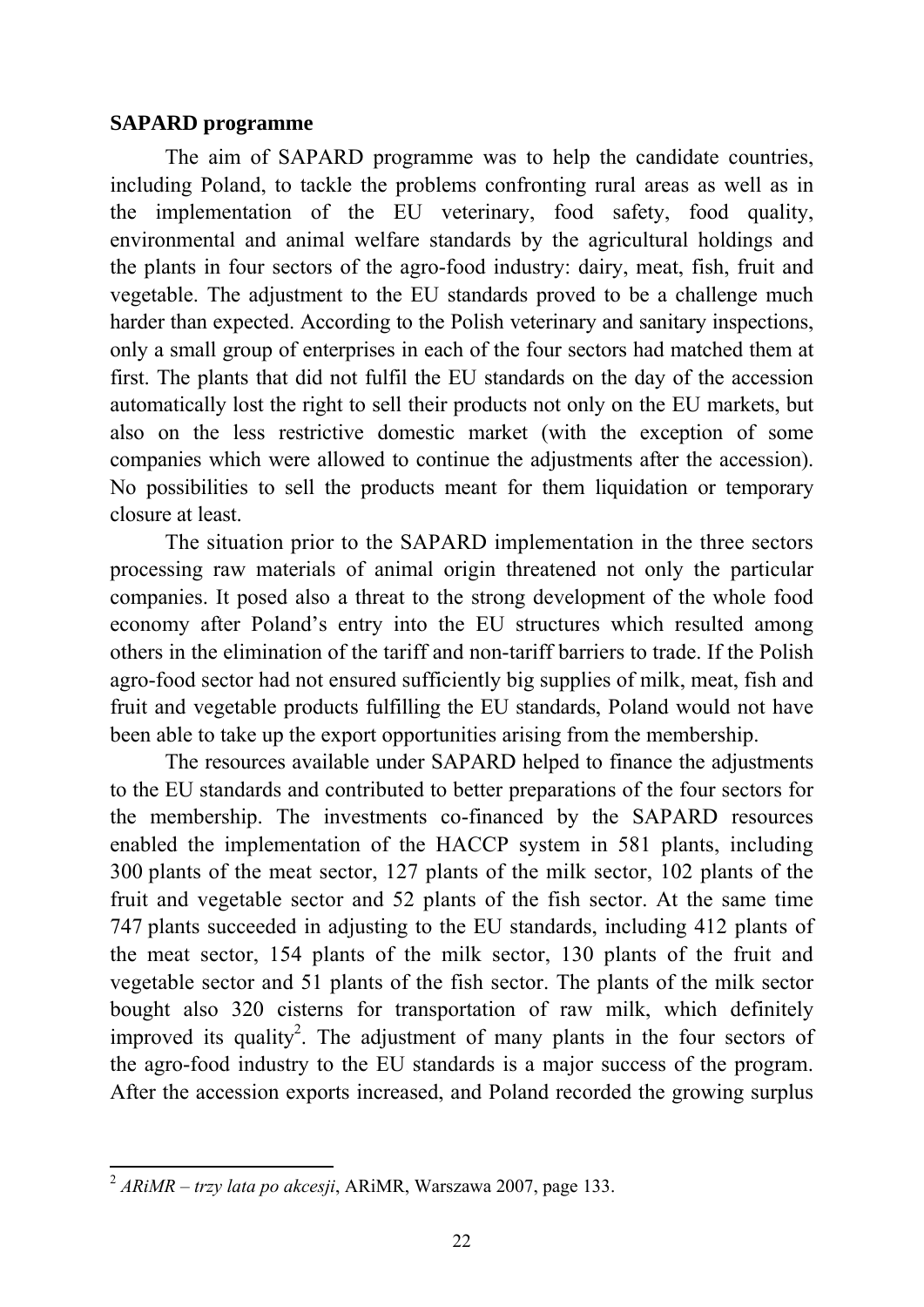in the total balance of trade in agricultural and food products including the trade balance with the EU member states.

The other measures under the SAPARD aimed at supporting (1) investments in agricultural holdings, (2) improvement in technical infrastructure in rural areas and (3) projects enhancing the non-agricultural activity in rural areas. The investment projects in the scope of the technical infrastructure, prepared by local self-governments, were implemented without any problems. The self-governments, supported by the SAPARD funds financed among others the construction of approx. 6,200 km of pipeline networks, 191 water treatment facilities, approx. 6,200 km of sewage systems, 189 sewage treatment facilities and 2,403 farm sewage treatment facilities as well as the construction or modernization of over 3,700 km of local and district roads.

The biggest difficulties arose in connection with the investment process on farms. At the beginning farmers were not interested in receiving the support from the SAPARD programme and there was much concern that the appropriated resources would not be fully utilised. In the last months of the operation of the programme many farmers decided to take advantage of the SAPARD aid, but they most often tried to obtain support for purchases of agricultural machinery, especially tractors. However, the main assumption of the programme was the modernization of holdings specialized in rearing milk and beef cattle, sheep, poultry for slaughter and pigs. The assumptions of the programme were therefore unsatisfied<sup>3</sup>. The SAPARD contribution was used only by about 40 holdings rearing beef cattle and 27 holdings rearing sheep<sup>4</sup>, and the effects of the support are insignificant (e.g. 30 pieces of machinery for the production of fodder and 79 pieces of other types of machines as well as 534 heads of cattle and 348 heads of sheep were purchased only). The effects of support in the case of the holdings rearing milk cattle and pigs are bigger, but also much less than assumed<sup>5</sup>. The period was characterised by huge scale of modernization of holdings rearing milk cattle (which was proved by

1

 $3$  The programme assumed the modernization of 8-9 thousand holdings rearing milk cattle, 3-3.5 thousand holdings rearing beef cattle, 800-1000 sheep holdings and 1.8-2 thousand pig holdings, SAPARD, The operational programme for Poland, version of 12 September 2000, page 90.

<sup>4</sup> The number of holdings which took advantage of the support is unknown, only the number of the settled agreements is recorded, as above, page 133.

<sup>&</sup>lt;sup>5</sup> 1,017 projects implemented by holdings rearing cattle have been settled, including 157 barns (construction, modernization), purchase of 252 milking machines and 177 chillers, the construction of 203 manure pads and 206 containers for liquid manure. Among the settled 768 projects concerning pig holdings, among others 208 buildings were repaired, 155 manure pads were constructed and 212 containers for liquid manure and slurry were installed.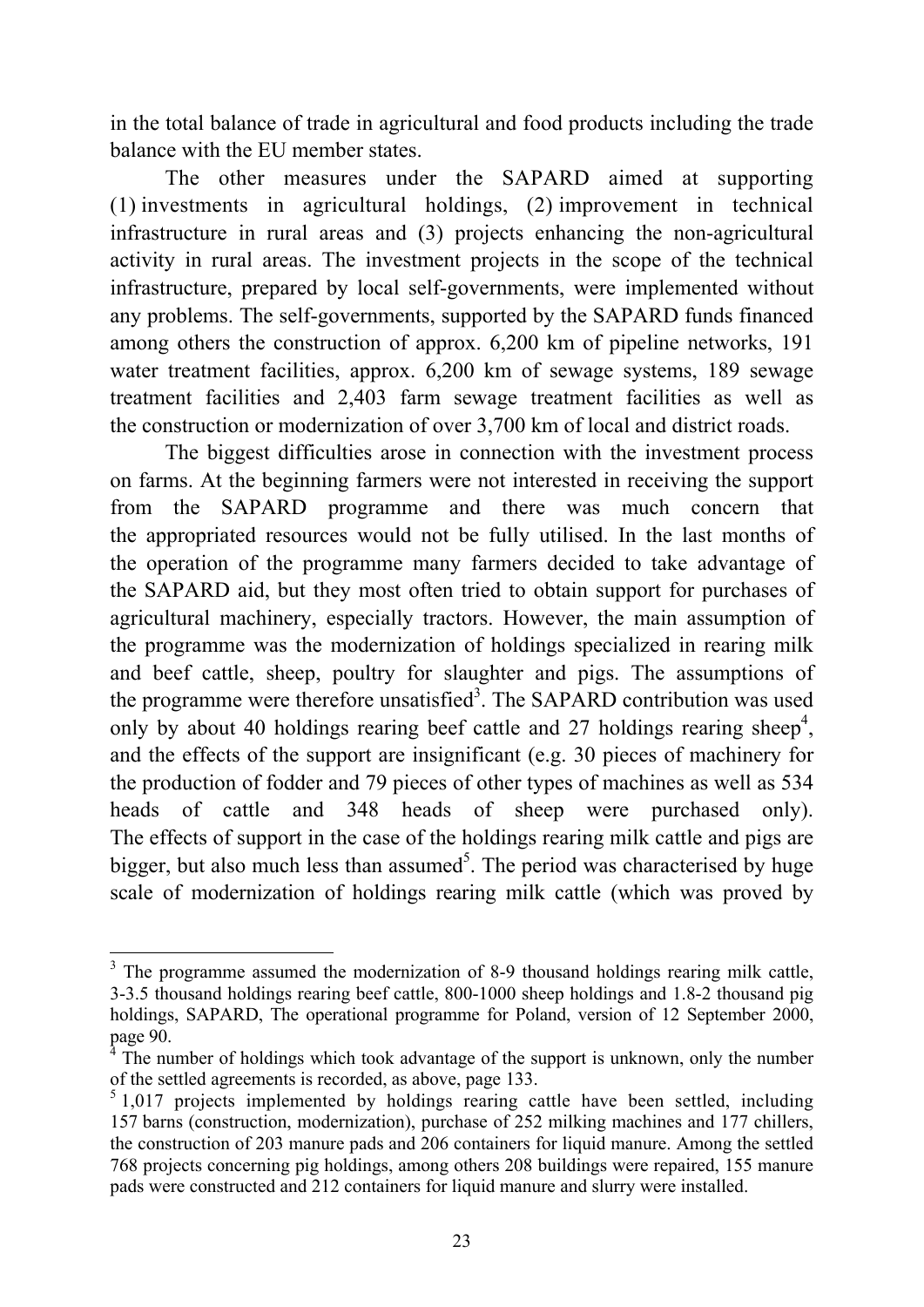the fast improvement in quality of raw milk) thanks to the own financial resources or the preferential credits (the milk sector programme).

The funds available under one of the SAPARD measures ("), Diversification of economic activity in rural areas") were used to purchase more than 24,000 pieces of machinery, so the programme of modernization of agricultural holdings became in fact the programme of their mechanization. The agricultural holdings that were supported by the SAPARD funds invested mostly in agricultural machinery and equipment, and therefore the SAPARD programme had little impact on the development of their production potential. Because rather a small number of beneficiaries were financed by SAPARD, the macro-scale effects of the programme were insignificant.

#### **RDP and SOPR programmes**

The total value of funds allocated to agro-food sector under both the RDP and the SOPR programmes, which were launched after Poland's accession to the EU, was almost six times higher than under SAPARD. Taking also into account almost 0.5 billion euros under IROP appropriated to the improvement in technical infrastructure in rural areas, the amount of the support directed to agriculture and rural areas in the first three years of the membership was significantly greater than in the pre-accession period. However, contrary to SAPARD, these programmes are characterized by dispersion of the resources among many measures, including also ones having little in common with development. Under RDP there was also almost 0.7 billion euros allocated to the complements to area-based payments. An agreement on this complement was reached in the accession negotiations during the Copenhagen Summit in 2002, when Poland was granted the right to complement the direct payments from the EU resources dedicated to the development of the agriculture and the rural areas during the first three years of the membership (apart from national supplements to the direct payments). Therefore, this amount was available under the RDP, but had no direct connection to its aims.

The SAPARD programme was characterised by the concentration of resources (within the SAPARD for Poland 6 measures were implemented, including 2 additional ones – vocational training and technical assistance), while the funds under RDP and SOPR are dispersed among 23 measures (Poland selected them out of 37 available ones). It seems that the creators of the programmes, having to distribute so enormous amount of public resources, decided that the concentration of funds was unnecessary, because more resources were allocated to the most important measures regarding modernization of agricultural holdings and the agro-food industry than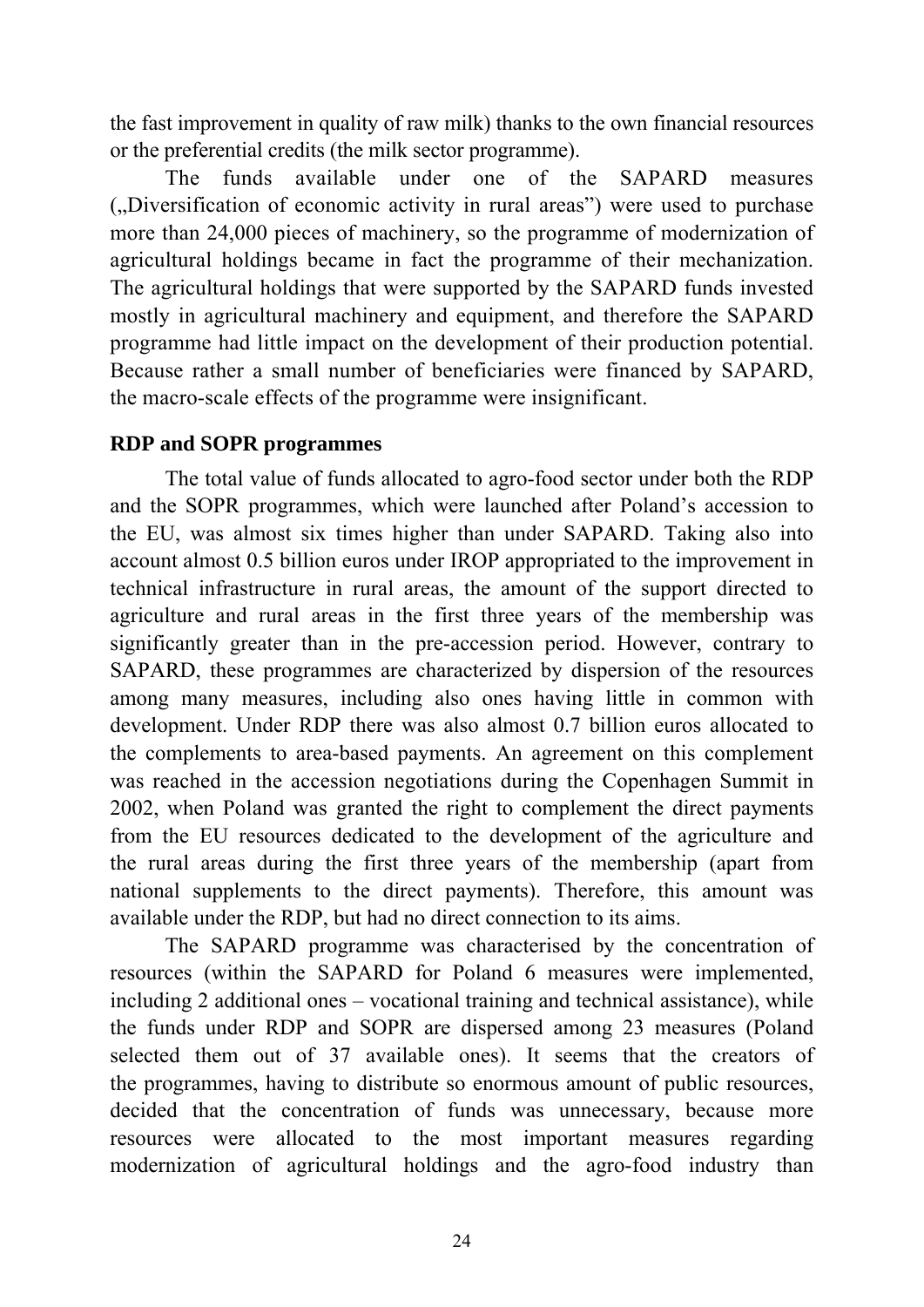previously under the SAPARD. As a result, they decided to allocate large amount of the resources (almost 30%) to the structural pension scheme and the support of agriculture on less favourable areas.

The inclusion of structural pensions in the programme was justified by the need to accelerate the replacement of generations in agriculture – the improvement in the size of holdings or at least in the management efficiency was expected in consequence of taking over the agricultural holdings by young, better educated successors (structural pensions were classified by the Council Regulation (EC) No.  $1698/2005^6$  as the measures improving the competitiveness of the agricultural and forestry sectors). Another argument in favour of introducing a system of structural pensions was that this instrument used to be applied by the other member states and Poland could not make an exception. The purpose of natural handicap payments was to ensure the continuation of farming in the mountain areas and the areas with handicaps such as poor soils (this measure was classified by the Regulation 1698/2005 as one of the measures improving the environment and the countryside). Also in this case it was argued that in all the member states the farmers who operated on less favourable areas were eligible to subsidies. Moreover, it was decided that the principles of the LFA designation system in Poland and in the other member states should be similar<sup>7</sup>.

When considering the arguments for including the two measures to the Polish programmes of the agricultural and rural development, the question to be raised is: why had Poland established the structural pensions at such a high level that in the programme for the years 2007-2013 the number of the new pensions as well as the amount of pension had to be limited? If such decision was not taken despite criticism, almost 5 billion euros would have to be appropriated for the structural pensions in the years 2007-2013 (30% of the total public resources under the RDP 2007-2013), which would break the reasonable proportions of the programme. As the programme must include appropriations for the pensions granted between 2004 and 2006, this decision leads to an odd situation: the system will soon embrace "old" (higher) structural pensions and "new" (lower) ones.

1

<sup>&</sup>lt;sup>6</sup> The basic regulation concerning the issue of co-financing the development in rural areas from the EU budget: Council Regulation (EC) No. 1698/2005 of 20 September 2005 on support for rural development by the European Agricultural Fund for Rural Development (EAFRD), Official Journal of the EU, L 277 of 21.10.2005.

<sup>7</sup> The delimitation principles, developed at the Institute of Soil Science and Plant Cultivation were discussed among others in "Rural Development Plan 2004-2006" Annex D "Justification of delimitation and payment for LFAs".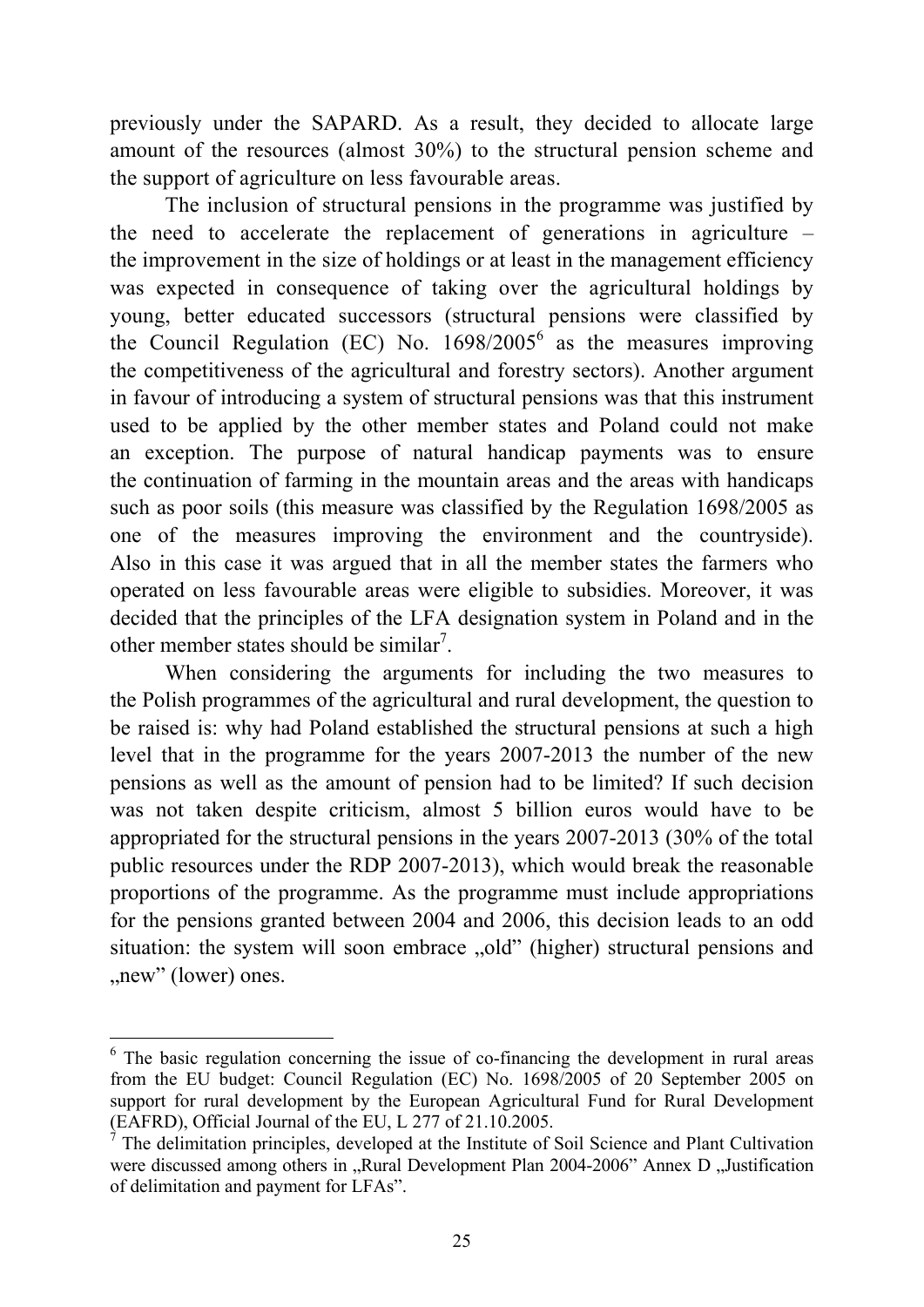Furthermore, it is necessary to tighten the eligibility criteria for less favoured areas. According to the current LFA designation system, as much as 54% of agricultural land is located in less favourable areas. Because of the area size and the amount of LFA support per hectare, it is one of the most costly measures of the programme. The study prepared by a team led by W. Józwiak shows that the agricultural holdings located on less favourable areas were in the first two years of the membership in similar and sometimes even better economic situation than the ones operating on more favourable areas $8$ . According to the basic assumptions with regard to calculating LFA payment amounts, the amount compensate for the differences in opportunities resulting from different farming conditions.

As a consequence of the application of the instruments supporting farm incomes (social protection measures) at such a high level, the resources allocated for development purposes were smaller than required. In distribution of the support funds paid directly to Polish agriculture from the agricultural budget of the EU, the opinions and suggestions of the European Commission agreed in the negotiations before approval of the plan were taken into consideration. The creators of the Polish programmes were faced with an difficult task of distributing the available resources between individual measures, especially when there was a strong pressure of various lobbies and interest groups.

The critical opinions that too much financial resources was dedicated to some measures, and even many doubts whether some measures ought to have been included in the Polish programme, related not only to social protection measures<sup>9</sup>. The measure regarding the semi-subsistence farms carrying out restructuring efforts was controversial, because in order to receive the support the potential beneficiaries had only to submit a plan of farm restructuring. If they did not keep to the plan in the first three years, the only consequence would be the refusal of the paying agency to pay the support in the next two years. Nevertheless, the aid was too small to have a negligible effect on any restructuring decisions. It would be hard to implement any farm restructuring scheme with that amount of money (approx. 5 thousand zlotys per year, that is 25 thousand in total). It is not quite clear why these holdings were not subject to the same control procedures as the holdings co-financed under the measure "Modernization of agricultural holdings". Perhaps it would also be better to

1

<sup>8</sup> W. Józwiak, *Dochody rolnictwa i polskie gospodarstwa w pierwszych latach członkostwa*, typescript.

<sup>9</sup> For details see: J. Rowiński, *Koncepcja wsparcia rozwoju rolnictwa i obszarów wiejskich z PROW 2007-2013*, Program Wieloletni: Ekonomiczne i społeczne uwarunkowania rozwoju polskiej gospodarki żywnościowej po wstąpieniu Polski do Unii Europejskiej, IERiGŻ-PIB, Warsaw 2007 (printed).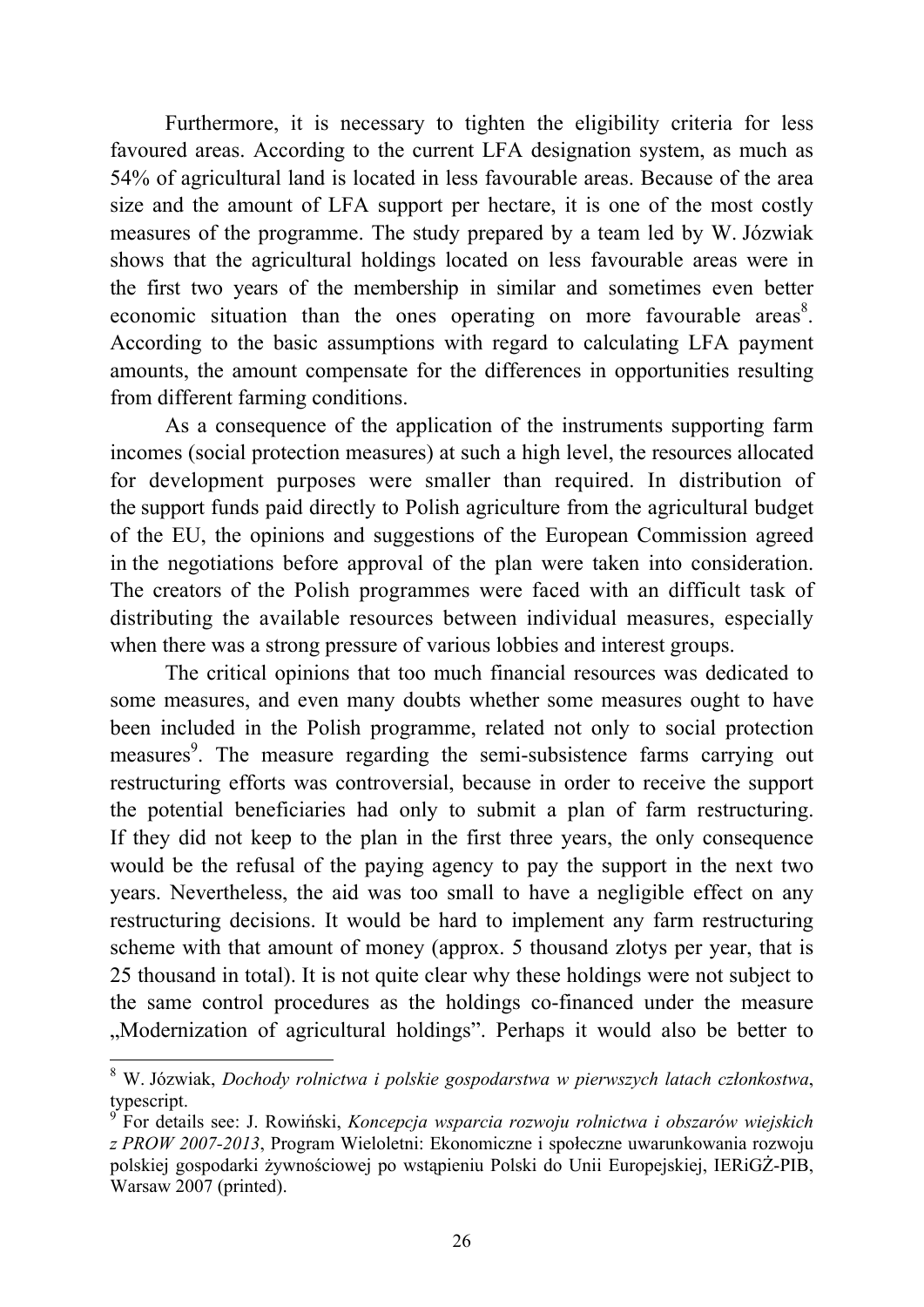apply the measure to smaller number of semi-subsistence farms with a potential to become commercial holdings, but to ensure them higher amount of resources that would really support them in their efforts.

Controversy arises also over the measures with a very limited range of operation resulting from the small amount of the public resources allocated for them. Taking into consideration the areas characterised by high fragmentation and split-up of parcels within a farm, the amount of approx. 20 million euros appropriated for the purpose of land consolidation was insufficient to meet the target. Also the measures regarding afforestation, as well as some agro- -environmental programmes (supporting incomes of organic farms) were rather controversial. Finally, it should be also considered whether it is advisable to co- -finance from the EU funds the measures regarding advisory services and vocational training.

Another important set of problems includes the principles to be applied in determining the level and distribution of the financial resources among the measures as well as the procedures of benefiting from the EU funds. Undoubtedly, the experience of SAPARD was of use, and significantly less strict conditions were established for the measure ... Modernization of agricultural holdings". As a result, the farmers who conducted animal production and intended to implement the modernization scheme, had easier access to the SOPR funding than it had been before with the SAPARD resources. Unfortunately, the simplification of some procedures did not cause any significant change in the directions of the modernization. Also the support under SOPR consisted first of all in co-financing the purchases of machinery and equipment (over 80% of the support paid under the measure), instead of enabling the agricultural sector to fully develop its production potential.

## **Final comments**

Despite some criticism, the positive impact of the programmes in promoting the agricultural and rural development in the first years of the membership is evident. First, they definitely accelerated the pace of the development, because they provided substantial funds supporting the national resources, i.e. the public ones, and the own contributions of beneficiaries. The assistance in adjustments to the EU standards of the four sectors of the agro-food industry was particularly important (although it is worth noticing that the food enterprises managed to implement many projects without any support from the EU). Secondly, the programmes contributed to the improvement in the climate of opinion about agriculture and attracted more interest in agricultural investment. In the 1990s and the first years of the new decade the returns from farming were poor and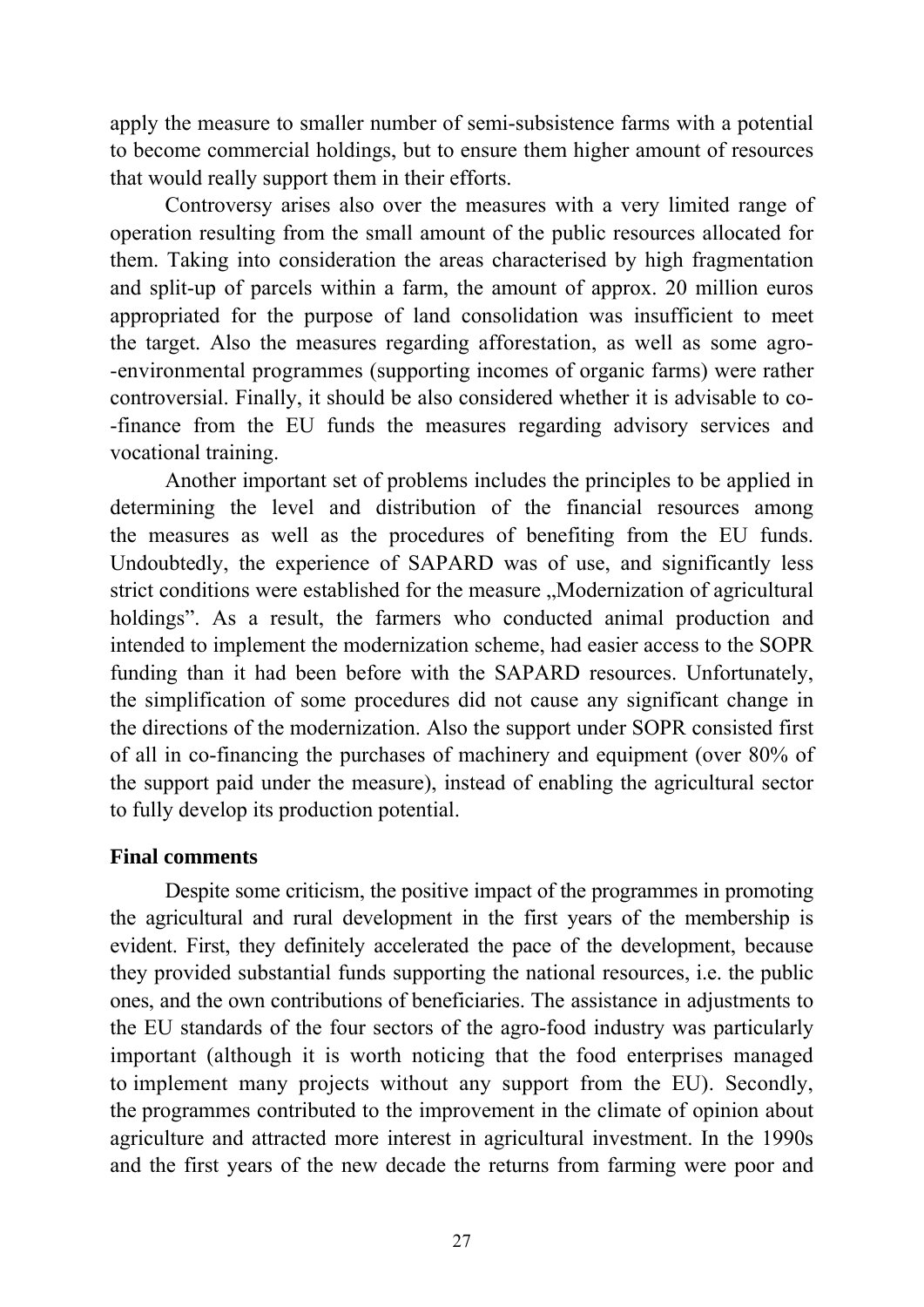some types of production were regarded as unprofitable. Thirdly, thanks to the programmes, more attention is now paid in Poland to the protection of natural environment in the rural areas. In connection with this, it is worth underlining that the measure under RDP "Adjustment of agricultural holdings to the EU standards", to which approx. 630 million euros of the public resources was dedicated was highly successful. Almost 76,000 agricultural holdings make good use of the support. The most popular type of investment represented projects aimed at building storage facilities for natural fertilizers (farm manure) – over 70,000 holdings and modernization of barns – approx. 5,500 holdings. Fourth, there is greater awareness of a need for implementation the agroenvironmental programmes.

However, the investments directed to the development of agriculture and rural areas in the first years of the membership could not be the solution to all of their problems, although many investments were financed also under other programmes or even from own resources only. For that reason, the Rural Development Plan for 2007-2013 is of considerable importance<sup>10</sup>.

<u>.</u>

 $10$  Unfortunately, as M. Drygas states: "The programme, contrary to the verbal declarations, is not oriented at the most important priorities and aims, but is dispersed, as it encompasses 23 measures. Such approach has little in common with the declared intentions to increase the competitiveness of the Polish food sector" and concludes: "The short-term social aims in the form of income supporting measures predominate, at the expense of growth in competitiveness of agricultural holdings and better conditions for achieving higher incomes in the longer run" – M. Drygas, *Ocena instrumentów WPR* [in:] *Wyzwania przed obszarami wiejskimi i rolnictwem w perspektywie 2014-2020*, "Nowe Życie Gospodarcze", Special supplement, November 2007.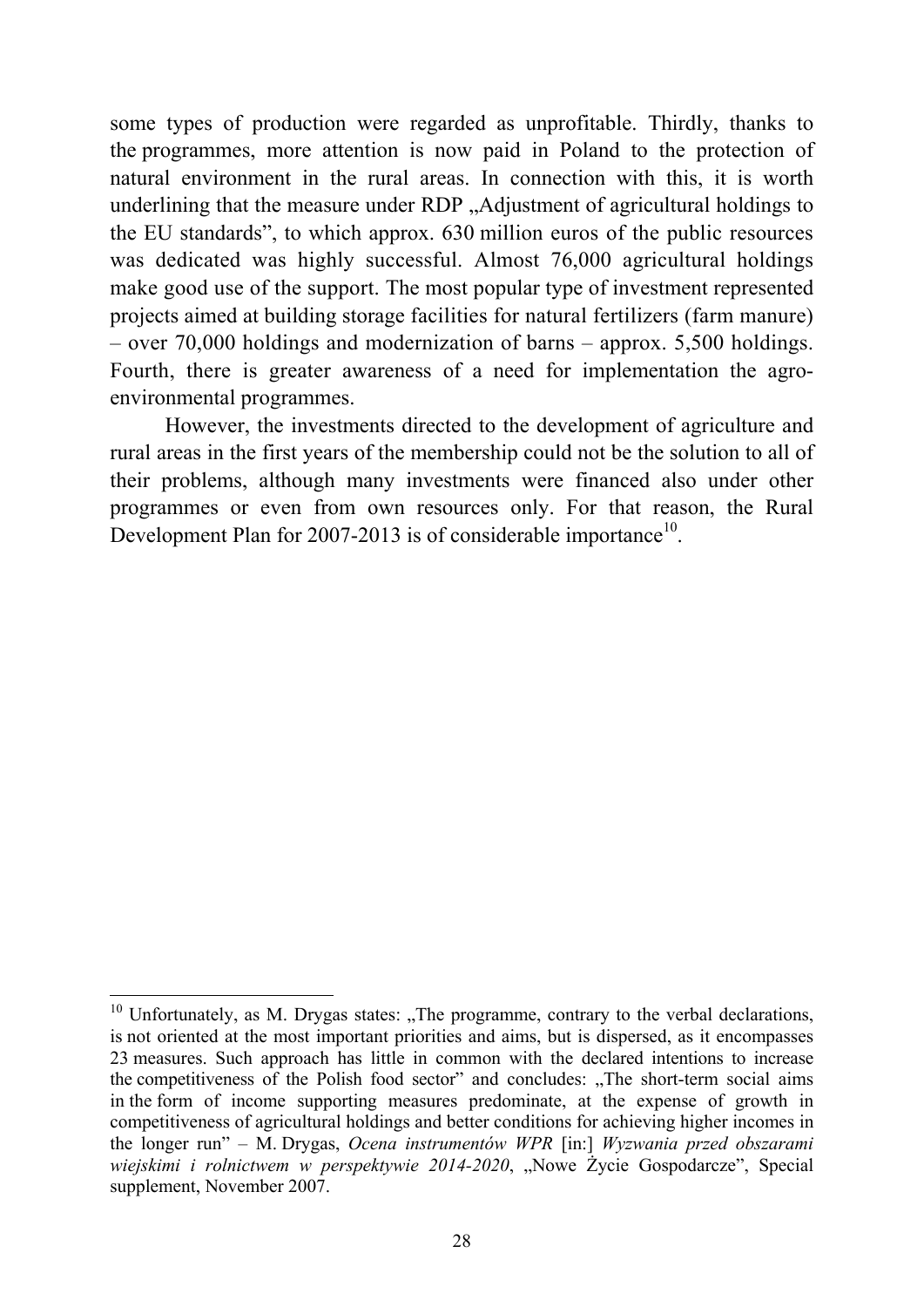# **IV. Competitiveness of the Polish food producers after the accession to the European Union**

## **Foreign trade in agricultural and food products and export orientation of the main sectors of food economy**

The first years of Poland's membership in the European Union show that the Polish food producers have displayed great adaptation capabilities and mobilisation in the face of new opportunities offered by Poland's EU membership. Thus their position on the competitive Common European Market (CEM) has strengthened. The period was characterised by fast growth of the Polish foreign trade turnover in agricultural and food products, especially exports. As a result of the faster growth in exports and the slower in imports, Poland very soon recorded a surplus in the foreign trade balance in foodstuffs and became their important net exporter. The mutual opening of the markets has not hampered the development of the Polish food economy and its positive influence is indicated by the following phenomena:

- Over the four years of our membership in the EU exports of agri-food products increased by above 144% and imports by above 120%.
- The trade turnover with the other EU countries grew even faster. Exports of food from Poland to the EU-25 countries in the years 2003- -2007 grew almost threefold and imports increased by over 142%.
- The CEM became for the Polish trade in agricultural and food products a dominant market both for buyers and sellers. The share of the EU-25 in the agri-food exports has been increasing year by year – from approx. 65% in 2003 to almost 74% in 2005 and over 78% in 2007. The share of the EU-25 in the imports of agricultural and food products was more stable and in the years 2003-2006 varied between 61% and 63%, and only in 2007 it has increased to over 67%.
- The increase in trade turnover with not only the EU-15 countries but also the "new" member states was recorded. The membership in the EU gave a strong impulse for the export of the Polish agri-food products to the EU-10 countries. In the years 2003-2007 the exports to the EU-15 increased by over 185%, and to the EU-10 by over 216%. The imports from the EU-15 increased at that time by almost 136%, and the imports from the EU-10 by almost 178%.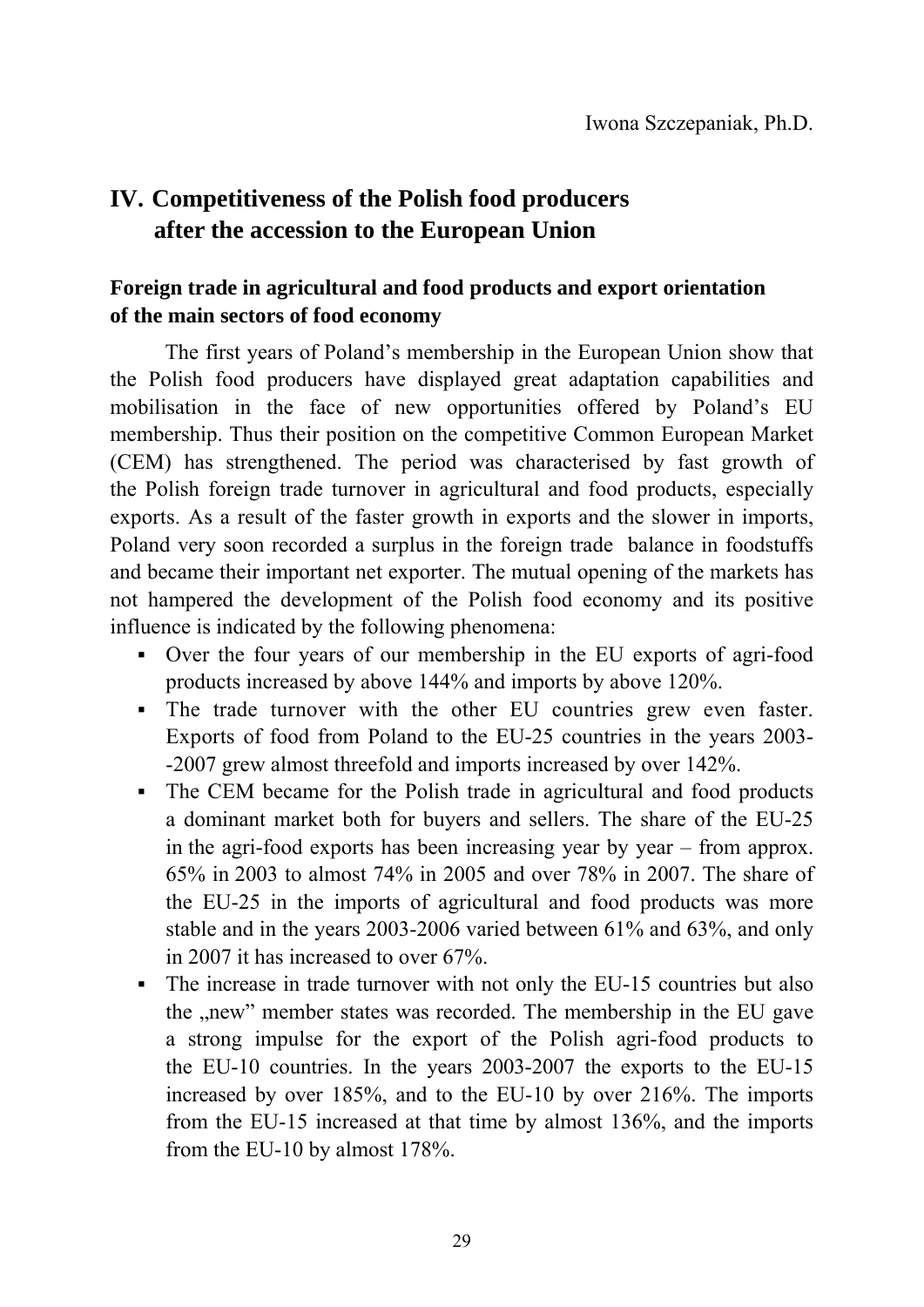- As a result of such directions of the foreign trade development, in the years 2003-2007 the agri-food trade balance has improved significantly:
	- in total from 454 to 1,959 million euros,
	- with the EU-25 countries from 441 to 2,380 million euros,
	- with the EU-15 countries from 193 to 1,469 million euros.
- The coverage ratio of imports of agricultural and food products to exports of those products (TC – *Trade Coverage*) has increased from 1.13 in 2003 to 1.25 in 2007.
- However, in 2007, compared to the period 2004-2006, the lower average growth rate of the agri-food exports per year and a little higher growth rate of the imports were recorded, and in consequence the balance of trade in this group of products was at a lower level (especially with third countries).

The market openness turned out to be favourable for the Polish food economy. The benefits gained in the first years of Poland's membership in the Community with regard to the foreign trade of agricultural and food products are higher than anticipated in the pre-accession period. The inclusion in the CEM structures did not cause also any excessive influx of imported food from the EU onto the Polish market, which had been a matter of considerable public concern before the accession.

|                                   | 2003          | 2004   | 2005   | 2006   | I-VIII $2007^a$ | $2007^{\rm b}$ |  |
|-----------------------------------|---------------|--------|--------|--------|-----------------|----------------|--|
| Specification                     | million euros |        |        |        |                 |                |  |
| Exports of agricultural           |               |        |        |        |                 |                |  |
| and food products                 | 4010.4        | 5242.2 | 7028.0 | 8467.5 | 5981.2          | 9788.4         |  |
| including to EU-25                | 2616.7        | 3781.8 | 5190.8 | 6481.7 | 4615.0          | 7648.4         |  |
| of which to EU-15                 | 2041.6        | 2988.2 | 4063.0 | 4914.2 | 3497.9          | 5828.3         |  |
| of which to $EU-10$               | 575.1         | 793.6  | 1127.8 | 1567.5 | 1117.1          | 1820.1         |  |
| Imports of agricultural           |               |        |        |        |                 |                |  |
| and food products                 | 3556.9        | 4406.5 | 5373.5 | 6391.1 | 4738.9          | 7829.1         |  |
| including from EU-25              | 2175.9        | 2763.8 | 3388.1 | 3997.4 | 3140.8          | 5268.6         |  |
| of which from EU-15               | 1848.5        | 2395.9 | 2938.0 | 3415.1 | 2645.0          | 4359.4         |  |
| of which from EU-10               | 327.4         | 367.9  | 450.2  | 582.3  | 495.8           | 909.2          |  |
| Balance of the foreign trade      |               |        |        |        |                 |                |  |
| in agricultural and food products | 453.5         | 835.7  | 1654.5 | 2076.4 | 1242.3          | 1959.3         |  |
| including from EU-25              | 440.8         | 1018.0 | 1802.7 | 2484.3 | 1474.2          | 2379.8         |  |
| of which from EU-15               | 193.1         | 592.3  | 1125.0 | 1499.1 | 852.9           | 1468.9         |  |
| of which from EU-10               | 247.7         | 425.7  | 677.7  | 985.2  | 621.3           | 910.9          |  |

#### **Results of the foreign trade in agricultural and food products**

<sup>a</sup> preliminary data, <sup>b</sup> forecast

*Source: Author's own calculations on the basis of data coming from ...Analizy Rynkowe: Handel zagraniczny produktami rolno-spożywczymi", issue 21-26, Warsaw 2005-2007.*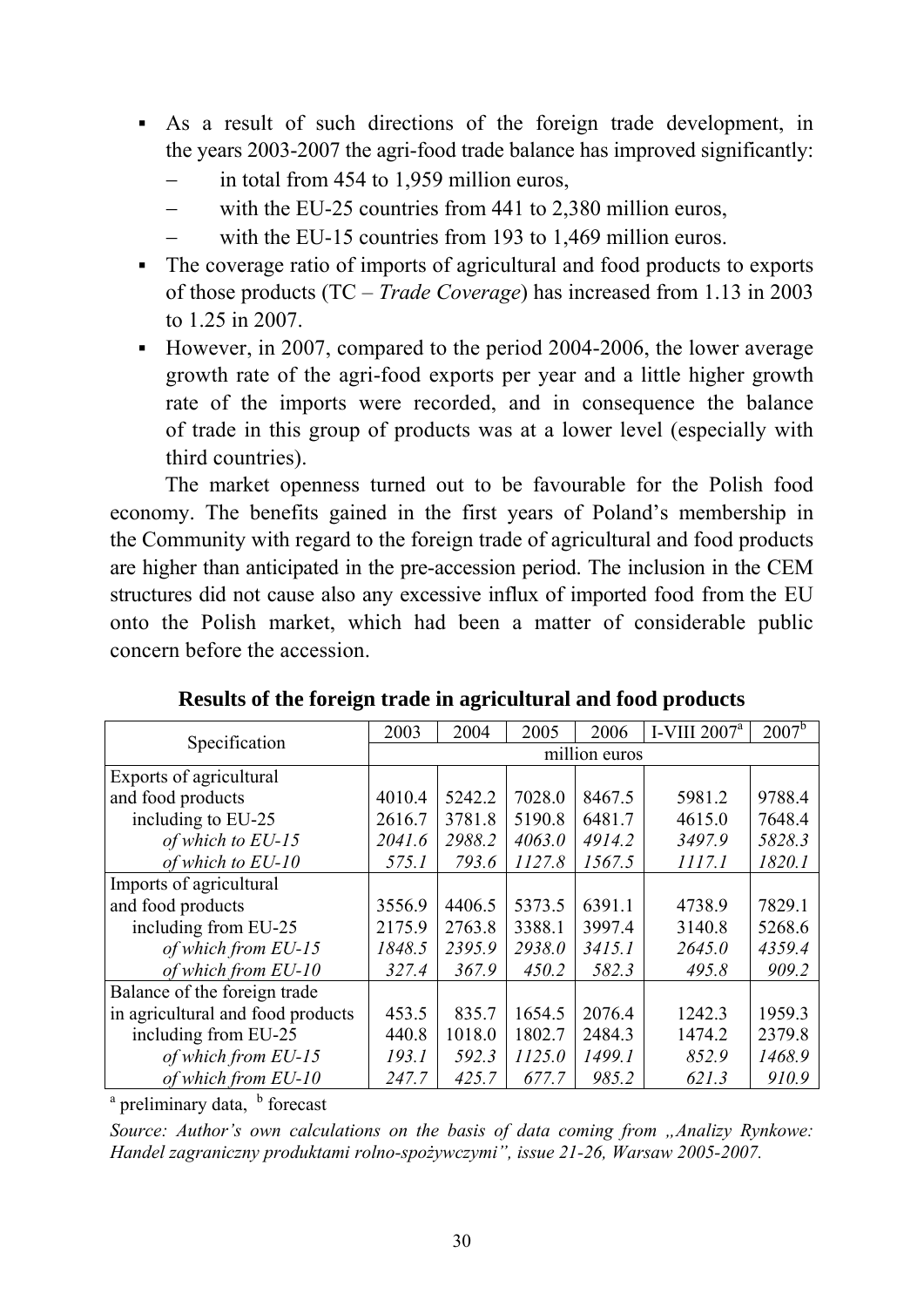The analysis of competitiveness of the Polish food producers after Poland's accession to the EU is conducted on a regular basis by means of examining the relations of the value of the agricultural and food exports from Poland to the value of the production sold in the main sectors of agri-food industry (the so called export orientation ratio).

The ratios indicate that a strong export orientation is observed for the following types of the agricultural production: production of fruit and vegetables, rearing cattle and calves, rearing sheep and goats. Exports of horses was also at a high level. In these sectors of agricultural production, except for the production of fruits, there were big surpluses of exports over imports. In the fruit production, despite large exports, a negative balance of turnover was observed, due to the high share of imports of fruits coming from other climatic zones. The remaining types of agricultural production were characterized by a significantly lower export orientation, although in the year 2005 the exports of cereals, particularly oat and rye, were also high.

| Specification     | 2004  | 2005 | 2006 |
|-------------------|-------|------|------|
| Vegetables        | 32.8  | 43.5 | 41.8 |
| Fruits            | 35.5  | 36.1 | 28.2 |
| Cattle and calves | 30.4  | 29.1 | 24.4 |
| Sheep and goats   | 104.9 | 90.6 | 79.8 |
| Horses            | 86.5  | 63.5 | 57.2 |
| Cereals           | 3.5   | 18.8 | 18.5 |
| Potatoes          | 2.0   | 0.7  | 0.3  |
| Pigs              | 0.7   | 1.4  | 3.3  |
| Poultry           | 1.1   | 1.3  | 1.7  |
| <b>Eggs</b>       | 4.4   | 7.5  | 9.6  |
| Milk              | 0.5   | 1.9  | 2.6  |

**The share of export in the production sold in the main types of agricultural production (in percentage)** 

*Source: Own calculations on the basis of GUS and CIHZ data.*

Also the following sectors of the food industry are characterised by a strong export orientation: fish processing, processing of potatoes, fruit and vegetables, production of pet food, production of biscuits, chocolate and other sweets, coffee and tea processing and the production of spices. After the accession these sectors of food production either maintained or even increased the share of exports in the total sale of their products. Free access to the EU market was a stimulus to the growth in exports in the following sectors of the food economy: production of vegetable oils, tobacco products and non- -alcoholic beverages, and also in the basic sectors of the food processing industry,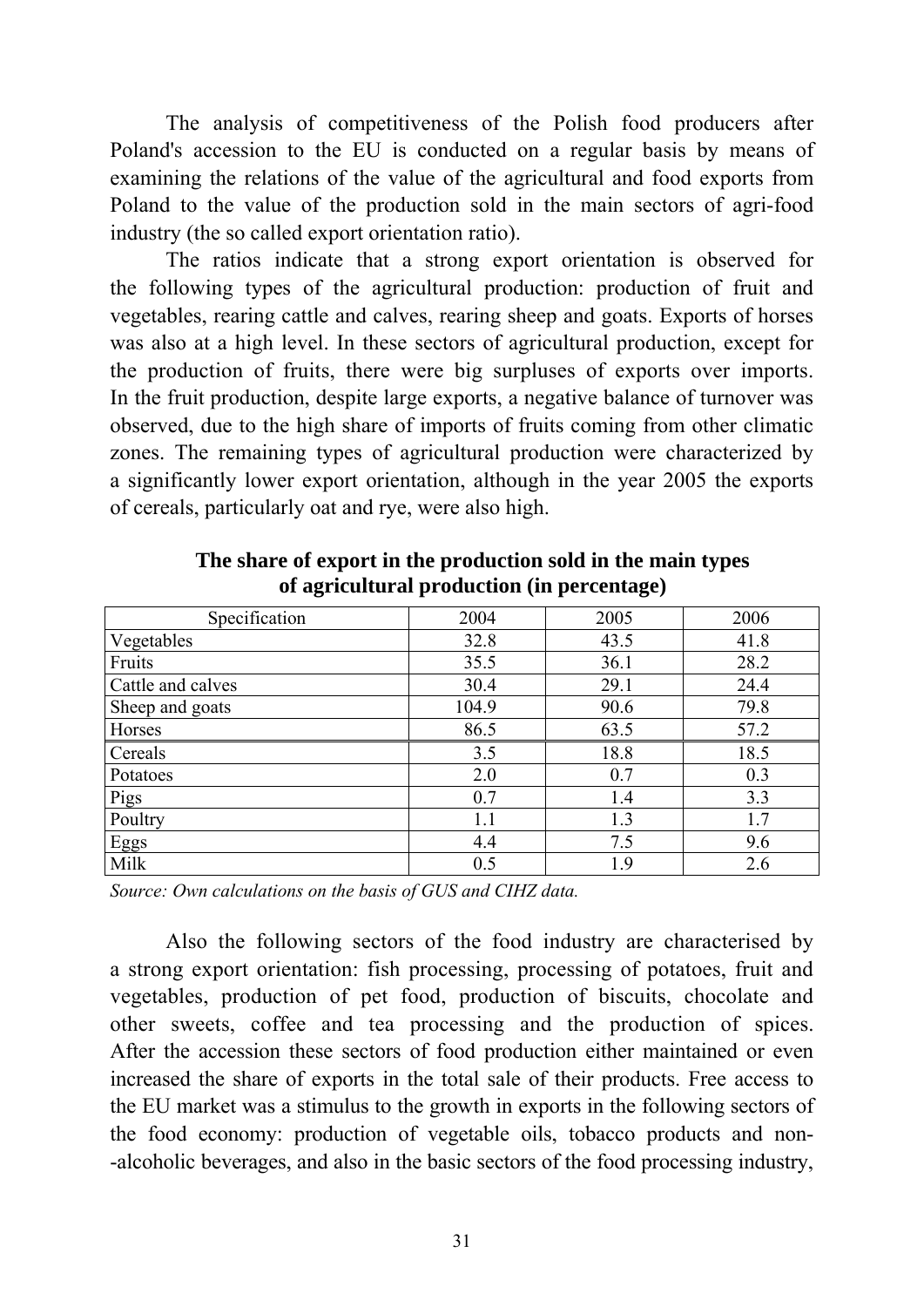i.e. production of milk, meat, sugar, alcoholic beverages and manufacturing of grain milling products. The improvement in the export orientation ratio proves the greater capabilities of the Polish food sector for exporting their products to the foreign markets and its growing export specialization.

The high competitiveness of the Polish food producers results first of all from the fact that they have competitive advantages, mainly in terms of costs and prices. The source of the Polish price competitiveness are lower costs of the production factors, including in particular significantly lower labour costs. Poland in the whole period of functioning in the EU structures, despite the unfavourable changes in the currency exchange rates, has maintained the price competitiveness of the food sector in relation to the other EU member states.

| Specification                           | 2003 | 2004 | 2005 | 2006 |
|-----------------------------------------|------|------|------|------|
| Fish and fish products                  | 62.2 | 61.5 | 58.3 | 57.6 |
| Starch and potato products              | 30.3 | 33.2 | 41.2 | 43.7 |
| Juices, fruit and vegetable drinks      | 42.2 | 43.7 | 39.6 | 47.4 |
| Fruit and vegetable products            | 40.8 | 42.2 | 34.9 | 38.0 |
| Pet food                                | 20.9 | 30.6 | 38.1 | 33.0 |
| <b>Biscuits</b>                         | 37.2 | 51.8 | 58.0 | 64.1 |
| Cocoa, chocolate and other sweets       | 31.8 | 29.8 | 28.1 | 31.3 |
| Tea and coffee                          | 41.1 | 51.8 | 59.6 | 81.1 |
| Spices                                  | 21.9 | 27.6 | 28.6 | 22.4 |
| Red meat, poultry and their products    | 15.0 | 13.2 | 16.2 | 20.3 |
| Oils, margarines and other fats         | 7.1  | 9.8  | 20.4 | 25.7 |
| Milk and milk products                  | 11.7 | 17.0 | 21.9 | 20.8 |
| Sugar                                   | 14.4 | 14.9 | 20.3 | 20.9 |
| Alcoholic beverages                     | 10.8 | 13.4 | 15.4 | 15.0 |
| Tobacco and tobacco products            | 13.0 | 16.4 | 23.1 | 40.7 |
| Ice cream                               | 5.6  | 8.5  | 14.6 | 18.6 |
| Manufacturing of grain milling products | 4.9  | 5.6  | 8.6  | 8.6  |
| Fresh bread                             | 0.4  | 0.4  | 0.4  | 0.4  |
| Cakes                                   | 4.5  | 6.3  | 11.5 | 11.0 |
| Pasta                                   | 9.8  | 11.8 | 14.6 | 8.3  |
| Wines                                   | 1.3  | 1.4  | 2.5  | 2.8  |
| Beer and malt                           | 1.4  | 2.4  | 2.4  | 3.2  |
| Non-alcoholic beverages                 | 3.4  | 7.8  | 11.0 | 11.6 |

**The share of export in the sold production of the basic sectors of the food industry (in percentage)** 

*Source: Own calculations on the basis of GUS and CIHZ data.*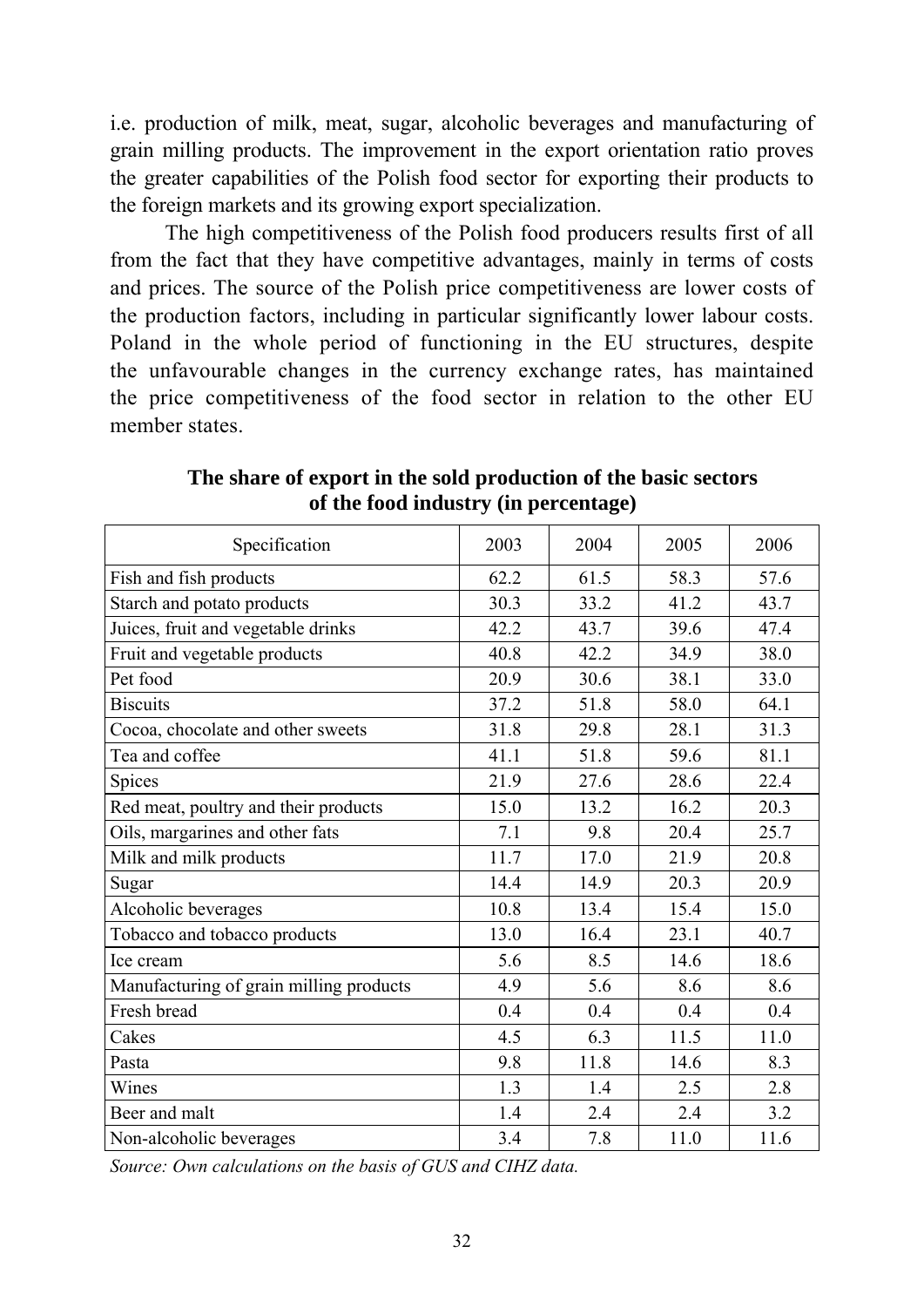The competitiveness on the EU market and on the world market is based, however, on competition for trade not only by prices but also by offering attractions, such as better quality of product. These factors enhance the competitiveness and are decisive for the acceptance of the Polish products by potential consumers from other countries. The Polish agri-food sector has its chances of further development because of the incorporation of the Polish agriculture into the mechanisms of the CAP, which stabilizes the agricultural markets and ensures the access for the producers to basic raw material. The chances of development also result from the liberalization of trade on the world market as well as the absorption of the EU structural funds.

The changes in the food sector that have taken place after Poland's accession to the EU, revealed also the barriers that lessen competitiveness of this sector. The Polish food economy particularly suffered from the system of quotas in the production of milk, isoglucose, starch and sugar. Another barrier to development of the sector is the appreciation of the Polish zloty, which reduces our price competitiveness. The Polish food producers face also the increasingly higher requirements in respect of the consumer protection, market competition and environmental protection involving much paperwork. The tendency to excessive control of the production and sale of food seems to be one of the main obstacles to market access, weakening at the same time the position of the EU producers on the world market.

#### **The assessment of competitiveness from the producers' viewpoint**

In December 2006 was conducted the direct survey in selected 72 enterprises of the food industry belonging to the six sectors of the food economy (meat, poultry, milk, grain, refrigeration and confectionery) concerning the food producers opinions about competitiveness of the sector. The answers to the questions how the food producers' judge their competitive position on the EU market, did not always confirm of the general opinion about a high competitiveness of the Polish food sector. The answers varied greatly. The entrepreneurs regarded their capabilities to compete as the best in terms of adjustments to the EU requirements and quality management reports (as many as 92% respondents considered them good or even high). Also the high abilities to establish business contacts were underlined (67% of companies under survey thought them to be good or high). The abilities to cooperate with the foreign largest food chains were assessed lower (nearly 69% of entrepreneurs found them to be small or very small), similarly to the abilities to promote their products (they are small or very small in the view of 60% of respondents). This general assessment indicates that the Polish food producers became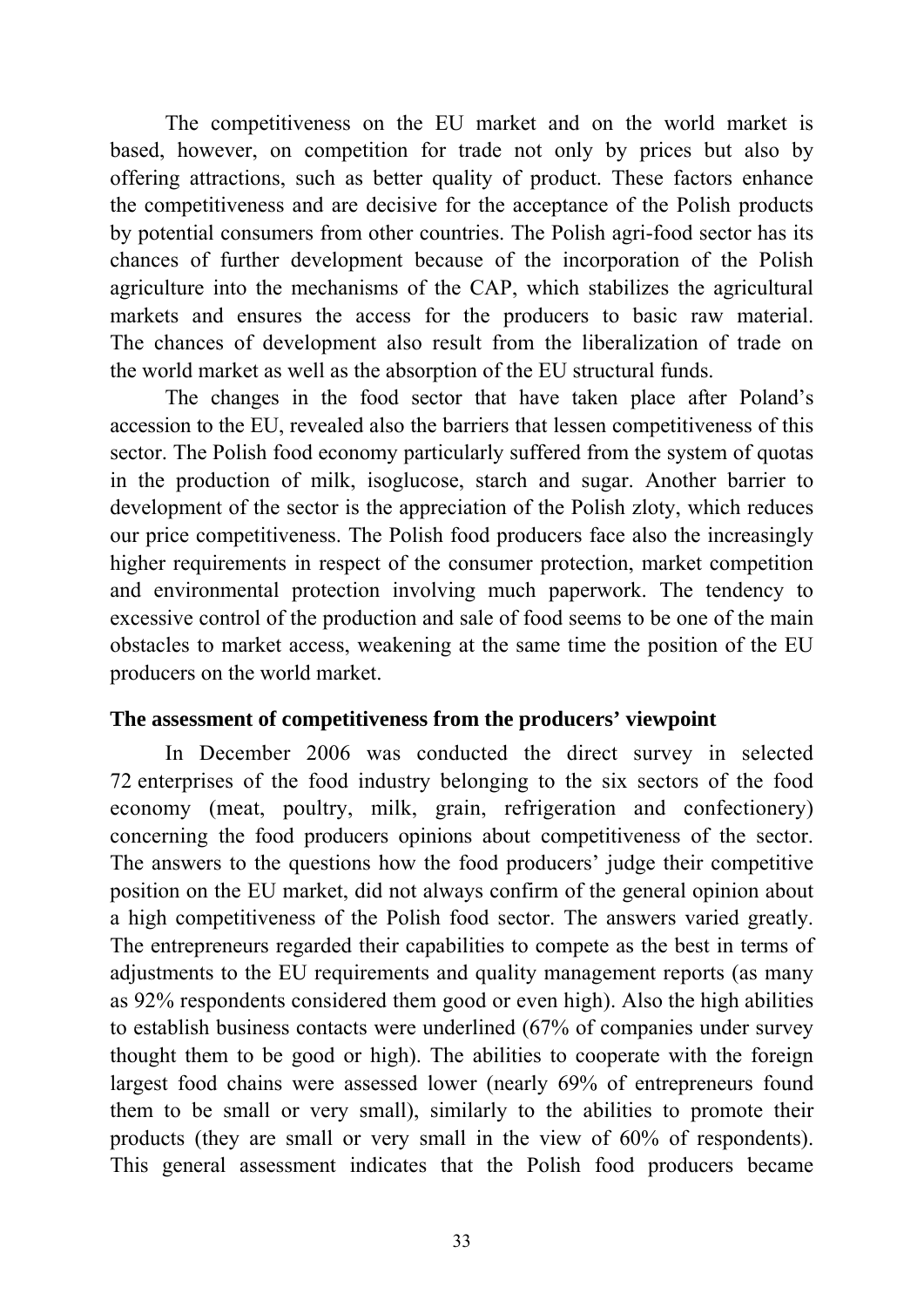competitive in these spheres, where they had to fulfil particular production requirements (e.g. in terms of sanitary, veterinary, quality management issues) in order to comply with the EU regulations.



**The assessment of the competitive abilities of the Polish food producers on the EU markets (in percentage of answers)** 

The Polish food producers were also asked about the determining factors in improvement of their competitiveness. The entrepreneurs stated that they were: food safety and quality (85% of answers), commercial quality (diversified range of products in terms of assortment, the ability to identify and satisfy the needs of individual customers etc.) –  $69\%$  of answers and, though to a lesser extent, the innovation activities (technological, productive, organizational) – 34% of answers. These answers indicate that companies appreciate the significance of non-price aspects of competitiveness.

The respondents underlined also their great capabilities for price competition. Although obviously the role of non-price competition is growing, prices still remain the most important aspect of competitiveness of the Polish food producers. Over 65% of respondents assessed that the prices of their products are lower compared with their competitors in the EU (in 30% of enterprises they are much lower). Over 25% of the entrepreneurs stated that the level of their prices is close to the EU prices, and only 9% thought their prices to be higher than in the EU on average.

*Source: Author's own calculations on the basis of data from the survey.*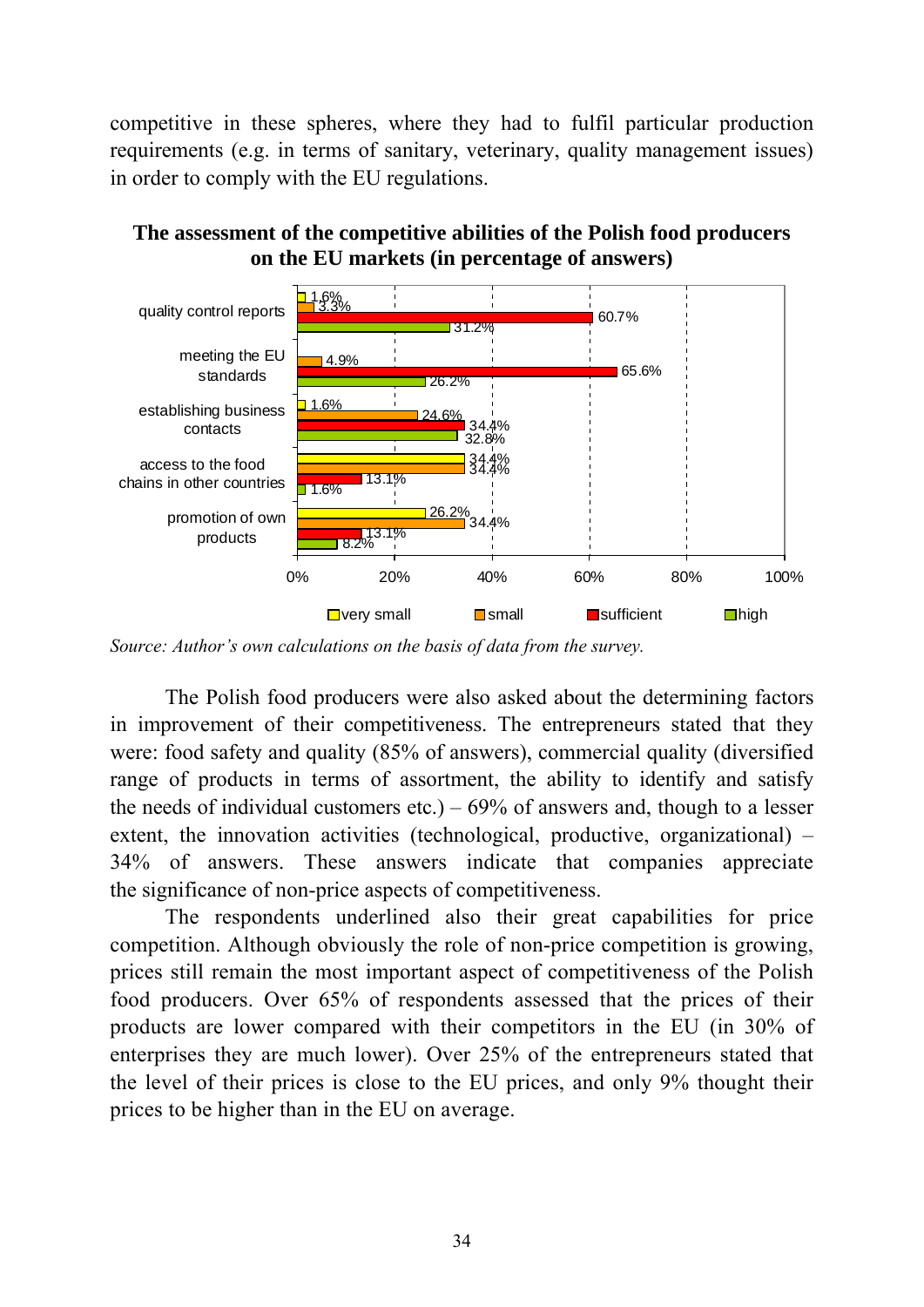## **Main factors in the improvement of competitiveness from the producers viewpoint**

Poland's membership to the EU caused some problems for food producers, but on the other hand it offered them new opportunities. The most important success for 46% of the entrepreneurs was the growth in exports. For 37% of the respondents the success meant their capability to operate on the competitive EU market, i.e. in the conditions of the free flow of goods, capital and people. This is reflected in growing sales of their products abroad and in their ability to cope with the competition of the imported products on the market. Other companies associate their successes first of all with the modernization of the production potential (19% of answers), adjustments to the EU production requirements (13% of answers) and the wide spread of sale and distribution network (10%). Their capabilities to gain support funds from the EU and the improvement in the quality of products are less often indicated.

#### **The most important successes of the Polish food producers after the accession to the EU (in percentage of answers)**



*Source: Own calculations on the basis of data from the surveys.* 

Lower production costs, the source of price advantages, are considered to be the main factor of increase in exports (by as many as 76% of the respondents) which leads to growth of competitiveness. Price advantages are rooted in lower costs of the production factors, including in particular significantly lower labour costs. The removal of customs barriers was judged to be another stimulus to growth in exports (73% of answers). All barriers to free trade in agri-food products on the single market were thus dismantled. The growth in exports of the Polish food products was also determined by such attributes of the products as high quality and food safety (59% of answers). The increase in sales on the competitive EU market proves that the Polish food is not only good but also tasty and appreciated by consumers in other EU countries.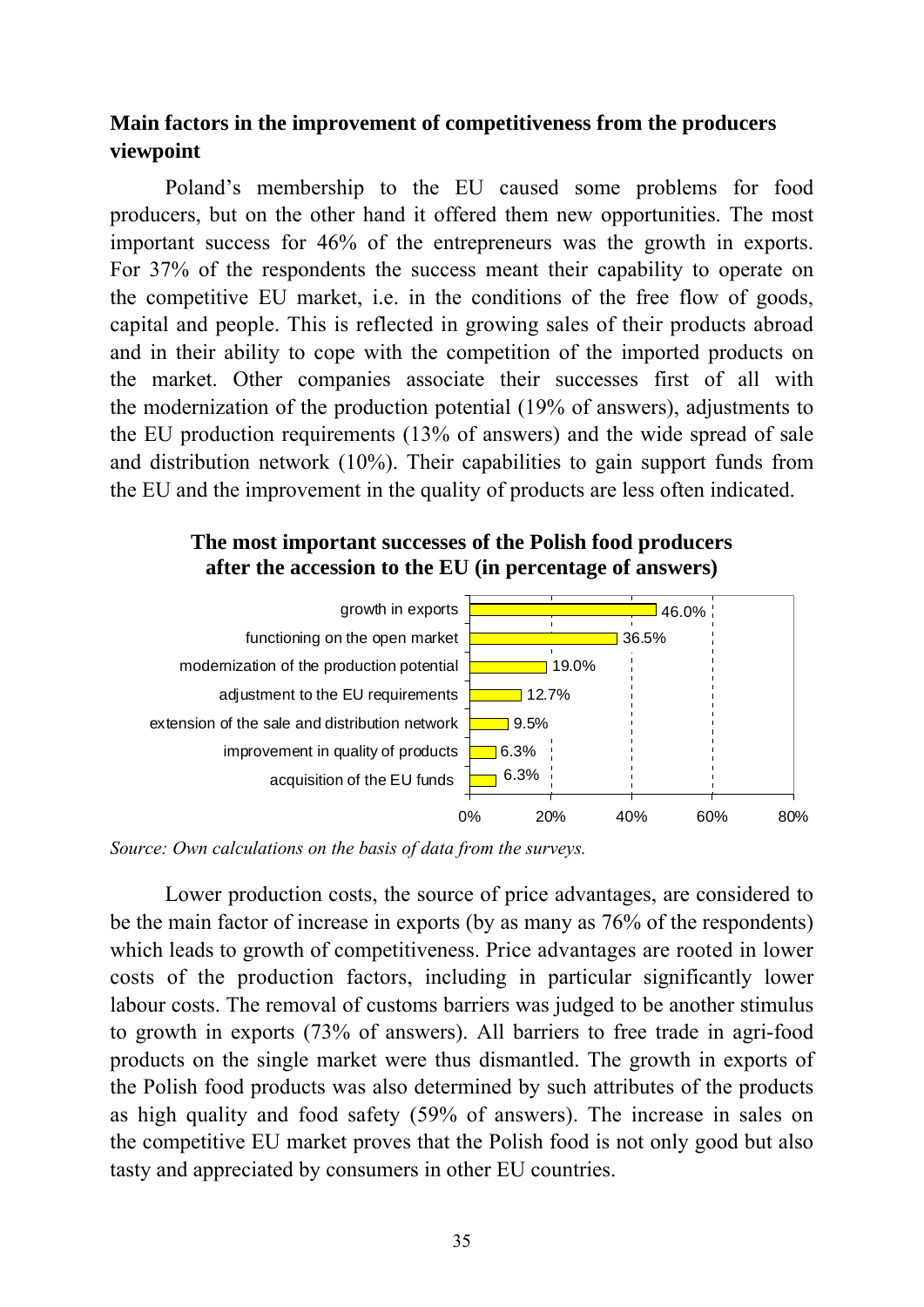### **Factors of growth in exports of the Polish food products after the accession to the EU (in percentage of answers)**



*Source: Own calculations on the basis of data from the survey.* 

Poland's accession to the EU and the necessity to adjust the food economy to the EU structures encouraged the entrepreneurs to make many investments. The Polish food producers in the years 2003-2006 invested first of all in: modernization of production lines (83% of answers), modernization or construction of production facilities (76%), machinery and equipment improving the quality of products and services (72%), implementation of modern quality management systems (66%), implementation of new technologies (56%), launching new products on the market (48%), growth of production capacities (45%) and development of the sale networks (41%). Investments in modernization of the means of transport, computerization and R&D activities were rather rare. The investments (often innovative) first of all aimed at meeting the EU production standards. They contributed to the implementation of modern quality management systems and new marketing techniques as well as the development of human capital and resulted in narrowing the technological gap between the food industries in Poland and in the EU-15 countries.

#### **The main problems and weak points of food companies**

The main problem that the food companies had to face after the accession to the EU was the increased pressure from traditional and new competitors on the market (this problem was indicated by 50% of the respondents). The market openness gave free access to our market for the producers from the EU countries. Thus there was some concern among the Polish entrepreneurs about possible influx of imported food from the EU. 26% of the companies pointed to the necessity to secure raw material of good quality for the production as one of the problems. They also complained about the necessity to fulfil the EU standards and to obtain financial means for modernization and other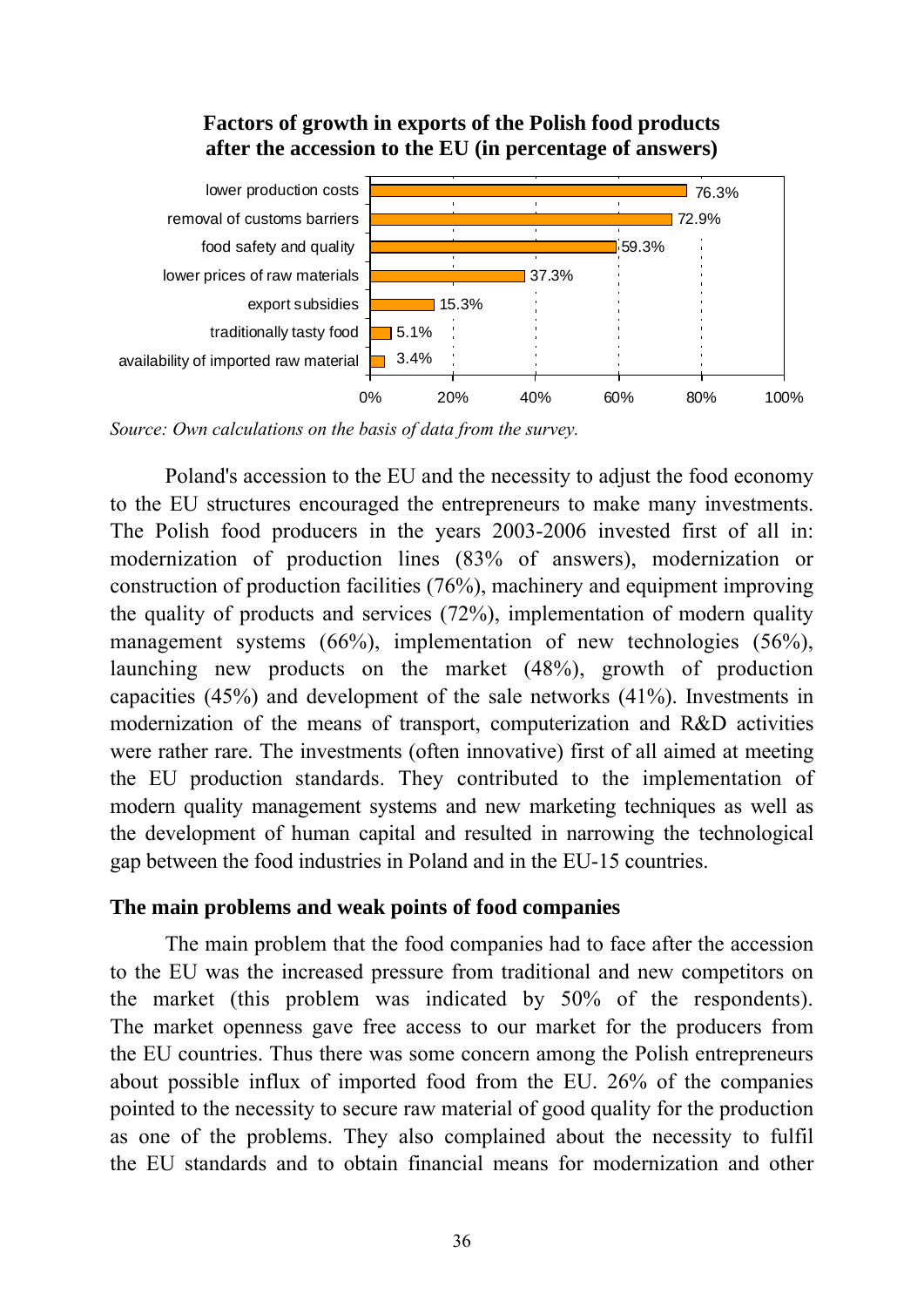adjustments (16% of the respondents). Other difficulties included changing, unclear and complicated regulations and administrative and legal procedures, volatility in the currency exchange rates, and in the case of the meat sector also the Russian embargo on imports of meat and meat products.

## **Main problems of the Polish food producers after the accession to the EU (in percentage of answers)**



*Source: Own calculations on the basis of data from the survey.* 

The main weak points in view of the respondents were: imperfect knowledge of the open market (over 30% of answers), deficiencies in physical infrastructure (22% of answers), low skills of employees (14%), problems with the so-called  $\Box$ grey economy" (13%) and shortages of high quality raw material (10% of the respondents). Other impediments to achieve a success were low profitability, imperfect knowledge of the legislation and the high burden of fixed costs.



*Source: Own calculations on the basis of data from the surveys.*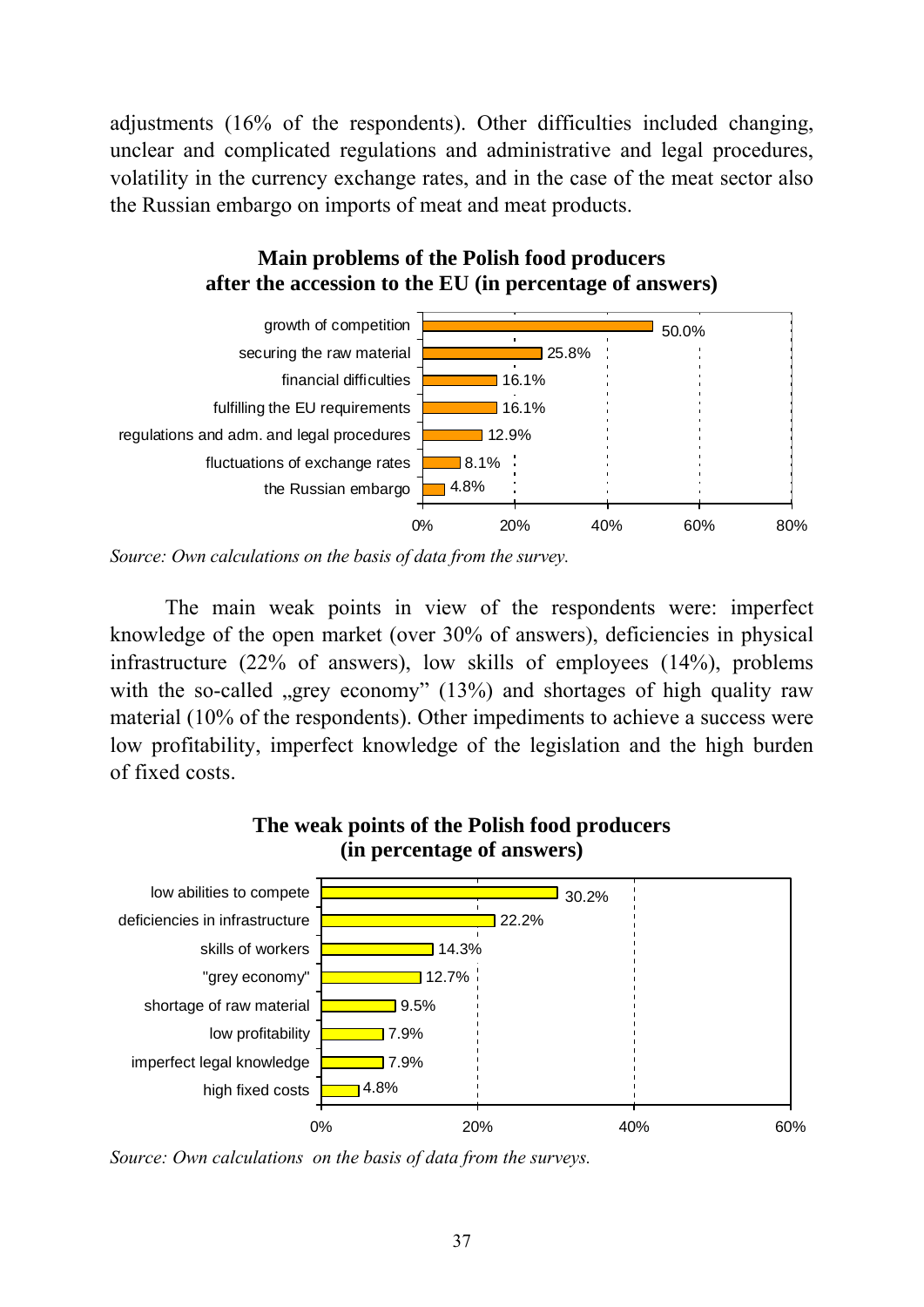As the basic impediment to growth in exports to the EU the entrepreneurs judged the volatile exchange rate of zloty to euro resulting from the significant appreciation of the zloty (78% of answers). This situation is unfavourable to exporters and it significantly deteriorates the competitiveness of the domestic products on the foreign markets. It also leads to decrease of our price advantages and the changes in labour costs. Moreover, the gradual strengthening of the national currency increases the competitiveness of the imported goods which poses additional threat for the development of the sector (43% of the entrepreneurs have already been under threat of imports). Other three barriers, indicated by 35% of the respondents, were: dishonest competition from the part of "grey economy", changing and unclear legal regulations and too high prices of raw material (particularly in the grain sector). The remaining obstacles to export i.e. complicated administrative procedures (29% of answers), shortages of raw material (22%) and low quality of raw material (19%) were reported rarely. They also complained about the lack of relevant information and inadequate level of professionalism represented by local administrative institutions.

### **Barriers to the growth in exports of the Polish agricultural and food products to the EU (percentage of answers)**



*Source: Own calculations on the basis of data from the surveys.* 

The entrepreneurs also encounter barriers to export trade to the non-EU markets. The respondents judged critically first of all the policy of protection of Eastern markets, particularly the Russian embargo (57% of answers). The partial loss of "the Eastern markets" is very acute for the Polish agricultural and food sector. The Russian embargo on the Polish food products hit our exports and in consequence affected the economic situation of the food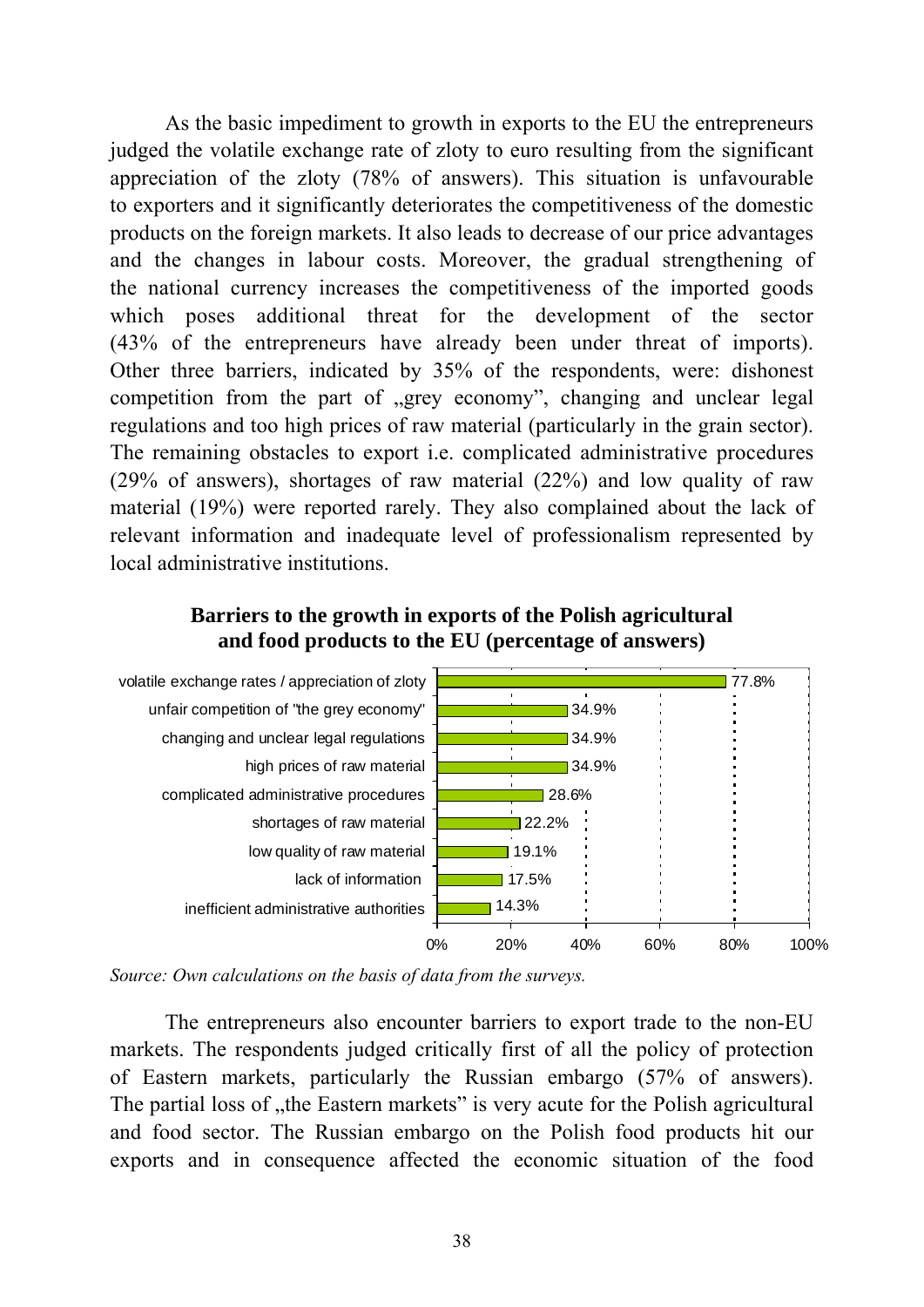enterprises. The ban on imports from Poland may also in the long run result in the reduction of the production level of some types of agricultural production (mainly the production of pigs and fruit and vegetable). As other barriers, connected with specific conditions on the non-EU markets, the respondents pointed to big commercial and financial risk on those markets (49% of answers) and quality requirements (29%). 37% of the respondents complained also about the difficulty in obtaining export subsidies.

The majority of respondents (82%) noticed also threat from the multinational food companies which conquered market shares from smaller units. They mentioned first of all their bigger financial resources, continuous presence on the world market (59%), selling products at dumping prices (32%) and the popularity of the own-brands (21%). They also indicated the higher level of their organizational and management systems (18%).

## **Final remarks**

Polish food producers are aware of their competitive advantages and are able to use them skilfully. They are rather careful and sometimes full of concern, but generally they assess their abilities to compete on the EU markets as sufficient or even high. The opinions of entrepreneurs on the key factors of their competitiveness are optimistic. The price is and will continue to be the most important factor in determining the competitive position of the Polish food producers, but the entrepreneurs notice also the more and more important role of the non-price competition, particularly in terms of quality. They give particular attention to food safety and quality as well as technological innovation. The effects of other factors are smaller and more indirect.

The high competitiveness is proved first of all by the substantial increase in agri-food exports to the EU countries. Exports to the non-EU countries have been growing at a slower pace, although the domestic producers' capabilities to compete on those markets were strengthened by the incorporation of Poland in the EU system of export subsidies.

Poland's integration with the EU provided a strong stimulus to the development of the Polish food sector. The food producers were forced to make many adjustments to the EU standards which led to the considerable development of the sector. The investment activity and the readiness to embrace new technologies **–** in order to meet the EU production standards **–** resulted in their good position to compete on the single market.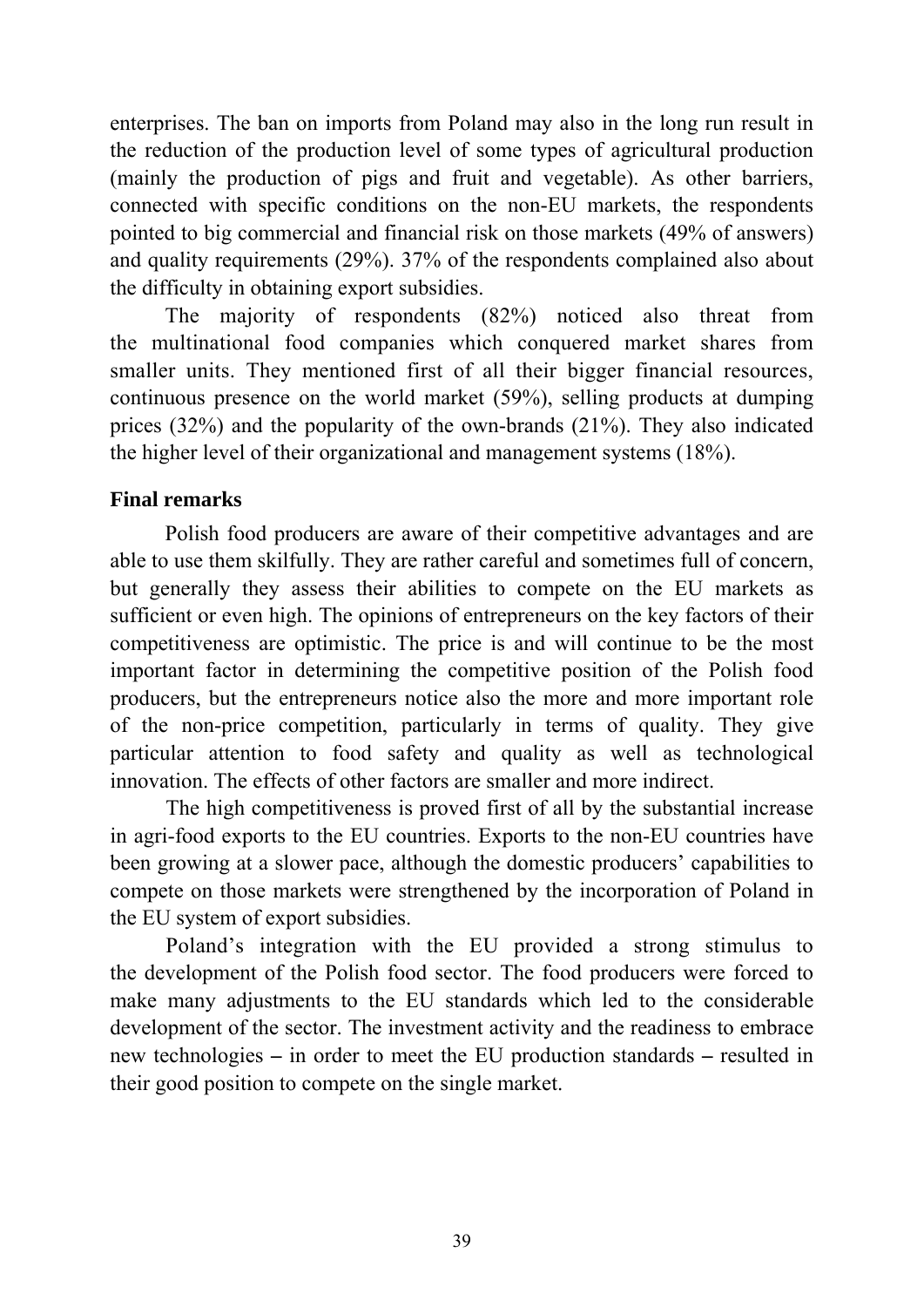# **V. Evolution of the meat market and its effects on the price transmission process**

#### **Change of the economic conditions of the meat sector**

Economic conditions of the meat sector significantly changed under the influence of the market mechanisms. First of all, the demand for meat and meat products was redefined, according to new principles and preferences, which was expressed by the changes in retail prices. The prices of meat and meat products are among the food prices which increase at the slowest pace, although meat is particularly appreciated by the Polish consumers, and in the centrally planned economy its shortages were so severe that it was necessary to limit the sales. The prices of meat and meat products increased almost fivefold in nominal terms in 1991-2006, while the inflation rate increased almost 12-fold, remunerations grew 16-fold and the prices of food increased over eightfold on average. The prices of meat grew also significantly slower in comparison with other animal-food sources of protein, especially dairy products. The relative decrease in meat prices took place in all sub-periods under analysis, except for the years 2004-2006 and 2007, when the so called integration effect coincided with the trough of the pig cycle and the destabilization of the world market of poultry caused by epizootic diseases. We may put forward a thesis that the significant decline in the real prices of meat and meat products was the basic reason for the relative decrease in the food prices in the aggregate.

Altogether, over the 17 years the prices of meat and meat products decreased by 55% in real terms, including the prices of pork by 62%, poultry by 70%, meat products by 49%, and beef by 28%. The analysis of changes in prices indicates that despite the fact that pork remains the basic type of meat consumed in Poland, its influence on shaping the retail prices on the meat market has been weaker year by year.

One of the important factors causing the relative decrease in the prices of meat and meat products were the business strategies used in competition. The basic strategy was the price competition, which resulted in the reduction of the production costs. Advance in technology, which lead to smaller usage of raw material per one unit of final product, turned out to be an effective method. However, the strategies are implemented at the expense of deteriorating quality of meat products and decreasing demand for raw meat. The barrier of demand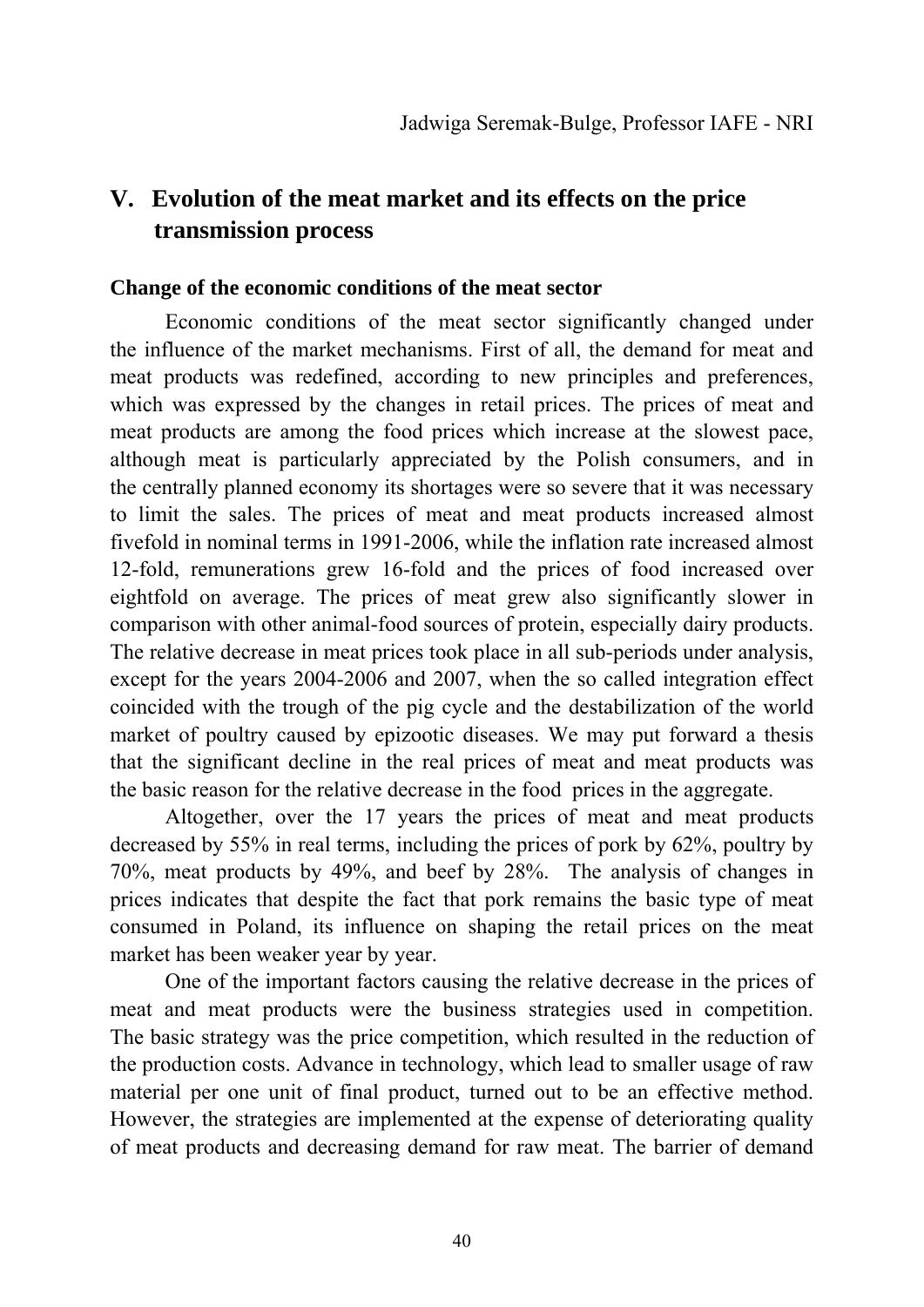resulting from the low living standard partly explains the situation whereas a low price is an important criterion of choice for wealthy consumers<sup>1</sup> also.

The comparison of price indexes on the particular levels of the marketing channels shows that although the growth of selling prices in the years 1991-2007 was slightly smaller than the growth of retail prices, but starting from the mid 1990s the changes of prices at the processing and retail levels took place simultaneously. Time asymmetry was almost not observed. The price interrelations at both levels of the livestock market are prompt, which indirectly proves the effectiveness of the market mechanism.

| <b>Specification</b>              | 1991- | 1991- | 1995- | 2000- | $2004 -$ | $I-IX$ |
|-----------------------------------|-------|-------|-------|-------|----------|--------|
|                                   | 2006  | 1994  | 1999  | 2003  | 2006     | 2007   |
| Retail prices                     | 496   | 277   | 153.5 | 108.2 | 108.0    | 108.3  |
| Selling prices                    | 466   | 281   | 140.0 | 108.0 | 109.6    | 108.0  |
| Procurement prices of live pigs   | 453   | 323   | 119.7 | 104.8 | 111.7    | 123.4  |
| Procurement prices of live cattle | 962   | 416   | 145.9 | 99.5  | 159.1    | 102.3  |
| Procurement prices of poultry     | 403   | 349   | 125.0 | 101.1 | 91.6     | 139.2  |

**Price indexes at the particular levels of the meat market** 

*Source: Own calculations on the basis of data from the Central Statistical Office.* 

The results of such significant changes of prices in the form of the growth in consumption were rather small. The average consumption of meat, after the fall in the years 1992-1994, increased in the years 2004-2005 to approximately 71-72 kg per capita, while in the year 1990 it amounted to almost 69 kg per capita. The decrease may be attributable to: the fall in real incomes, the adjustments in the level of consumption in the first period of the systemic transformation and the fast growth in non-food costs of living which had to be covered by a considerable part of incomes.

| Specification  | Poland |      |      |      |      | $EU-15$ |      |
|----------------|--------|------|------|------|------|---------|------|
|                | 1990   | 1995 | 2000 | 2004 | 2005 | 2006    | 2005 |
| Meat in total  | 68.6   | 63.4 | 65.4 | 71.8 | 71.2 | 74.0    | 91.5 |
| including pork | 37.6   | 39.1 | 38.7 | 39.1 | 39.0 | 41.0    | 42.8 |
| beef           | 16.4   | 8.7  | 7.0  | 5.3  | 3.9  | 4.0     | 17.5 |
| poultry        | 7.6    | 10.2 | 14.5 | 22.2 | 23.4 | 23.5    | 23.2 |
| other          | 7.0    | 5.4  | 5.2  | 5.2  | 4.9  | 5.5     | 8.0  |

**Total consumption of meat (kg per capita)** 

*Source: Data of GUS, ZMP Vieh and Fleisch 2006.* 

<sup>&</sup>lt;u>.</u> <sup>1</sup> These technologies were purchased in the old member states, where they have been commonly used to date, despite significantly higher living standards. According to the EUROSTAT data, the GDP per capita in the UE-16 exceeded 26 thousand euros in 2005, whereas in Poland it amounted to 6.2 thousand euros.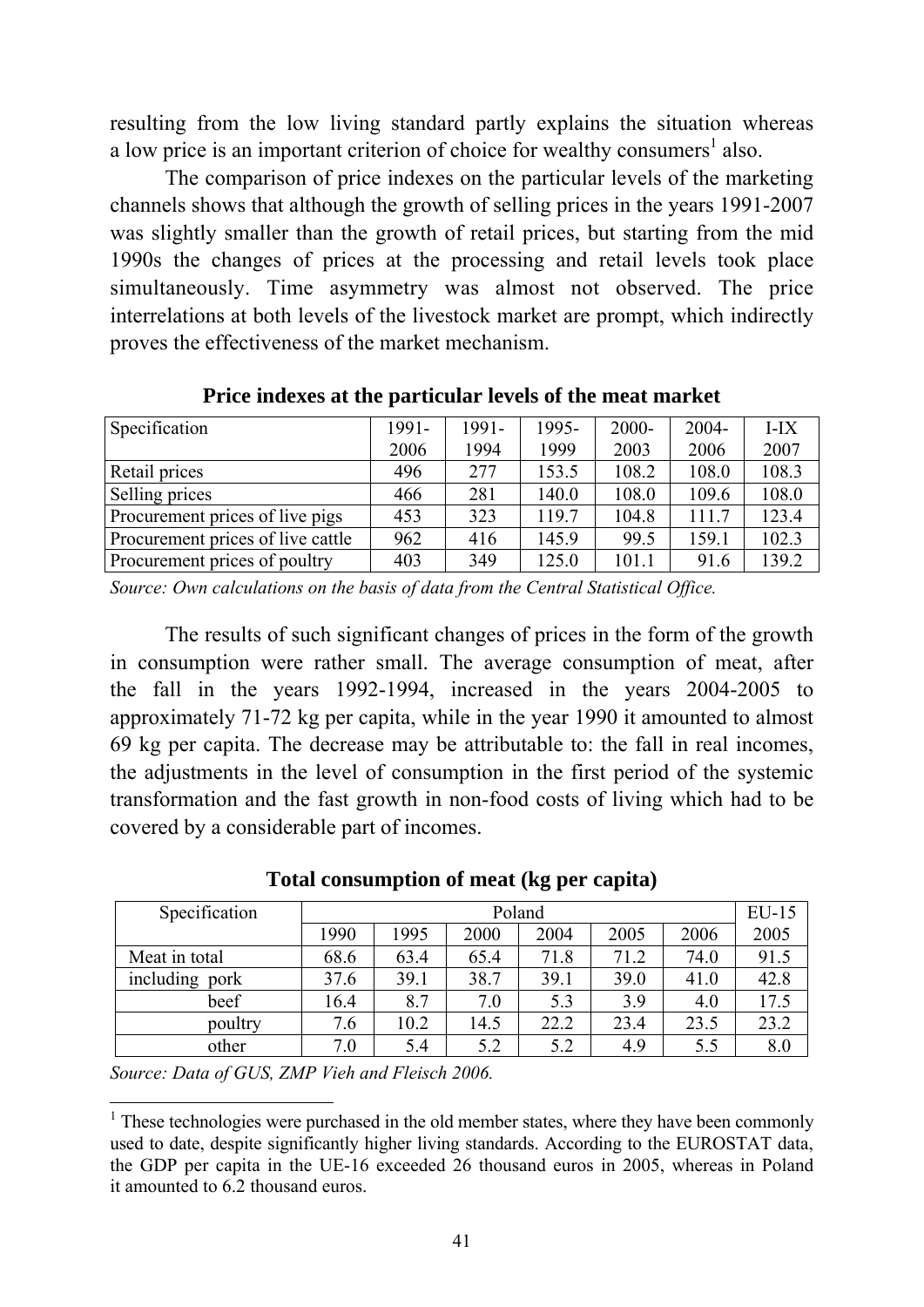The incomes grew in the years  $1991 - 2006$  by almost  $37\%$  in real terms on average, while in the years  $2004 - 2007$ , that is after the integration, by almost 13%. In 2007 the consumption of meat reached the level of 74 kg per capita i.e. it returned to the level recorded at the beginning of the 1980's and was by 20% lower than the average in the UE-15. The structure of the consumption of meat changed significantly, because the consumption of beef decreased in the years 1990-2006 from 16.5 kg to approx. 4 kg per capita, and the consumption of poultry grew from 7.6 to almost 24 kg per capita. The consumption of pork almost did not change and varied from 38 to 41 kg per capita according to the pig cycle. The total consumption of pork and poultry in Poland is very similar to the average consumption in the EU-15, and the difference in the levels of meat consumption is determined first of all by the consumption of beef, which average level in the "old" EU is 4-5 times higher than in Poland (17.5 kg in 2005), and by the consumption of other types of meat to some extent.

### **Changes of the meat supply**

In the first years of the market economy, the fall of incomes and the fulfilment of the domestic demand for meat caused a deep fall in the production of meat, followed by the decrease in consumption. After the first euphoria, resulting from the liberalization and the abolition of government restrictions limiting consumption (rations of food), the production of all types of meat, without any exceptions, decreased. In 1995 the gradual growth of meat production, which fluctuated according to the pig cycle, was observed, and under the influence of the progressing liberalization of trade with the European Union the general tendency was upward. As a result, the production of meat exceeded 3.7 mill. tonnes in the years 2006-2007 and was by approx. 23% bigger than in 1990. The growth of the production of meat was usually followed by some growth in consumption, which from 1995 to 2002 almost did not change, and the self-sufficiency index increased from approx. 98% in the years 1992-1994 to 114-120% in the years 2005-2007.

The adjustment processes, especially the changes in the production volumes and the production efficiency, in the particular segments of the meat market were taking place in a different way. They were particularly intense in cattle and poultry production. Relatively small changes were, however, in the production of slaughter pigs as pork is the basic type of meat produced in Poland. As a result, in the analyzed period the structure of the meat market have changed. Although pork has still the highest share, i.e. approx. 60%, but the share of poultry has increased in the years 1990-2007 from approx. 10% in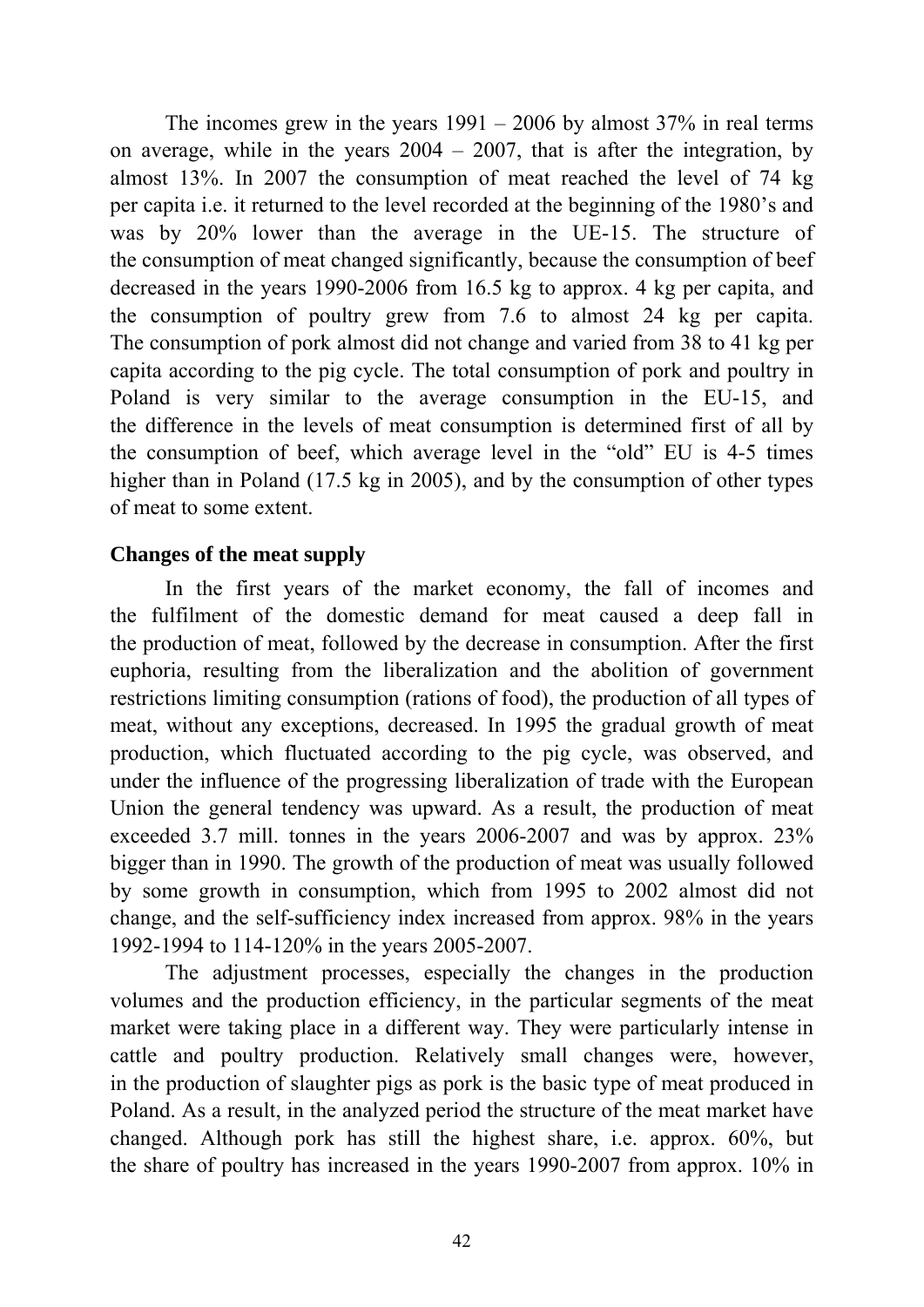1993 to almost 30% in 2005, at the expense of beef, whose share decreased at that time from 26% to approx. 11%.

| Period    | Production | Consumption | Index of<br>self-sufficiency % |
|-----------|------------|-------------|--------------------------------|
| 1989-1991 | 3091       | 2961        | 104.4                          |
| 1992-1994 | 2851       | 2912        | 97.9                           |
| 1995-2002 | 3036       | 2827        | 107.4                          |
| 2003-2007 | 3544       | 3112        | 113.9                          |
| 1989-2007 | 3149       | 2937        | 107.2                          |

**Production and consumption of meat (on average per annum in thousand tonnes of warm slaughter weight)** 

*Source: Own calculations on the basis of GUS data.* 

The situation in the production, and particularly in the distribution of red meat, were reflected in the great changes in slaughtering and meat processing. A clear tendency towards industrialization of meat processing appeared at the third stage (after 2002), because of the adjustments to the EU veterinary standards. In the current decade the industrialization of slaughtering is a longterm tendency. In the years 2003-2006 the commercial slaughtering of pigs increased by 19%, and the commercial slaughtering of cattle and calves increased by almost 50%. The share of commercial slaughtering in the production of live pigs increased from 67.5 to 82%, and in the case of cattle and calves increased from 64 to 82%.

Also at the same time a clear tendency to fast growth in the production and commercial slaughters of poultry appeared, accompanied by the growth in the production of poultry processing products, however it was not as high as in the previously mentioned segment. In the period from 1992 to 2007 the production of poultry meat has increased almost sevenfold, and the production of poultry products – almost threefold.

### **Changes in the foreign trade**

The situation resulted from too liberal policy concerning foreign trade and the elimination of export subsidies in the conditions of extra protection in the neighbouring countries, particularly in the European Union, and the recession on the world market. In 1996 Poland recorded a surplus in the balance of trade in meat and meat products, in terms of both value and volume. This surplus grew together with the progressing liberalization of trade with the EU member states and the increasing index of self-supply. The growth tendency in the foreign trade of meat was stopped in consequence of the Russian crisis making the access to the Russian market much more difficult. The Russian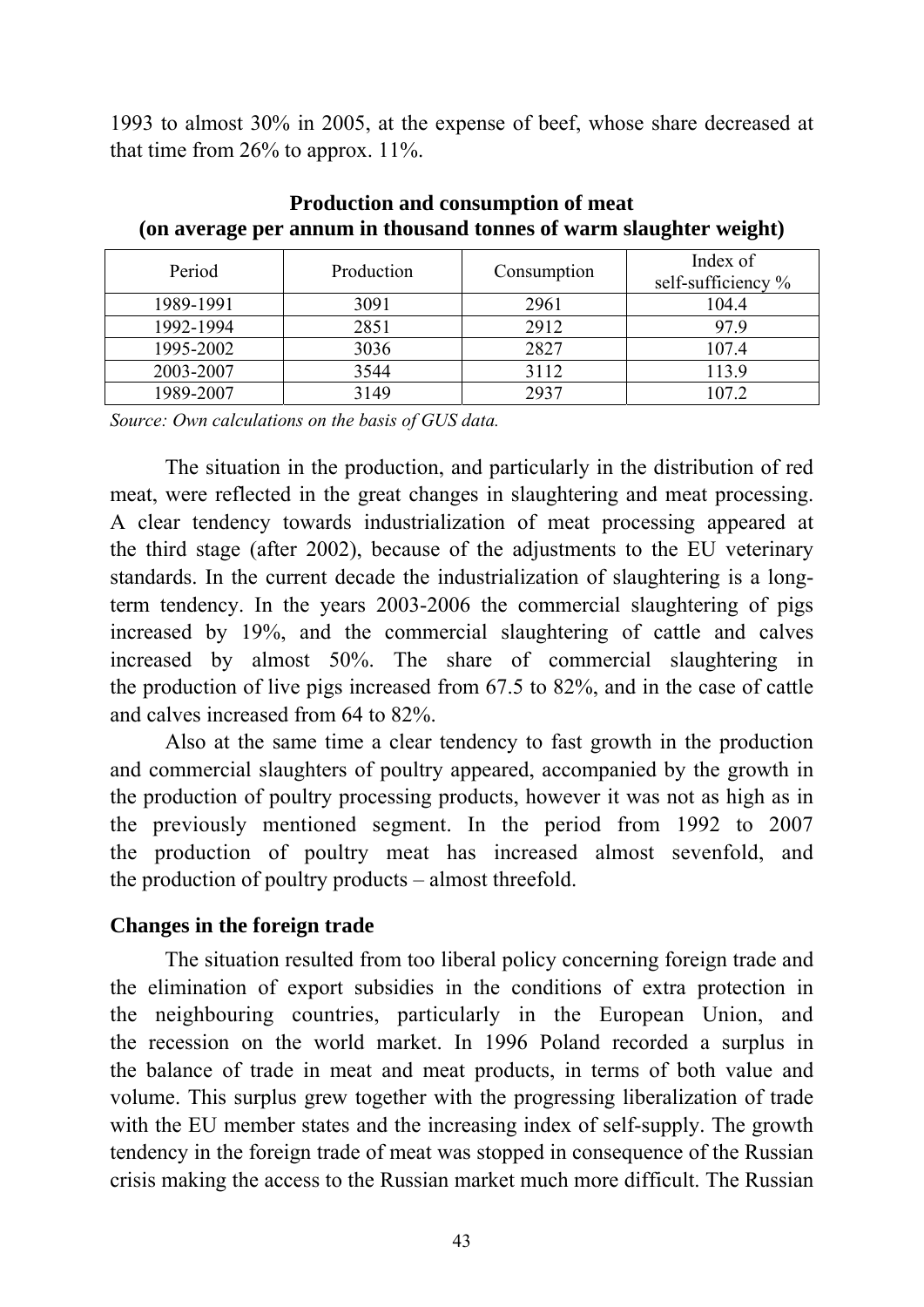crisis hit agricultural exports. The situation was changed by the "double zero option" and the liberalization of trade with the EU countries.



The accession to the EU changed the terms of trade. First of all, the meat sector had free access to the single European market, and it was also covered by the common trade policy, which included the consistently built system of import duties and export subsidies. After the accession the trade turnover, first of all with the member states of the EU, significantly increased both on the export side and the import side. In the years 2003-2007 the volume of exports doubled, and the volume of imports increased threefold. The value of exports in 2007 increased to almost 1.5 billion euros, and the value of imports exceeded 352 mill. euros, while the figures for 2003 were 638 mill. euros and 128 mill. euros respectively. In sum the balance of foreign trade of the Polish meat sector in the years 2006-2007 exceeded 1.1 billion euros, while in 2003 it was 510 mill. euros.

### **Changes in the production structures**

Changes in the supply were accompanied by important changes in the production structures. Since the mid-1990s the concentration processes have been accelerated. It is particularly visible in the poultry production, where at the turn of the millennium the pace of industrialization started to grow. The concentration is supported by the progressing vertical integration, which since the late 1990s have been built more and more intensively, first of all by the sector leaders. It is estimated that 90% of the raw material of the top poultry companies, having a share of over 70% in the domestic market, came from contracting in 2007. Therefore, the Polish poultry production in terms of the production scale and the level of integration is comparable to the same type of production in the European leading countries. In the production of pigs as well as the production of cattle the situation is different, although the processes of concentration have also speeded up.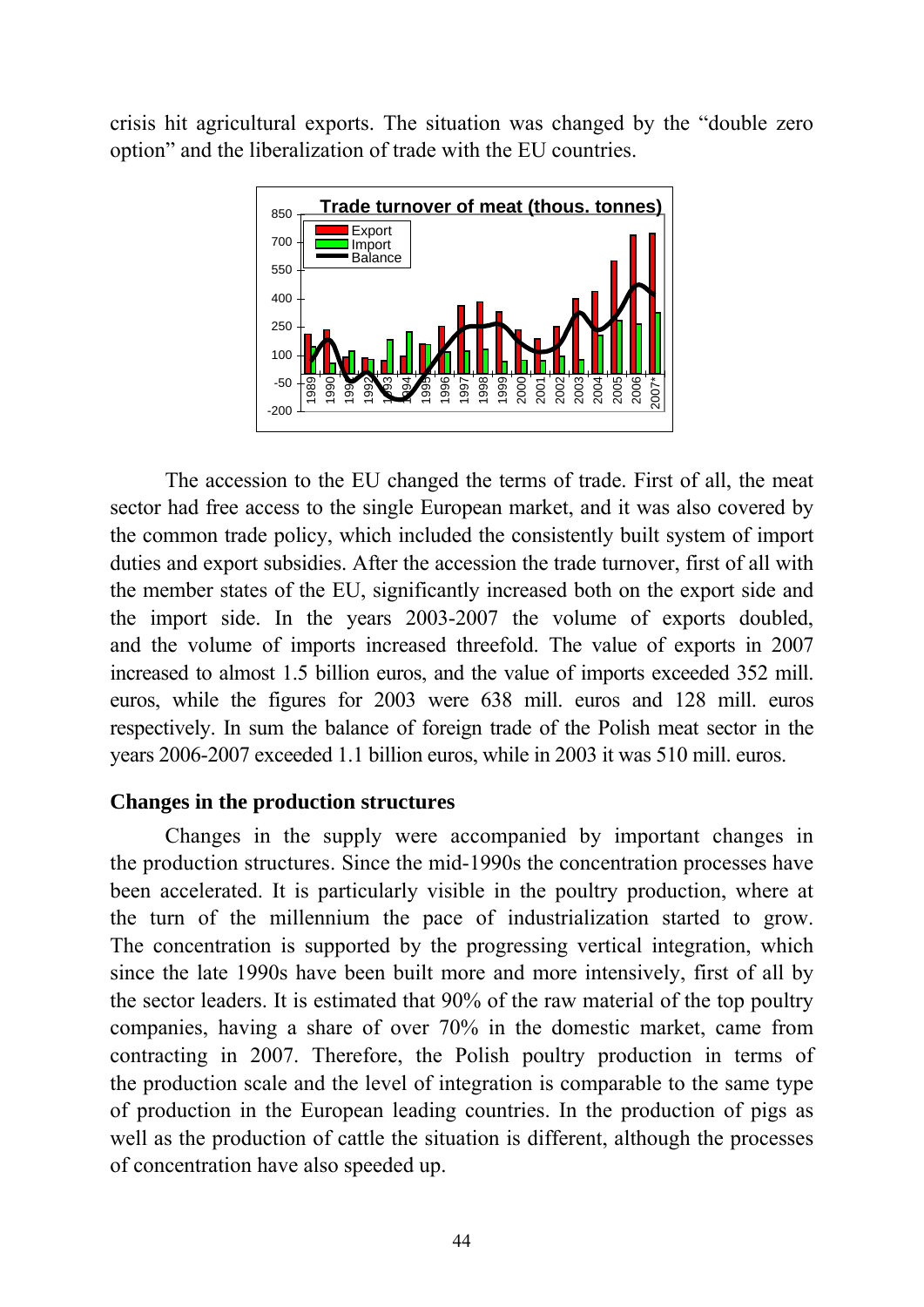Over 15 years the number of holdings rearing pigs halved, the average herd grew from 14 to over 25 heads, and the production of live pigs increased to 3.4 tonnes per holding. However, the corresponding figures for the EU-15 holdings, where an average herd size was 243 heads, and the production of hogs was 46 tonnes per holding in 2003, were over 10 times higher. The considerable disintegration of pig production in Poland is also confirmed by the fact that the number of pig producers is by 60% higher than in the whole EU-15, while the number of pigs in Poland accounts for only 16.5% of the total number of pigs in the EU-15, in the case of pigs for slaughter the share of Poland is a mere 12%. The low concentration of pig production in Poland is connected with the unfavourable structure of the domestic pig stocks. The basic source of the supply of pigs for slaughter on the domestic market are still small farms with 10-99 fatteners. These holdings, rearing on average over 28 pigs, with the production of approx. 4 tonnes of pork annually, usually in the closed cycle on the basis of own feed, had in 2005 a share of about 48% in the domestic pigs stocks. Their number decreased in the 1990s by 16% only and it amounted to approx. 300,000 in 2005.

| Specification                               | Size of herds (heads) |       |         |       |                      |       |  |
|---------------------------------------------|-----------------------|-------|---------|-------|----------------------|-------|--|
|                                             | up to $9$             | 10-99 | 100-199 |       | 200-499 500 and more | Total |  |
| Number of holdings (thousand)               | 375                   | 299   | 18.9    | 7.14  | 2.10                 | 702   |  |
| Number of pigs (thousand heads)             | 1313                  | 8516  | 2538    | 2108  | 3242                 | 17717 |  |
| Share in the number of holdings $(\% )$     | 53.4                  | 42.6  | 2.7     | 1.0   | 0.3                  | 100   |  |
| Average herd size (heads per holding)       | 3.5                   | 28.5  | 134.0   | 300.0 | 1540                 | 25.2  |  |
| Share in the pig stocks $(\% )$             | 7.4                   | 48.1  | 14.3    | 11.9  | 18.3                 | 100   |  |
| Share in the production of live pigs $(\%)$ | 7.3                   | 47.6  | 14.2    | 11.8  | 19.1                 | 100   |  |
| Production of live pigs per holding (t)     | 0.5                   | 4.04  | 19.1    | 42.6  | 231                  | 3.6   |  |

**Production of pigs by category in 2005** 

*Source: GUS data* 

Fast development the years 1990-2005 was noted in the group of pig farms rearing on average 200-499 pigs per year. Their number increased over 14-fold, reaching almost 7.2 thousand ones in 2005. The structure of pig stocks in 2005 kept its balance better than at the beginning of the 1990s. However, the pig production in Poland is only at the first stage of the concentration whereas the system of vertical and horizontal integration is still at the initial stage.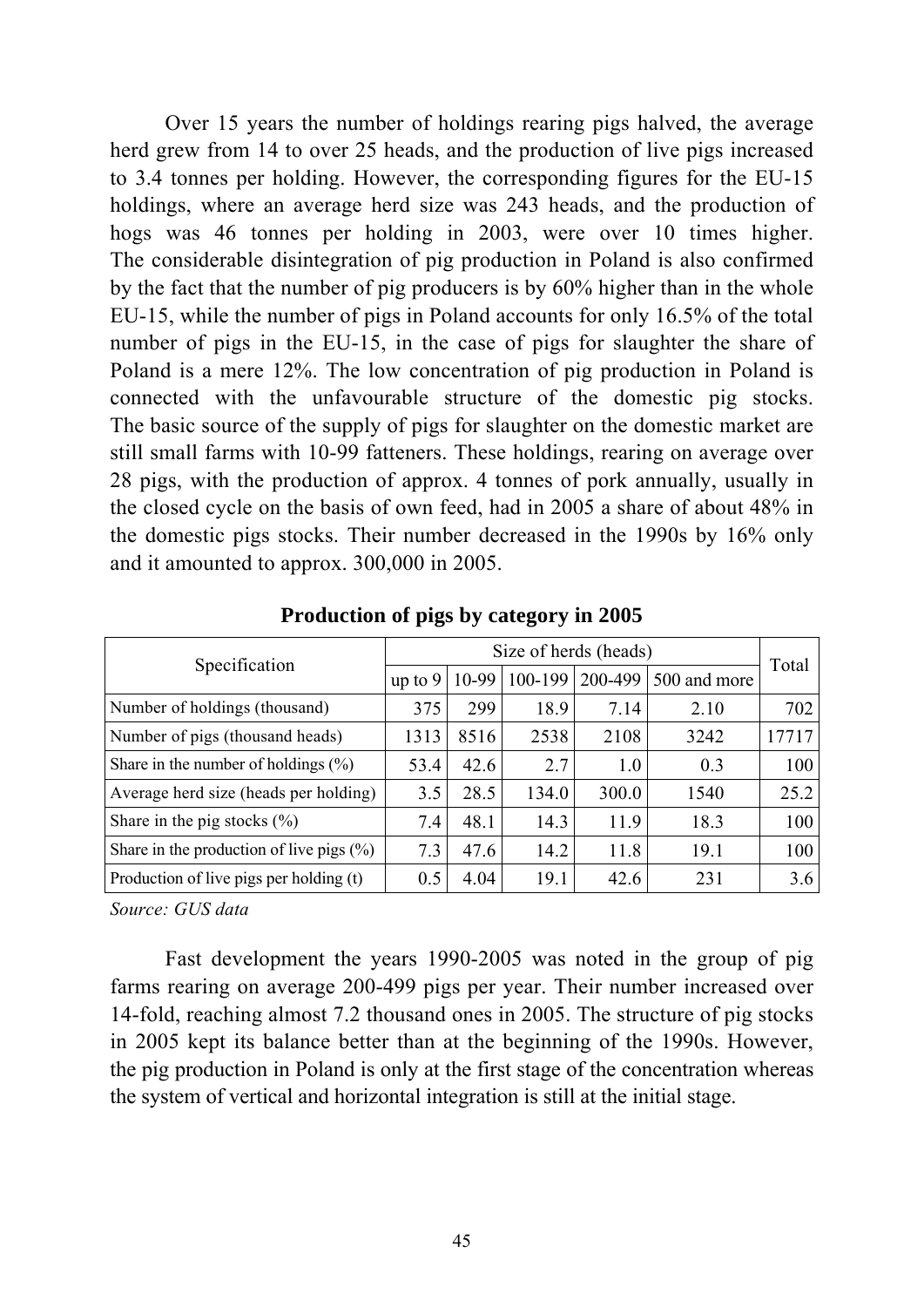### **Relations of prices in the market channels and the price transmission on the meat market**

The incorporation of the meat market into the EU market mechanisms did not cause the decrease in the share of procurement prices in the selling prices of meat products, contrary to the previous expectations. In the periods of low supply and high prices of livestock, the producers of processed meat products were not able to move the burden of higher costs of raw material to the procurement side, and the processing margin was smaller and smaller. They used to compensate themselves for the losses incurred at that time by low prices paid to farmers in the periods of high supply. This situation was particularly visible on the pig market.

The share of selling prices in retail prices of meat products in particular is gradually decreasing. Starting from 1996, the share of selling prices in retail prices of frankfurters, sausages and boiled ham decreased by 5.5-10 per cent. The drop in the share of selling prices in retail prices of raw meat is less visible, especially in the case of poultry and beef. The faster growth of retail prices of meat products and meat than their selling prices seems to indicate that the production costs are decreasing and the efficiency of meat processing has so improved that the decline in selling prices is now taking place. It may, however, also suggest that the position of the processing industry on the market in relation to the trade is worsening. The wholesalers, who strongly compete for trade by prices, take advantage of their position on the market and make their suppliers offer them products at lower prices, reducing therefore the processing margin. In the years 2006-2007 this tendency has been hampered. Probably the reason for the fact is the growing interest of customers in high-quality cured meats as well as the considerable growth in the supply of cured meats manufactured with the application of traditional methods.

The share of procurement prices in retail prices of pork loin or boiled ham fluctuated similarly as the share of procurement prices in selling prices, but contrary to the previous expectations the share of procurement prices of live pigs in retail prices after the accession was the same as at the beginning of the 1990s. The similar situation was in the case of the price relations of poultry meat to live poultry and live cattle to boneless beef. Roast beef was an exception because the significant drop in the share of its procurement price in retail price was recorded. The only explanation for the fact is the change in consumers' preferences.

Poland's accession to the EU had a significant influence on the level of prices of livestock, especially the prices of cattle for slaughter. Also the prices of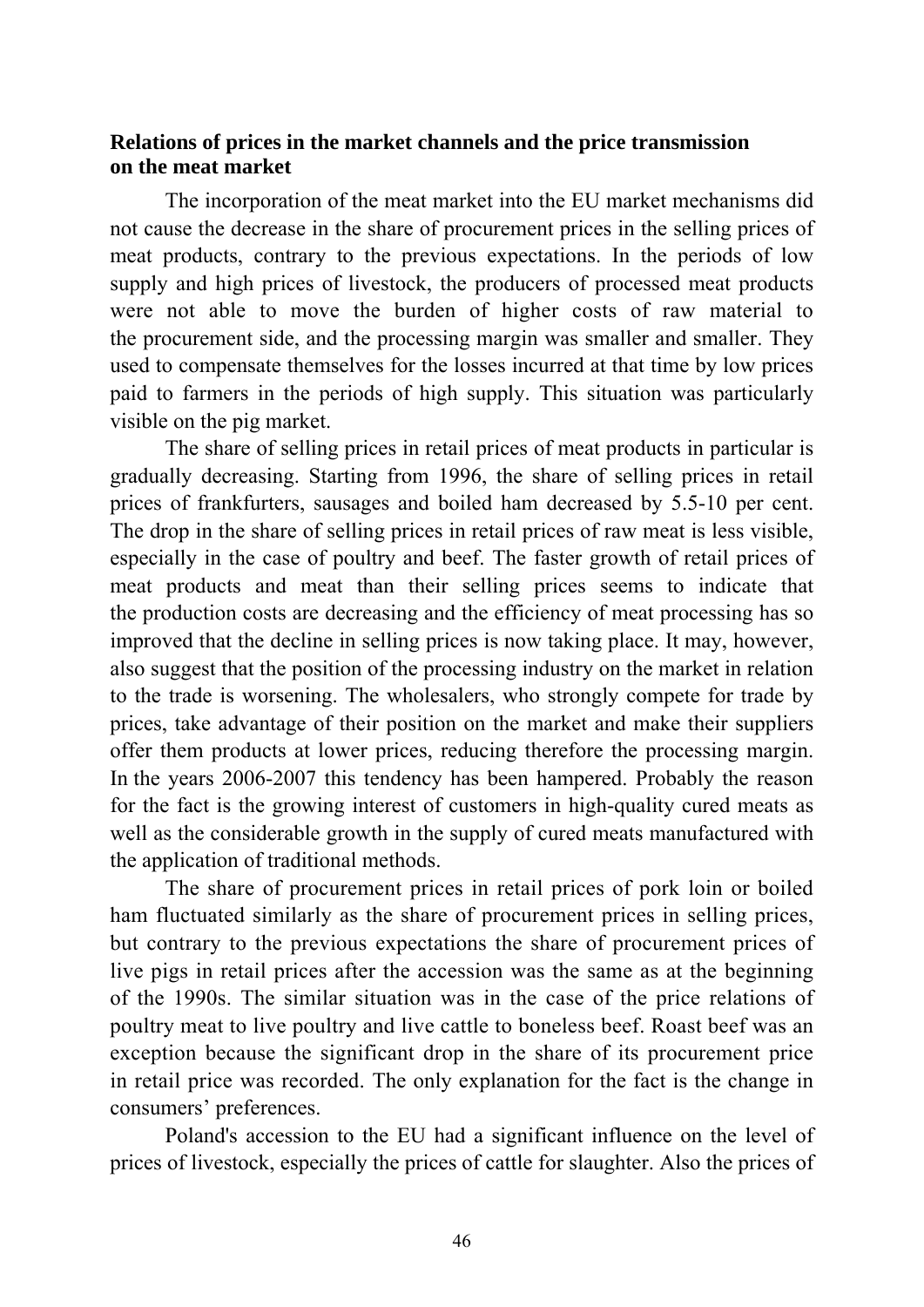pigs and poultry grew, but to a smaller extent. The reaction of prices of pigs and poultry to the changes of grain prices mainly consists in the long-run adjustments towards the market stabilisation. The current reaction of the prices of animals for slaughter to the changes in grain prices is weak. In the case of poultry prices the full transmission of the external price shock from the grain market lasted around two quarters. In the case of pig prices it lasted more than 5 quarters. There is a correlation between the prices of pigs, poultry and slaughter cattle.

The conducted analyses show that the influence of the changes in poultry prices to the changes in slaughter pig prices is the greatest. The changes in procurement prices of animals for slaughter had a strong influence on the changes in processing margins on the market of meat and meat products. The changes in retail margins resulted first of all from the changes in selling prices of meat products set by meat processing plants. The selling prices of meat products set by meat processing plants responded weakly and with big delays to the changes in procurement prices of animals for slaughter. During the analyzed period no significant changes occurred in this respect. However, the price relations changed slightly. In the second sub-period the prices of meat products were more affected by the growths in slaughter animals prices than by their falls.

The retail prices of meat products were characterized by a strong short-run adjustment to changes of selling prices quoted by the processing plants. In most cases the total value of retail price coefficients related to both current and delayed by one period changes in the selling prices was above 0.7, so the growth in the current and delayed by one month selling prices by 1% caused the growth in retail prices by over 0.7%.

In most cases asymmetric adjustments of retail prices to the changes in selling prices were observed. The asymmetry usually consisted in the situation when the increases in selling prices led to bigger changes in retail prices than the decreases. Poland's accession to the EU exerted its great influence on the growth in links between prices of pigs in Poland and on the Western European markets. The acceleration of the process of price adjustments in Poland in response to changes of prices in Holland and Denmark was also observed.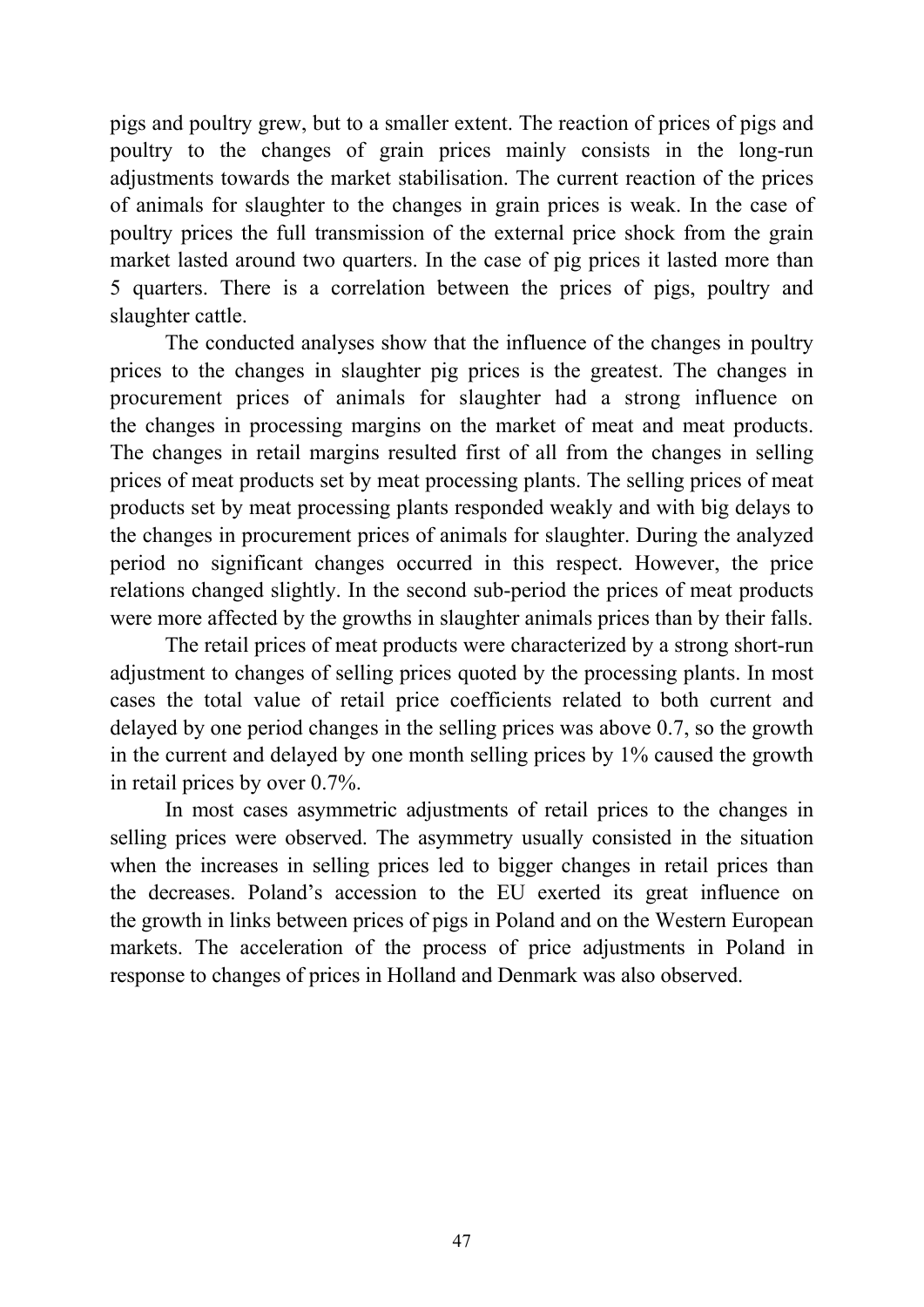# **VI. Incomes of agriculture and the polish holdings in the first years of the membership in the EU**

Poland's accession to the European Union significantly changed the economic conditions of the Polish agriculture. The question to be raised is: what has changed in this sector of the national economy over the last three years? This study constitutes an attempt to provide an answer to this question, although still not full because of the shortage of data (empirical material). Issues, problems and questions concerning all holdings will be analyzed in comparison with the previous period as well as the capabilities of holdings of 2 and more ESU to compete with farms in the other member states. An attempt will also be made to evaluate the economic conditions of the agricultural holdings of 2 and more ESU: located on less favourable areas (LFA), family farms in which none of family members is insured in the Agricultural Social Insurance Fund (KRUS) and the large-sized holdings. The presented analysis partly enables us to formulate the conclusions for the year 2007 and the coming years.

## **The position of the Polish holdings in the years 2004-2006 compared with the year 2003**

The results of 2004 had indicated the unexpectedly big (about 229%) growth of incomes of the total Polish holdings in comparison with the previous year. The incomes in the two consecutive years (2005 and 2006), however, remained at the new, high level<sup>1</sup>. In 2005 they were slightly smaller than in the previous year, but in 2006 they increased by 2.6-3% in relation to the favourable 2004. Therefore a thesis arises that an substantial growth of incomes received by the Polish holdings, in comparison with the pre-accession period, is a long-term trend.

However, the sources of the income growth were subject to change. First of all, the revenues increased faster than the expenses. The total value of the revenues was bigger in 2006 by around 37% than in 2003, while the expenses rose at that time by only 17%. This situation had a couple of reasons. The value of agricultural production grew and even faster growth was recorded in the total amount of support payments (of different kinds) per year. The small

<u>.</u>

<sup>1</sup> In this part of the study Z. Floriańczyk's texts were used: (a) *Wyniki ekonomiczne rolnictwa polskiego w roku 2006*, IERiGŻ-PIB, typescript, October 2007 and (b): *Analiza wyników polskiego rolnictwa*, IERiGŻ-PIB, typescript, October 2006.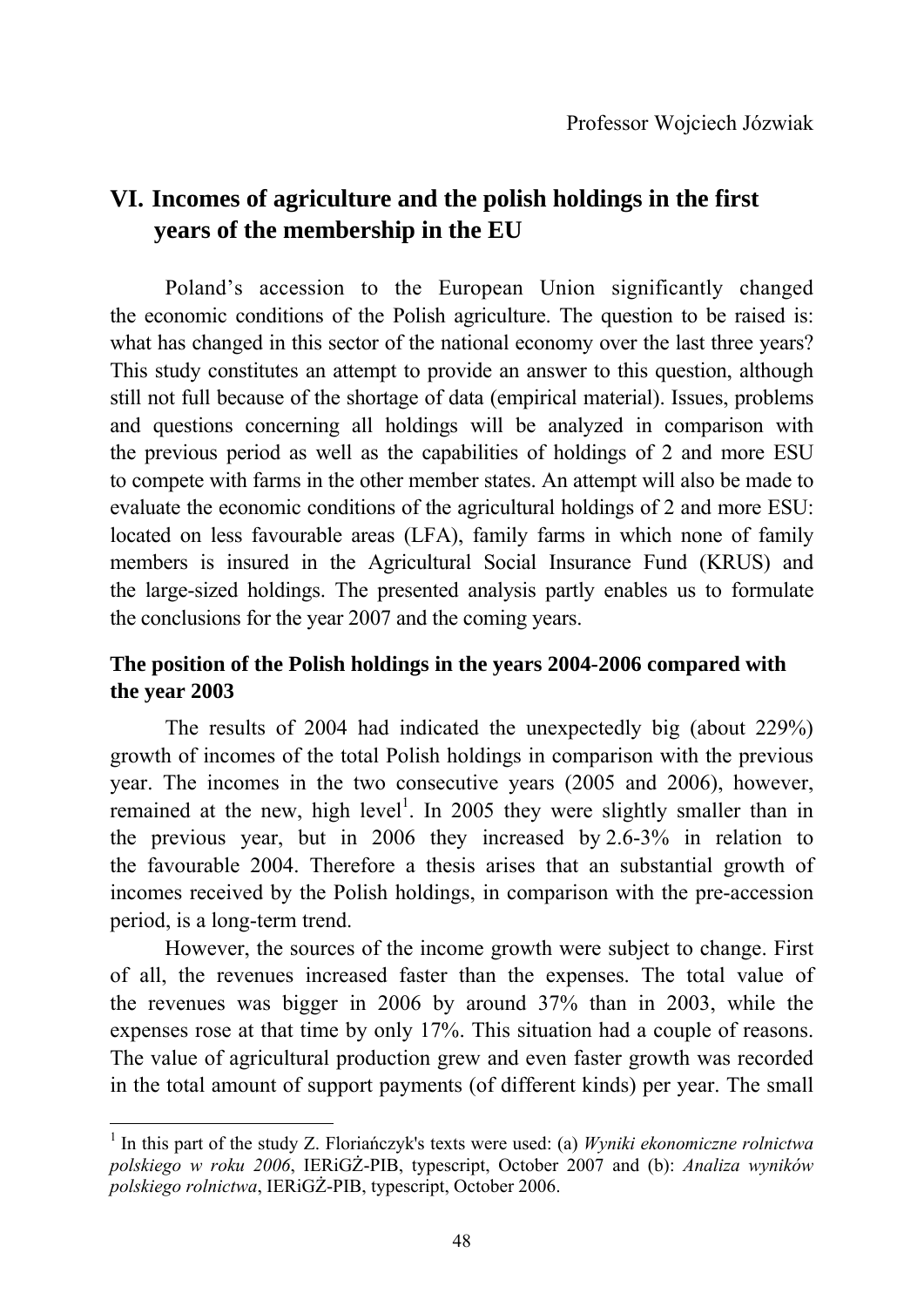pace of growth in the production costs was brought about by technological progress and by replacing (substituting) more expensive production means with cheaper ones. The situation was also caused by changes in the agrarian structure: the process of eliminating smaller and economically weak agricultural holdings in favors of large-sized ones operating in a more effective way was observed.

The fast growth of the share of support payments in income formation of the producers needs some comments. In 2003 this share was 1.4%, while in 2006 it grew to 15.3%. The share will still be growing and the position of the Polish farms in the coming years will be close to the holdings in the EU-15 countries in terms of the structure of income. This situation, however, will have not only positive effects, but also negative ones. On the one hand, it will guarantee large incomes of the agricultural producers but on the other hand it will lead to a kind of economic inactivity of the producers. In the Polish literature this phenomenon was noticed in relation to holdings in some EU-15 countries (e.g. Austria, Denmark, Germany and Sweden)<sup>2</sup>. The return on agriculture of their holdings cover the costs with a small surplus, which results from the fact, that a considerably larger part of incomes of the holdings has its source in the support payments. This situation does not stimulate the growth of the production efficiency, which is proved by the fact that their incomes are close to the incomes of Polish and Hungarian holdings, where the support payments play less important role at present.

The above observations enable us to formulate the second thesis, which relates to the situation initiated in 2004. The growing economic inactivity of the Polish producers under the influence of the growing role of subsidies in their incomes will put them in 2013 and the following years in a difficult situation, because the CAP will be then probably less beneficial to them than now. This thesis has however only a cognitive, not practical, value because this trend is unstoppable.

The third important issue relates to the economic balance of the Polish agricultural holdings that was created as a result of the fast changes in the economic environment. Such observations emerged from the econometric analysis of the holdings with different types of production (i.e. with the dominant income from typical crop production, specialized in the production

<u>.</u>

<sup>2</sup> W. Józwiak and Z. Mirkowska: *Zdolność polskich gospodarstw rolnych do konkurowania*, IERiGŻ-PIB, typescript, March 2007. In the study materials coming from the all-EU FADN for the year 2004 were used.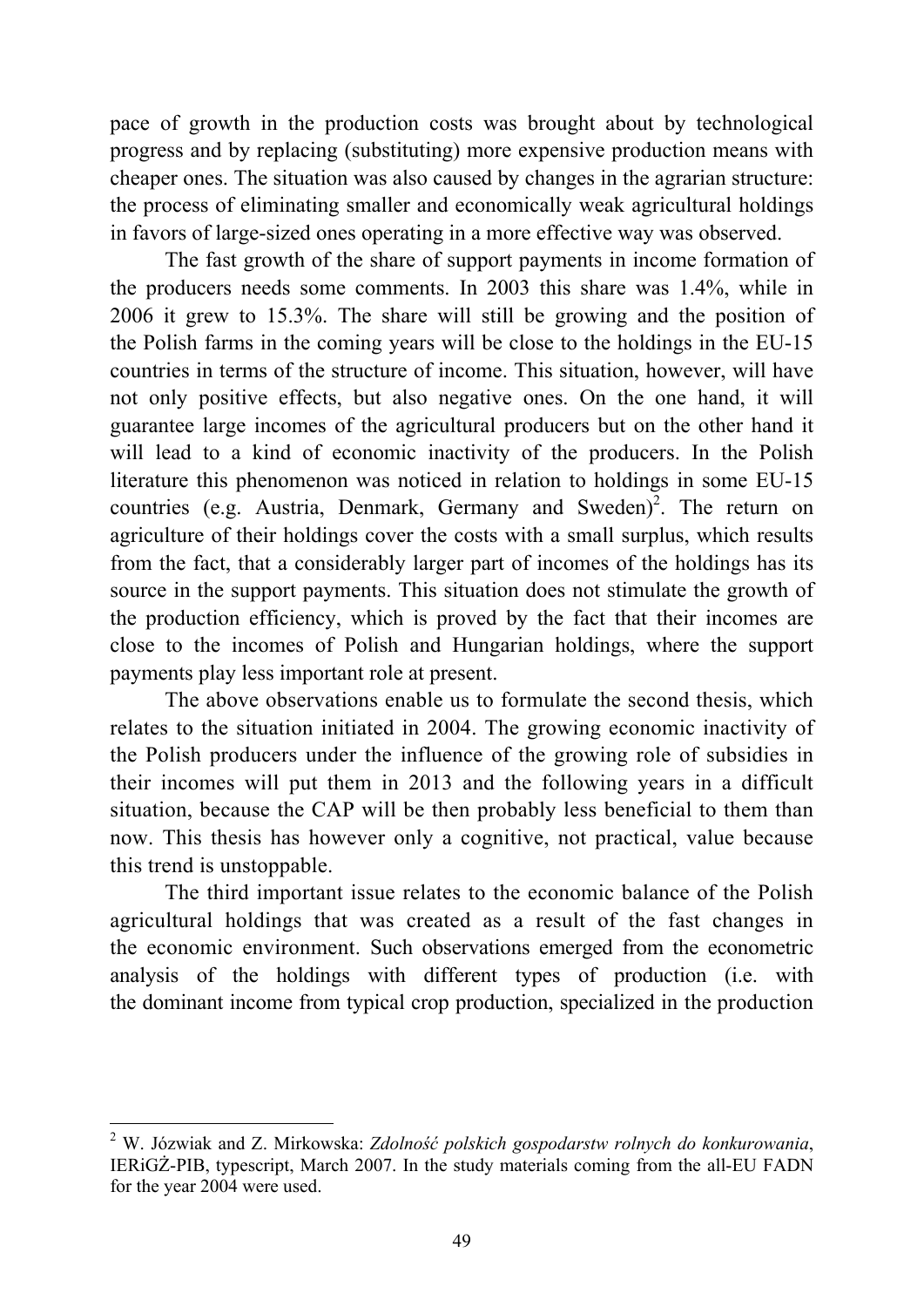of milk, combining crop production and rearing livestock of different breed and age group etc.)<sup>3</sup>.

A very big productivity of land leasing was recorded (the relation of the marginal gain from 1 ha of agricultural land to the cost of lease, expressed in percentage), which varied from around 400% to over 1200%. The situation was different in the case of the other material factors of production. The productivity of own capital invested in agriculture varied from 5% to around 17%. Thus, the income earned was bigger in relation to the deposit interest rates at commercial banks. Investments of borrowed capital (credits, loans) in the own holdings were also profitable, because the growth in incomes exceeded the cost of lending rates at commercial banks. A more complex situation was in the case of labour inputs. The income from increasing the labour inputs by 1 hour amounted in some holdings to 2.19 zlotys, which represents only approx. 26% of the parity remuneration<sup>4</sup>. Moreover, with such low productivity of labour, it would be unprofitable to employ hired workers, because the cost per hour of labour would be around 4.6 zlotys. On the other side there were the holdings, for which marginal labour productivity was greater than the parity remuneration of work and the productivity coefficient of increasing the inputs of seasonal hired work was above 200%.

The review of the profitability and productivity of the material factors of production in the groups of holdings separated according to their size and type of production showed that the changes in the economic conditions since 2004 have led to the situation of imbalance on farms. The biggest imbalance has occurred in the case of land, most probably as a result of the long-term lease contracts concluded before 2004 with the Agricultural Property Agency (the majority of leased land comes from that source). The leasehold rent has been determined in dt of wheat (1 dt =  $100 \text{ kg}$ ), whose price increase at a slower pace than the incomes of holdings. The economic balance in this respect will be redressing over the next several years, i.e. as soon as the lease contracts become more adequate to the conditions. The process of redressing the economic balance in the case of capital and labour inputs is significantly faster.

1

<sup>3</sup> In this case, T. Czekaj's studies were used: (a) *Dochodowość materialnych czynników produkcji w gospodarstwach rolnych osób fizycznych w 2005 roku*, IERiGŻ-PIB, November 2007 and (b) *Dochodowość pracy w gospodarstwach ogrodniczych*, in the multi-author study entitled *Wzrost kosztów pracy najemnej a kondycja polskich gospodarstw ogrodniczych*, IERiGŻ-PIB; Komunikaty, Raporty, Ekspertyzy; issue 526, Warsaw, 2007.

<sup>&</sup>lt;sup>4</sup> Income equal to the average net remuneration of work in the national economy.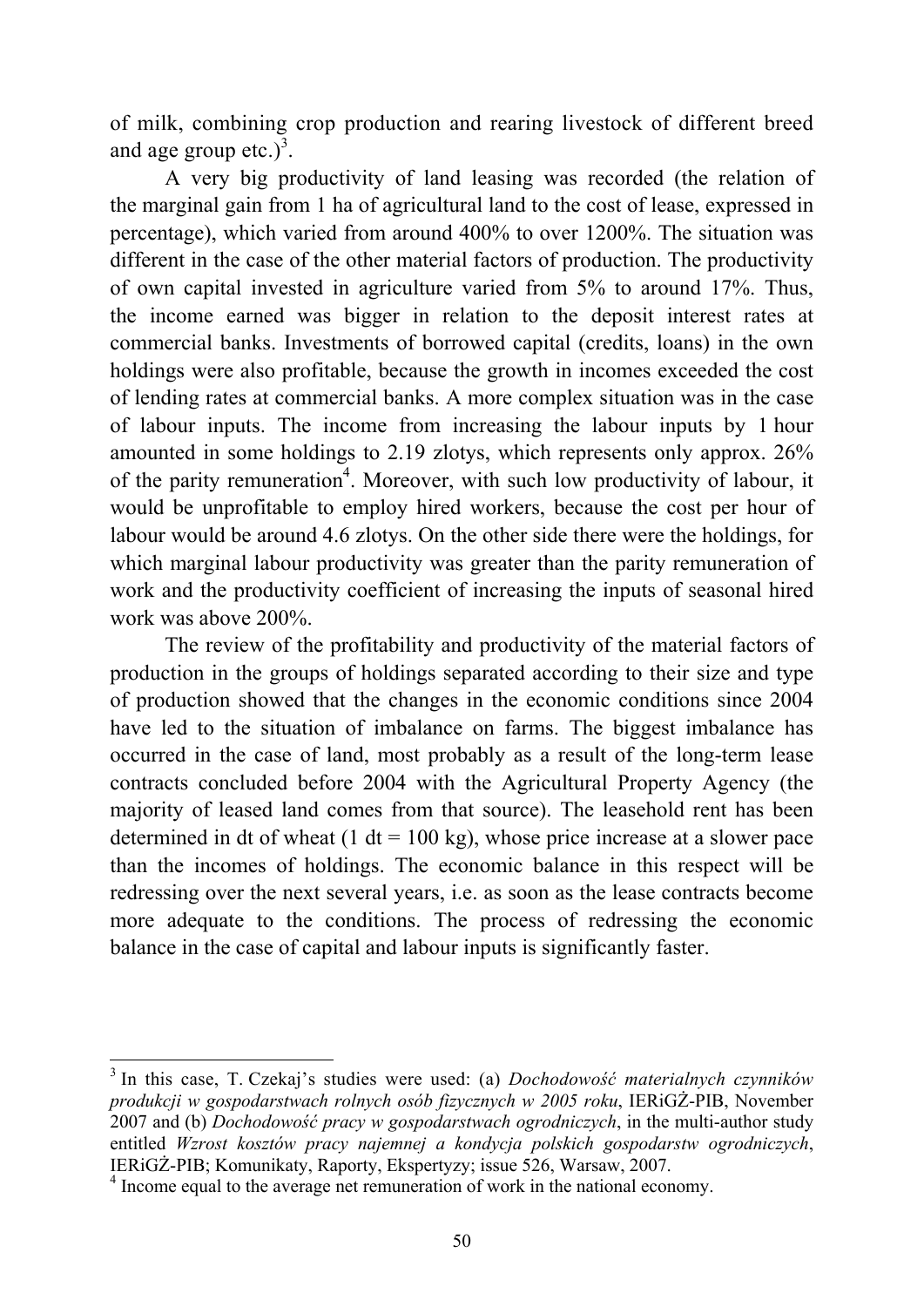## **The competitive ability of the Polish agricultural holdings in comparison with the agricultural holdings in Germany and Hungary**

The competitive ability of holdings is reflected first of all in their incomes and investment activity. Big incomes indicate their strong economic position which is reflected not only in the level of farmers' living standards, but also the possibilities of financing the investments from own funds (at least partially). The investments indicate their managerial skills as well as willingness to adjust their farms to the changeable operating environment which plays an important part in the maintenance of competitive abilities of the farms in the long-term perspective.

The incomes of holdings were divided into two parts. One of them represented the cost of farm family labour (conventionally calculated costs of own work), the other part represented the return on own capital invested in these holdings.

The calculated level of costs of own work was not high in comparison with the average wages in industrial enterprises employing 10 and more people. These relations amounted to 55% in Germany, 56% in Poland and almost 60% in Hungary. The average figures, however, do not reflect the complexity of the situation, because the unit costs of own work were positively correlated with the size of holdings. In the biggest holdings (100 and more ESU) these relations amounted to respectively: 76%, 83,5% and 95%. It is obvious that the smaller the holdings were, the worse the relation, and in the smallest holdings (2-4 ESU) it reached only 50%.

The calculated average rate of return on own capital for the Polish holdings was very big and amounted to 10.5%. The rate was negative only for approx. 9% of the analyzed groups of holdings and for the rest of them it varied from 1.8% to 30.4%. For about two-thirds of the analyzed groups the rate of return amounted to 5% and more, which means that it was at least equal to the deposit interest rates at commercial banks.

In 13% of the analyzed groups of Hungarian holdings the rate of return on fixed assets was negative, and in the remaining ones it varied from 0.2% to 15.5%. In German holdings, however, in as many as 73% of the analyzed groups the rate of return was negative, while in the remaining ones it varied from 0.5% to 13.4%. Generally, the average rate of return on fixed assets in the Polish holdings was about 71% higher than in the Hungarian ones and as many as 16-17 times higher than in the German ones.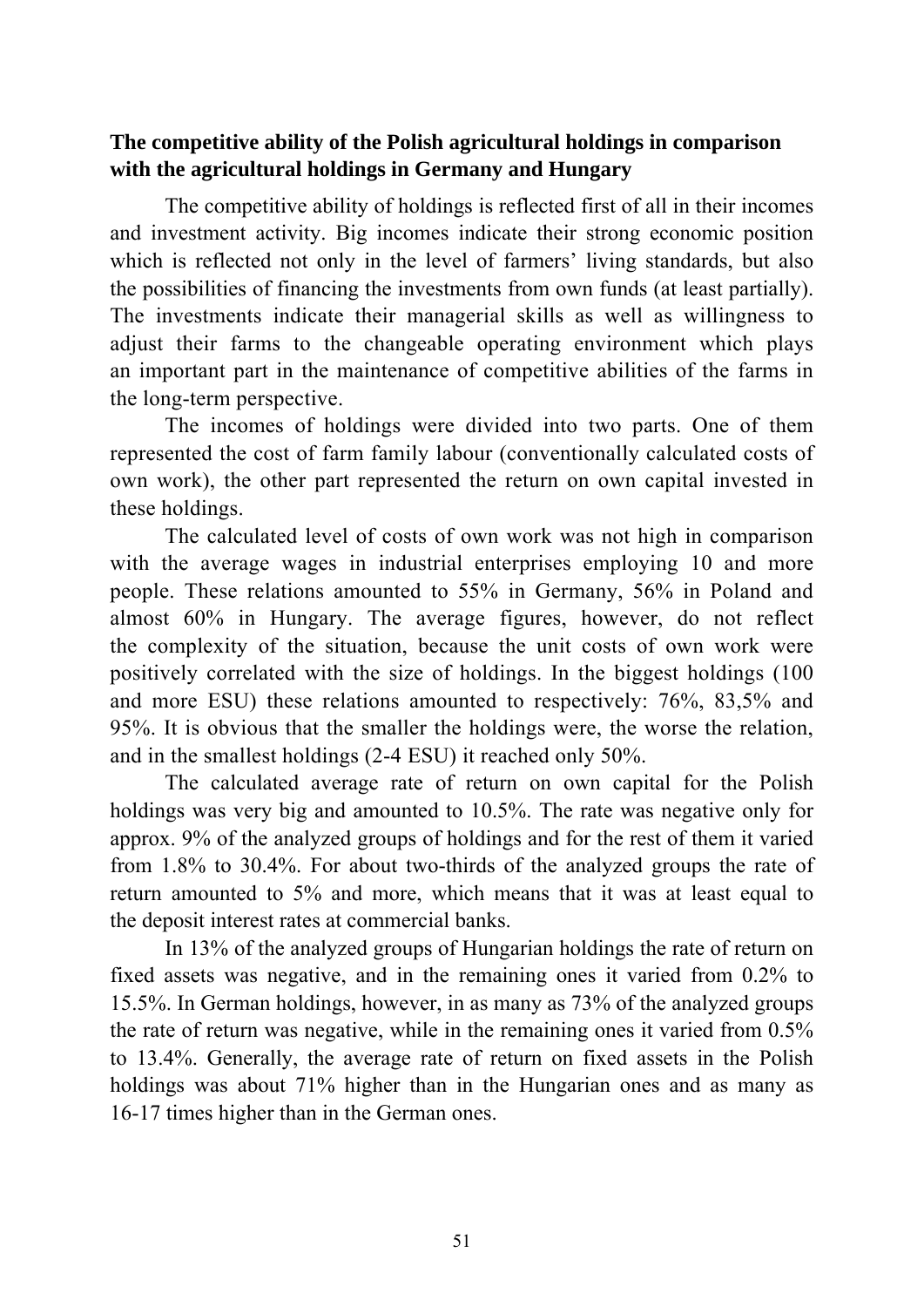In view of the above we can state that the Polish agricultural holdings have big competitive advantages in comparison with the holdings in the other EU countries operating in similar natural conditions.

The rates of return on own capital had different values in each size group of holdings in the three countries under analysis. They were smaller in the Polish holdings of 2-16 ESU than the rates calculated for the Hungarian holdings (in Germany the incomes of such small holdings were not recorded). Therefore a thesis can be put forward that the production efficiency of the Polish small though market-oriented agricultural holdings was far from being good in the period concerned. In the case of larger holdings these differences were in favour of the Polish holdings, in relation to both Hungarian and German ones.

The analysis was done on the basis of the statistical data for 2004 as well as the attempt was made to estimate the return on own capital employed in the Polish agricultural holdings in 2007. The starting point was the data for 2004, partly revised. The incomes of holdings were made bigger because of the growing amount of support per year as well as the growing material costs of production caused by the changes in prices of production means and the costs of hired and own work. The analysis was also based on the assumption that the holdings were not able to substitute labour inputs with capital as the period between 2004 and 2007 was too short. It was stated that the changeable operating environment of the Polish agricultural holdings in the years 2004-2007 led to the deterioration of the rate of return on own capital for the holdings of up to 16 ESU and simultaneously they caused the growth in the rate for larger holdings.

The decrease in the rate of return on own capital was observed in vegetable holdings and its very small growth in pig and poultry holdings, orchard holdings and holdings with mixed plant production, which combine typical field production with the production of vegetables and fruits. The reason of this situation is probably the fact that capital and labour inputs play the crucial role in these types of production while land is less important. However, the amount of support payments depends mainly on the area of agricultural land, which in turn leads to worse situation of holdings with smaller area of land. Therefore, they suffer more from the growth in costs, particularly labour costs, because the higher costs are not compensated for by the growth in support payments.

On the basis of the analysis of the situation in the years of 2004-2007 we can formulate a thesis that the changes in operating environment since 2004 have led to the differentiation of the competitive abilities of the Polish agricultural holdings of different sizes and the types of farming. The polarization of holdings into smaller (of up to 16 ESU) and less competitive ones and bigger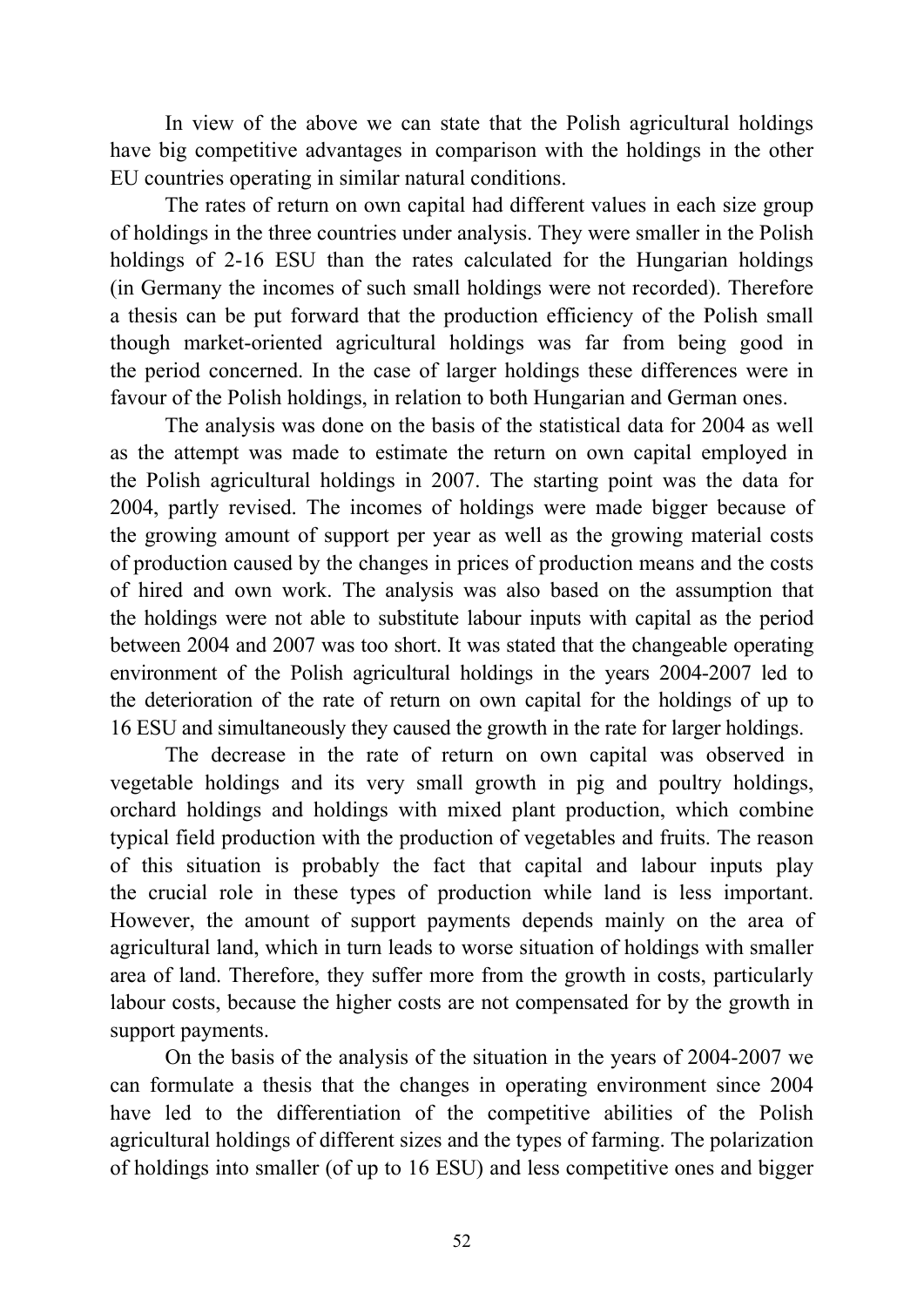and more competitive ones as well as by the types of production is now observed. The holdings with the production largely based on the use of labour and capital inputs, but with the small area of land, are losing their abilities to compete.

## **The evaluation of the economic situation and the economic activities of different groups of the Polish holdings**

According to the introductory paragraph, this part of the study is devoted to the three big groups of the Polish agricultural holdings. One of them is the group of holdings functioning on less favourable areas (LFA) which encompass around 56% of the agricultural land in Poland.

The analysis of the holdings run by natural persons, prepared on the basis of the empirical materials for 2005 shows that the holdings located on LFA have almost the same average area of agricultural land as the holdings with land of better quality, but they are characterised by smaller value of the other fixed assets and lower labour inputs<sup>5</sup>. These differences together with less favourable conditions led to the smaller incomes of the holdings by 7% in 2005 (in 2004 this difference was bigger and amounted to 26.5%) than the incomes of holdings functioning in better conditions. When analyzing the incomes of groups of holdings separated according to the type of production and their size expressed in ESU, some exceptions to this average picture were found. The holdings belonging to eight out of thirteen groups separated according to the type of production and the size gained higher incomes in 2005 compared to the previous year. This means a clear improvement in income situation of the holdings located on LFA in comparison with the year 2004.

The holdings on LFA had the scale of investment bigger by 42%, measured by the net investment (the gross investment reduced by depreciation of fixed assets) and were characterised by the extended reproduction of the fixed assets. The reproduction rate (the relation of the net investment to the value of fixed assets, in percentage) was slightly higher than in the compared holdings. The indebtedness of the holdings (the relation of the borrowed capital including liabilities to the total capital) was similar in both groups of holdings.

According to the above analyses, we can state that the first year after Poland's accession to the European Union as well as the next year were favourable for the Polish holdings of 2 and more ESU, which operated on LFA. These holdings were characterized by similar economic position to the holdings

<u>.</u>

<sup>5</sup> J. Juźwiak: (a) *Potencjał produkcyjny i sytuacja ekonomiczna gospodarstw rolnych na terenach ONW*, IERiGŻ-PIB typescript, October 2007 and (b) *Gospodarstwa rolne na*  terenach ONW, "Zagadnienia Ekonomiki Rolnej", 3/2007.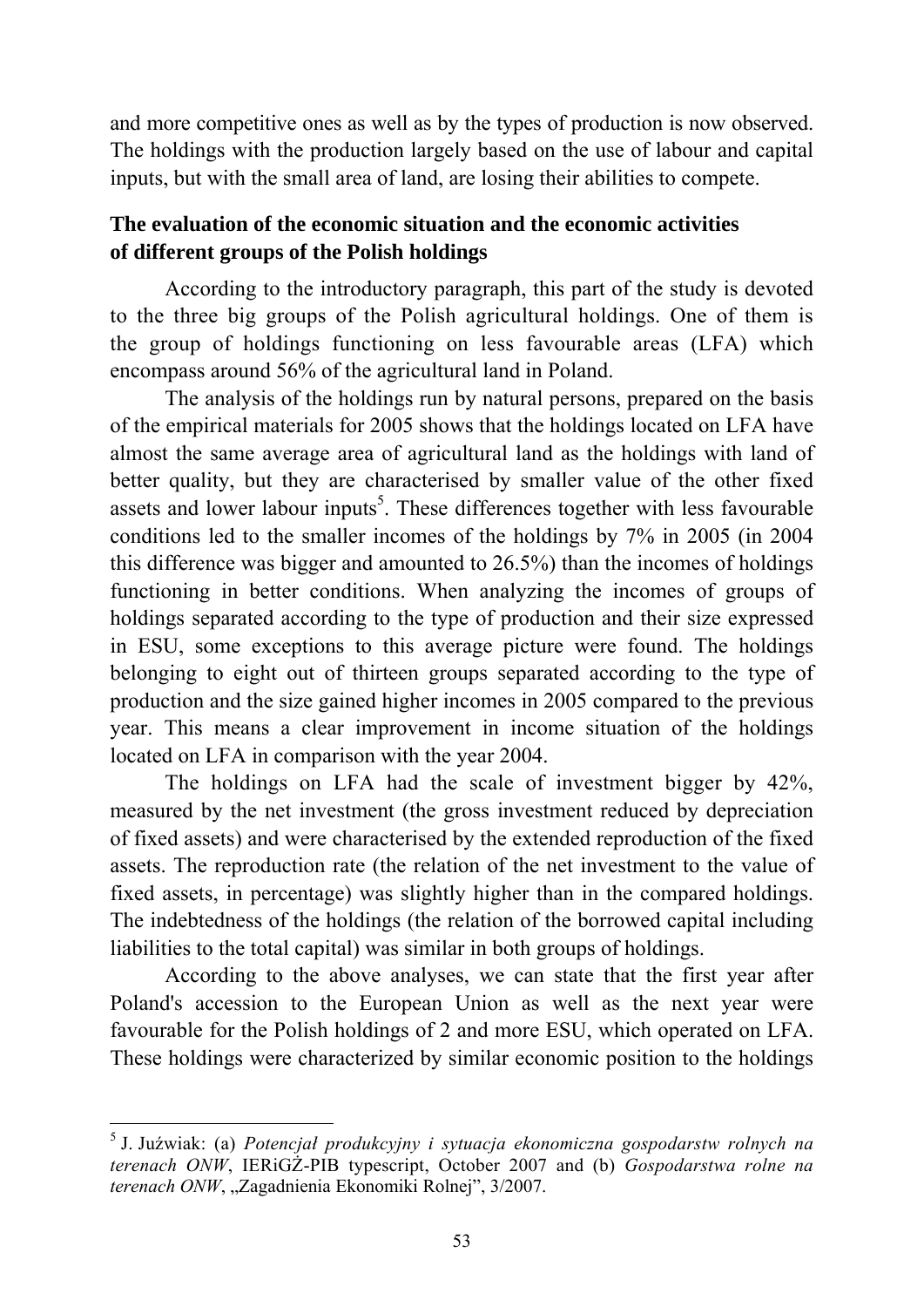with better quality of land, and the farm holders were even more interested in their modernization and enlargement of resources.

The analysis of holdings functioning on LFA was extended by some other issues<sup>6</sup> which enabled us to formulate the following conclusions.

- No differences were noted in the migration process from the LFA in the pre-accession period and at the beginning of the membership.
- The modulation of payments for holdings on account of location on LFA lands led to unfavourable changes in the size of holdings. The process of growth in the number of holdings with the area of more than 50 ha of agricultural land was hampered in favour of the size group of 15-50 ha.
- The area of idle and fallow land was in 2004 by approx. 39% smaller than in 2002, which limited the succession of the undesired plants (weeds, sedges, etc.) on the agricultural land, so the LFA payments exerted a positive effect on the environmental protection.

The second issue under consideration in this part of the study relates to the economic position of family farms of 2 and more ESU on which no-one is insured in  $KRUS<sup>7</sup>$  as well as their intentions to invest. These farmers and their families gain the majority of incomes from paid work outside the holdings (and for that reason the social insurance premiums are paid in other institution), despite the fact that they run relatively big holdings. The problem is important because it concerns approx. 36% of the agricultural holdings with the area of more than 1 ha of agricultural land.

The holdings with no-one insured in KRUS were on average by approx. 6 ESU (i.e. by 38%) bigger than the remaining holdings, on which at least one person paid the social insurance premium in this institution. They were characterized by a slightly better technical equipment and therefore less labourintensive production, which was rather obvious. Their incomes were in 2005 on average by 4% smaller than the incomes of the remaining holdings. The averages however were not completely confirmed in the analysis of the holding groups separated not only by the relation to KRUS, but also by the type of production and the size expressed in ESU. The incomes of holdings with no-one insured in KRUS belonging to the size class of 8-40 ESU and conducting pig or poultry production had significantly higher incomes.

1

<sup>6</sup> K. Ł. Czapiewski and G. Niewęgłowska: *Ocena realizacji płatności ONW, ze szczególnym uwzględnieniem zachowań migracyjnych ludności na obszarach wiejskich*, IERiGŻ-PIB, typescript, Warsaw, November 2007.

<sup>7</sup> This fragment of the text was based on two studies by M. Zieliński: (a) *Sytuacja ekonomiczna gospodarstw nie rozliczających się z KRUS*, IERiGŻ-PIB, typescript, Warsaw, November 2007 and (b) *Charakterystyka gospodarstw indywidualnych ubezpieczonych w KRUS*, "Zagadnienia Ekonomiki Rolnej", 3/2007.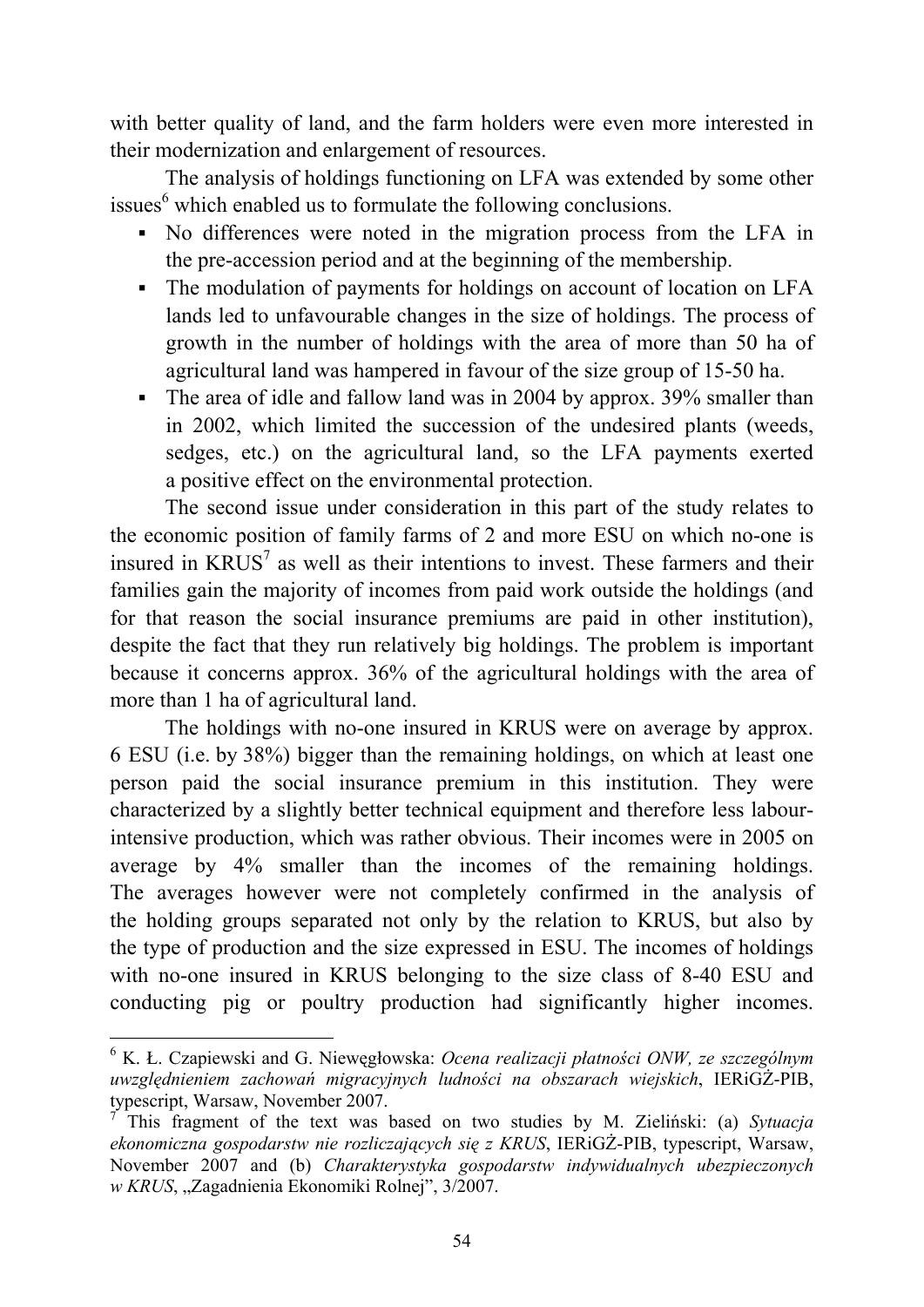However, in the case of holdings with larger incomes from plant production, they were bigger only in the size class of 8-16 ESU. The holdings in which no one was insured in KRUS were also characterized by the extended reproduction of fixed assets, although the reproduction rate was slightly smaller than in the remaining holdings. The amount of debt per farm was about the same. The analysis of the figures for 2004 lead to similar conclusions, although the difference in incomes (by approx. 30%) between holdings of both groups, to the disadvantage of holdings without persons insured in KRUS, was significantly bigger then.

The presented observations allow us to formulate a hypothesis that the modern production techniques enable to extend the circle of agricultural producers who can gain their incomes either from agricultural holdings and from paid work outside agriculture. If this trend is confirmed in subsequent studies, then under the conditions of the growing demand for work in non-agricultural sectors of the Polish national economy, more and more rural residents will combine the incomes from agriculture with off-farm work. This practise will be common particularly among the agricultural producers who own relatively big holdings.

Third and the last big group of agricultural holdings includes large-sized holdings (with the area of at least 100 ha of the agricultural land). In 2002 they encompassed almost 3.5 million ha, i.e. 21.2% of the total agricultural land in the country and generated almost a fourth of the total agricultural commercial production of agriculture on the market. In recent years the number of large--sized holdings has increased (in 2006 there were 7,800 of them), although their average area has decreased and amounted to around 400 ha of the agricultural land in 2006.

The attention in this study was focused on the group of about two-thirds of large-sized holdings, i.e. on the privatized former state-owned holdings. In majority of them there is no threat to continuation, or even development, of the current and investment activities. Such threats however are faced by the holdings which are located on LFA or on leased land (also partially), conducting plant production or being state-owned companies.

The large-sized farms have undergone the changes resulting from the realization of the principle of modulation for direct payments for holdings functioning on LFA. According to this principle, farms with the area of agricultural land exceeding the specific limit have to cope with the cuts in direct payments and in some cases they are deprived of them. Furthermore, there is an uncertainty concerning the continuation of the production in the long run because of the pressure of farmers who run the smallest holdings to revise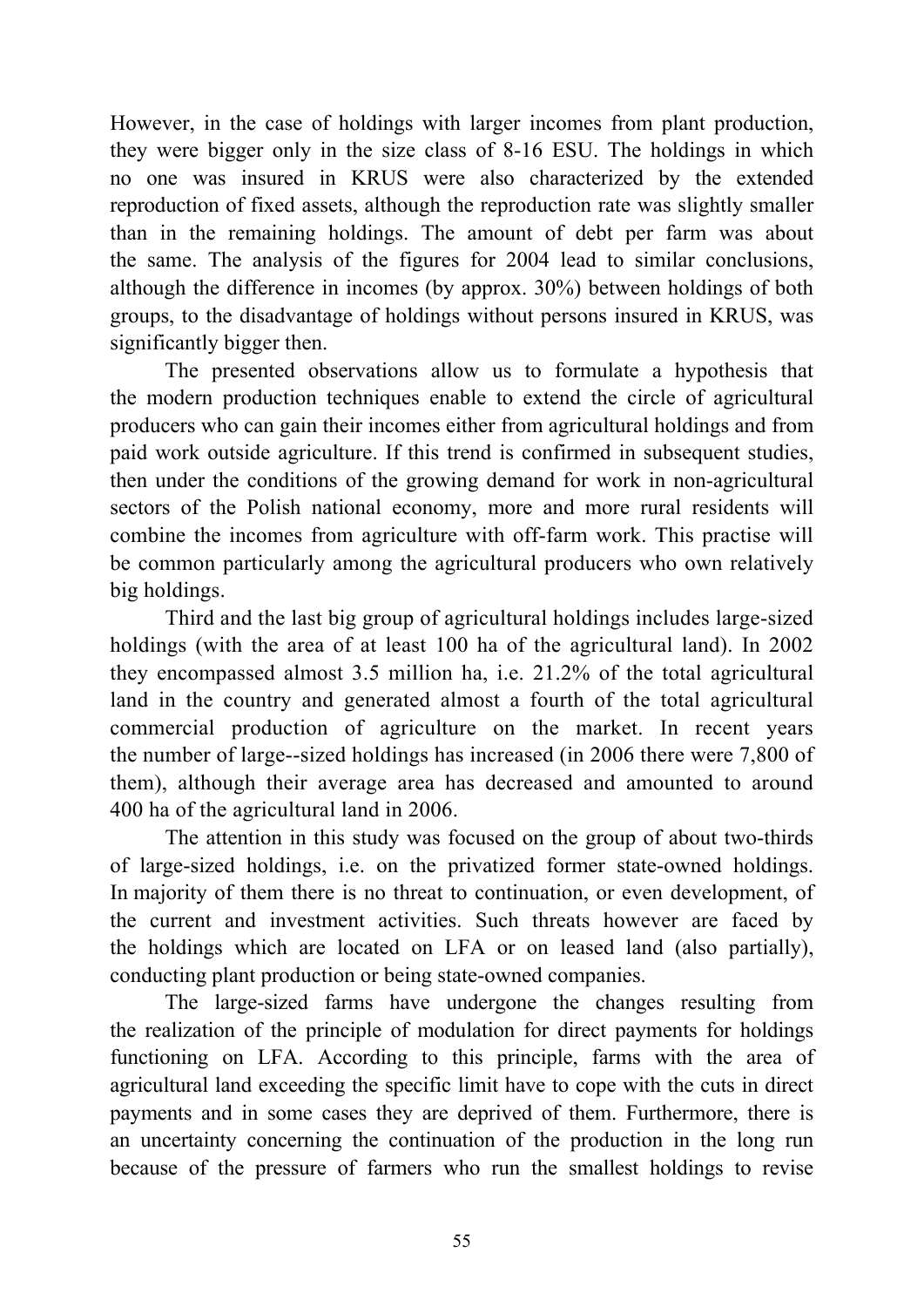the land lease contracts concluded by the Agricultural Property Agency with the very large holdings of latifundium size. The uncertainty leads to the reduction of investments in buildings and land meliorations, because the lessees attempt rather to buy out the leased property first, which reduces the financial liquidity of holdings. The need to reorganize the holdings specialized in plant production should be reminded here, because since the moment of the accession to the European Union the prices of animal products have been on the increase. Also the one-man companies of the State Treasury have economic problems, because in part of them the deficit is of a permanent character (in 2006 around a third of those companies incurred a loss).

From the above formulations the following conclusions are drawn:

- The criteria of entitlement to support funds for holdings located on LFA should be revised. The support payments should cover the whole area of a holdings, regardless of their size.
- Legal measures to reinforce leases, especially in a long-term perspective, are required.
- The further privatization of the one-man companies of the State Treasury is necessary, particularly because their employees express their readiness and need to take an active part in this process.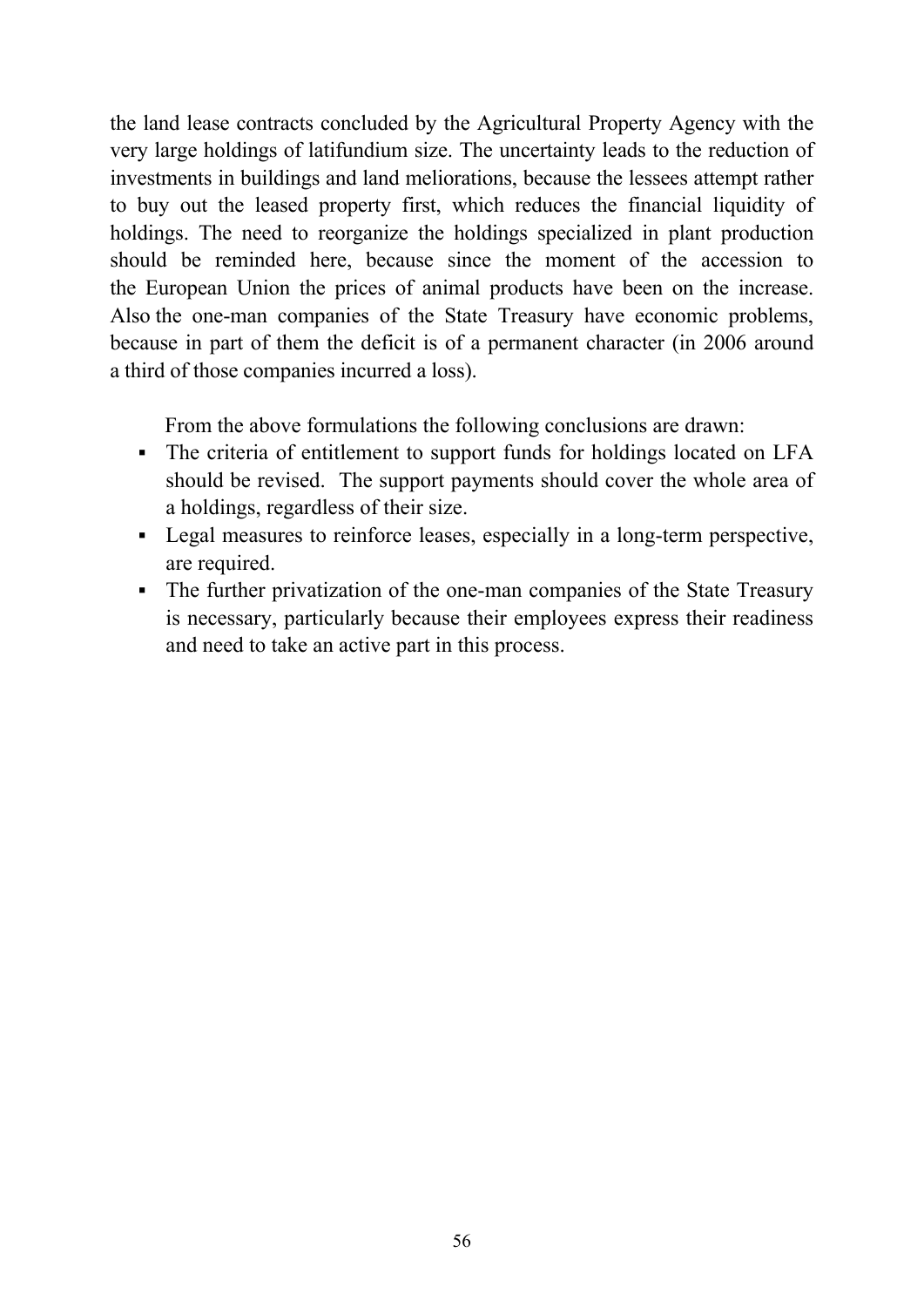# **VII. Economic performance of the selected agricultural products in 2006**

### **Introduction**

The study aims to analyse the following types of agricultural production, which were covered by the survey under the AGROKOSZTY Agricultural Products Data Collection System in 2006:

- in conventional farms winter wheat, winter rye, winter triticale, buckwheat, winter rape, milk cows, bovines for slaughter, laying hens and chicken broilers;
- in organic farms winter wheat, winter rye, winter triticale, oats, buckwheat, potatoes for human consumption, field strawberries, milk cows and porkers.

The sample from which the data was drawn is not representative of Poland as a whole. The farms are economically stronger and achieve higher production levels than the average individual farms in the country. The sample does not allow for the generalisation of the results to the whole population of individual farms. They provide, however, a reliable picture of the income situation of the activity in groups of farms, properly reflect the cost and may serve as a basis to study the interrelations between profitability of production and its determinants.

The aim of the analysis, whose selected results are presented in this study, is to evaluate the production and economic situation of the activities and to show, on the basis of reliable source data, the changes in the level and relation of inputs, as well as changes in incomes in the form of gross margin (gross margin = gross margin without subsidies  $+$  subsidies). What is also shown is the impact on financial support in the form of subsidies (i.e. received complementary payments and subsidies from the organic farming package).

#### **Results of production activities in conventional farms**

In 2006, the level of gross margin, which was provided by the surveyed activities of agricultural production, had a quite vast range of values, the highest value was accounted for by winter rape and winter wheat and the lowest ones were related to buckwheat and winter rye.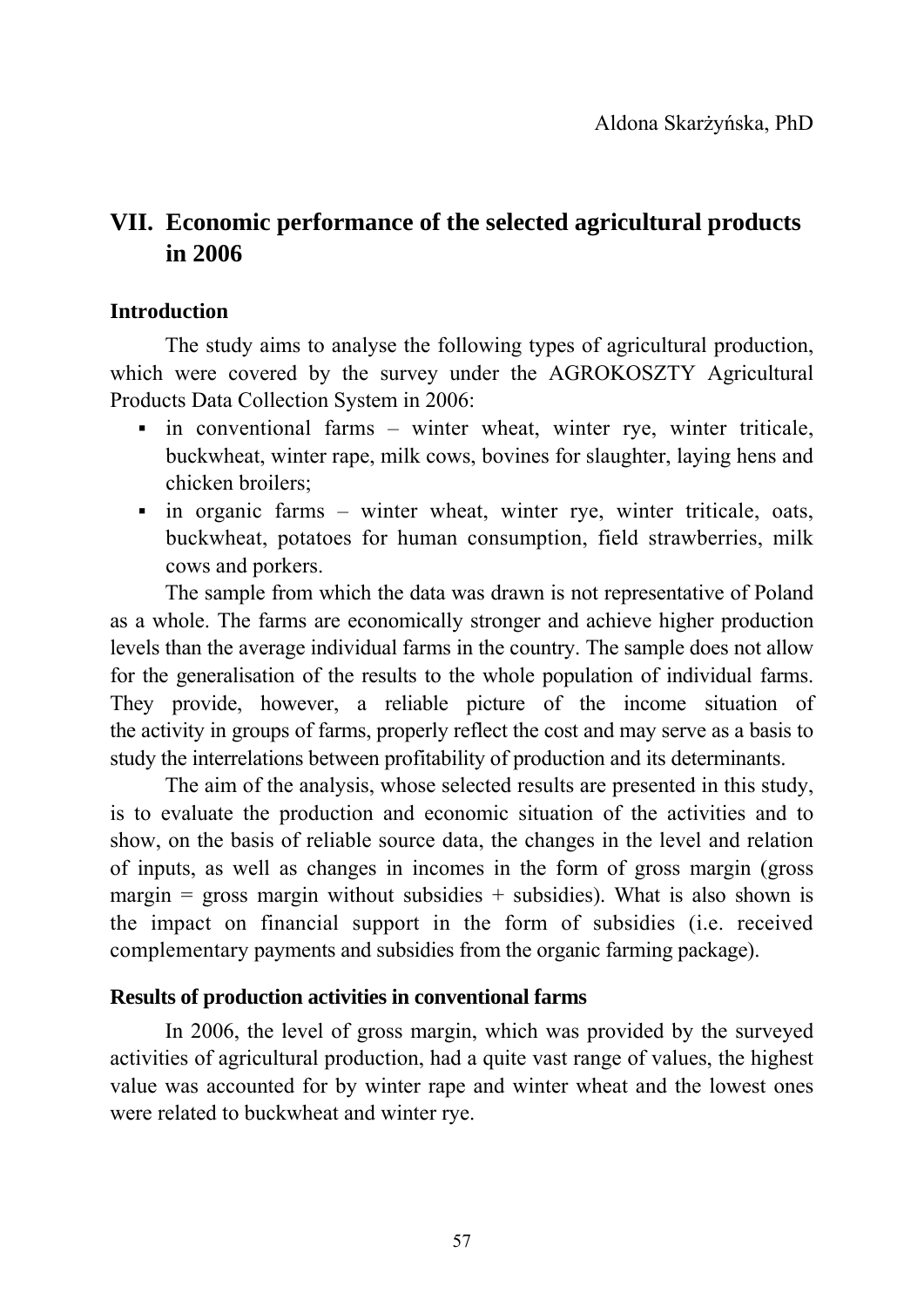**Gross margin obtained from crop production in 2006, on average in the surveyed set of farms (in PLN/ha)** 



In the selected groups of agricultural holdings, i.e. **the best, the average and the weakest**, in the case of all types of the crop production under survey, the basic determinant of the achieved economic performance were production and price conditions. Considering the farms one by one, the downward tendency of the crop level and the selling price of the products is clear and, as a consequence, also the income in the form of gross margin. It should be noted that the yield variation between the extreme groups of farms was very high, e.g. in the case of winter wheat – 1.7 times, and winter rape even 2 times; the level of obtained yield was not always related to the quality of soils. The variation of selling prices of particular products was not so strong (did not exceed 7-30%), which can be justified, as agricultural producers usually do not have the possibility to change the selling prices of their products too much.

The highest level of gross margin of the surveyed activities, thus classification of agricultural holdings as the best ones, resulted from the highest yields, the highest selling prices of products, as well as relatively low direct costs incurred for most of the examined activities. One exception was buckwheat, in case of which the best production results were related to the highest level of direct costs. The lowest level of gross margin and classification of farms to the group of the weakest ones were determined by the lowest yields and the selling prices of the products, as well as most often quite high direct costs. In the structure of direct costs, the cost of mineral fertilisers, pesticides and the cost of seeding material had definitely the highest share.

High differentiation between the best and the weakest farms – in favour of the former – of the value of production and gross margin obtained from 1 ha of a given kind of crops was the consequence of the differences in yields and prices.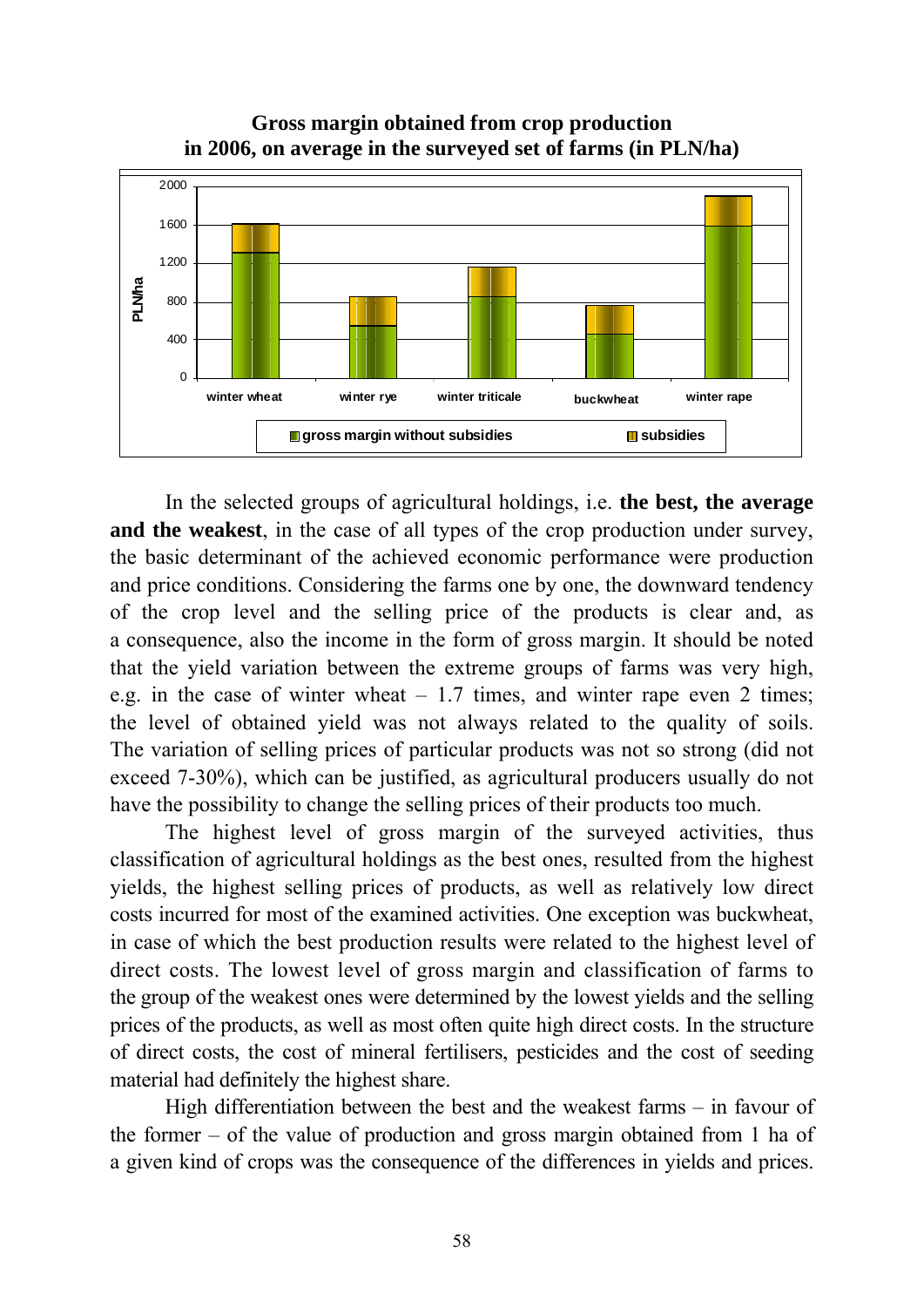In the first case, the lowest difference, by 1.8 times, was observed for winter wheat, and the highest, by 6 times, for buckwheat. The differentiation of gross margin was contained within the range from 2.2 to 3.9 times, the lowest was recorded for winter wheat, while the highest for winter rape. It should be noted that the amount of obtained gross margin was more determined by the level of the production value, rather than the level of incurred direct costs. The best holdings obtained the most advantageous results from the examined activities while incurring relatively low direct costs. It means that material and labour inputs were incurred in a more efficient way.

The activities carried out in the best farms were competitive in terms of the incurred direct costs; their level calculated per 1 PLN of production value, in comparison to the weakest agricultural holdings, was several times lower. The detailed data are presented in the table below.

|                  | Averages in agricultural holdings |                     |                     |  |  |  |
|------------------|-----------------------------------|---------------------|---------------------|--|--|--|
| Activity         | 25%                               | 50%                 | 25%                 |  |  |  |
|                  | of the best ones                  | of the average ones | of the weakest ones |  |  |  |
| Winter wheat     | 0.31                              | 0.43                | 0.54                |  |  |  |
| Winter rye       | 0.27                              | 0.41                | 0.66                |  |  |  |
| Winter triticale | 0.24                              | 0.37                | 0.66                |  |  |  |
| <b>Buckwheat</b> | 0.23                              | 0.26                | 0.59                |  |  |  |
| Winter rape      | 0.30                              | 0.44                | 0.75                |  |  |  |

**Direct costs per 1 PLN of the value of production (in PLN)** 

To answer to the question what factors differentiate the gross margins obtained from grain crops, the data for wheat and rye were evaluated by means of statistical methods. The technique of grouping empirical data used in the research did not enable clear determination of the causes of the variation of the gross margin. Its amount was mainly determined by the yield level, while the cause of the variability of yield should be searched for among additional factors, such as weather conditions or the quality of the applied technologies. The relatively small significance of inputs and direct costs for explanation of the variability of yields of the two crops indicates that the farmers were operating in efficient way, adjusting the level of inputs to the volume of the expected yield.

An analysis of the results for the surveyed activities within the livestock production also shows their high variation, the factors which mostly decided about the results were different depending on the activity under survey.

Aggregation of holdings keeping milk cows showed a positive correlation between the amount of gross margin realised per 1 milk cow and the number of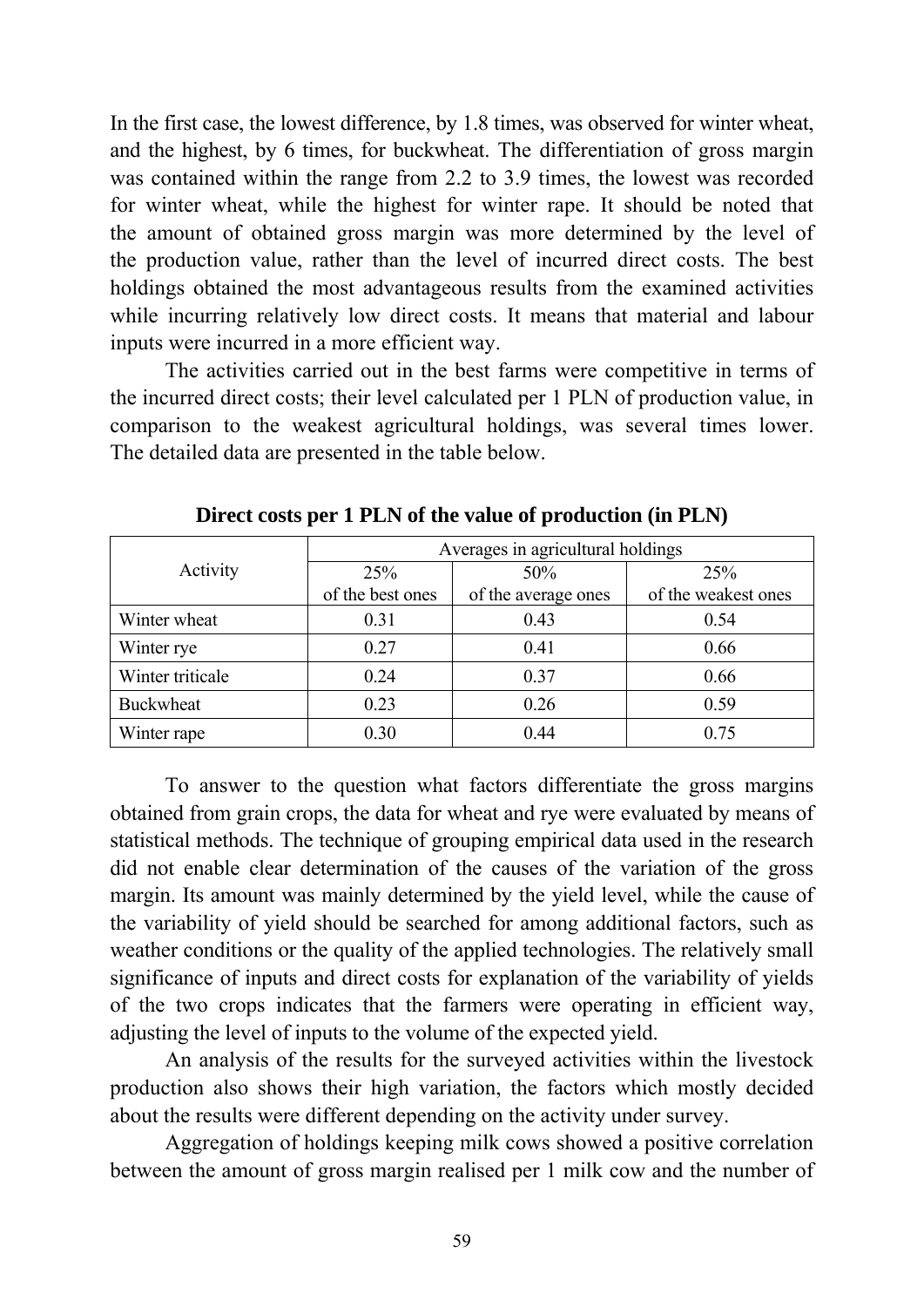cows kept on the farm. It means that the highest gross margin was obtained by farmers on the best farms, who kept on average – 31.7 heads, and the lowest on the weakest farms – with the average herd of 8.8 heads. It was also recorded that, along with the growth of the livestock number, the milk productivity of the cows and the milk selling price were growing as a consequence, the two factors had the great impact on the achieved economic performance. Farmers in agricultural holdings with the higher number of cows incurred much higher direct costs for maintaining them, which was mainly the effect of a different way of feeding. However, the level of direct costs indicated a clear decreasing tendency calculated per 1 litre of milk, in the weakest farms they amounted to PLN 0.58, the average ones – PLN 0.43, while in the best ones – PLN 0.39. Also the direct costs incurred on the production of 1 PLN of total production value were going down, in the weakest farms they amounted to PLN 0.57, in the average ones – PLN 0.39, while in the best ones – PLN 0.34.

The main factors differentiating the level of gross margin obtained from egg production, calculated per 100 laying hens, was the egg selling price and laying ability of hens, which was, at least to a certain degree, dependant on the number of laying hens. Also the level of direct costs was significant. In the best farms, the highest egg selling price (PLN 0.47 per item) and a relatively high laying capability (218 eggs per one hen), despite the highest direct costs, determined the highest level of obtained gross margin – PLN 5340. Egg producers in average holdings obtained income in the form of gross margin in the amount of PLN 2879, while in the weakest ones only PLN 887. It should also be noticed that the difference between the extreme farms, i.e. the best and the weakest ones, to the disadvantage of the latter, in the case of production value amounted to 2.4 times, while the gross margin – as much as 6 times. The main reason for the situation was very low laying capability of hens in the weakest holdings (113 eggs), as well as their lower selling price (by PLN 0.12 per item).

The analysis of the results obtained from the production of cattle for slaughter – in the successive groups of holdings, i.e. the best, the average and the weakest ones – indicates a clear downward tendency of their selling prices and gross margin and a growing tendency of direct production costs. The variation in their level between the groups of holdings was so strong that they were determining the amount of the obtained gross margin. Growing direct costs include the effect of a different way of feeding animals. It turned out after the calculation of the incurred direct costs per 1 PLN of the production value that they amounted to PLN 0.56 among the best ones, the average ones – PLN 0.80, and the weakest ones – PLN 0.99. The level of income in the form of gross margin was mainly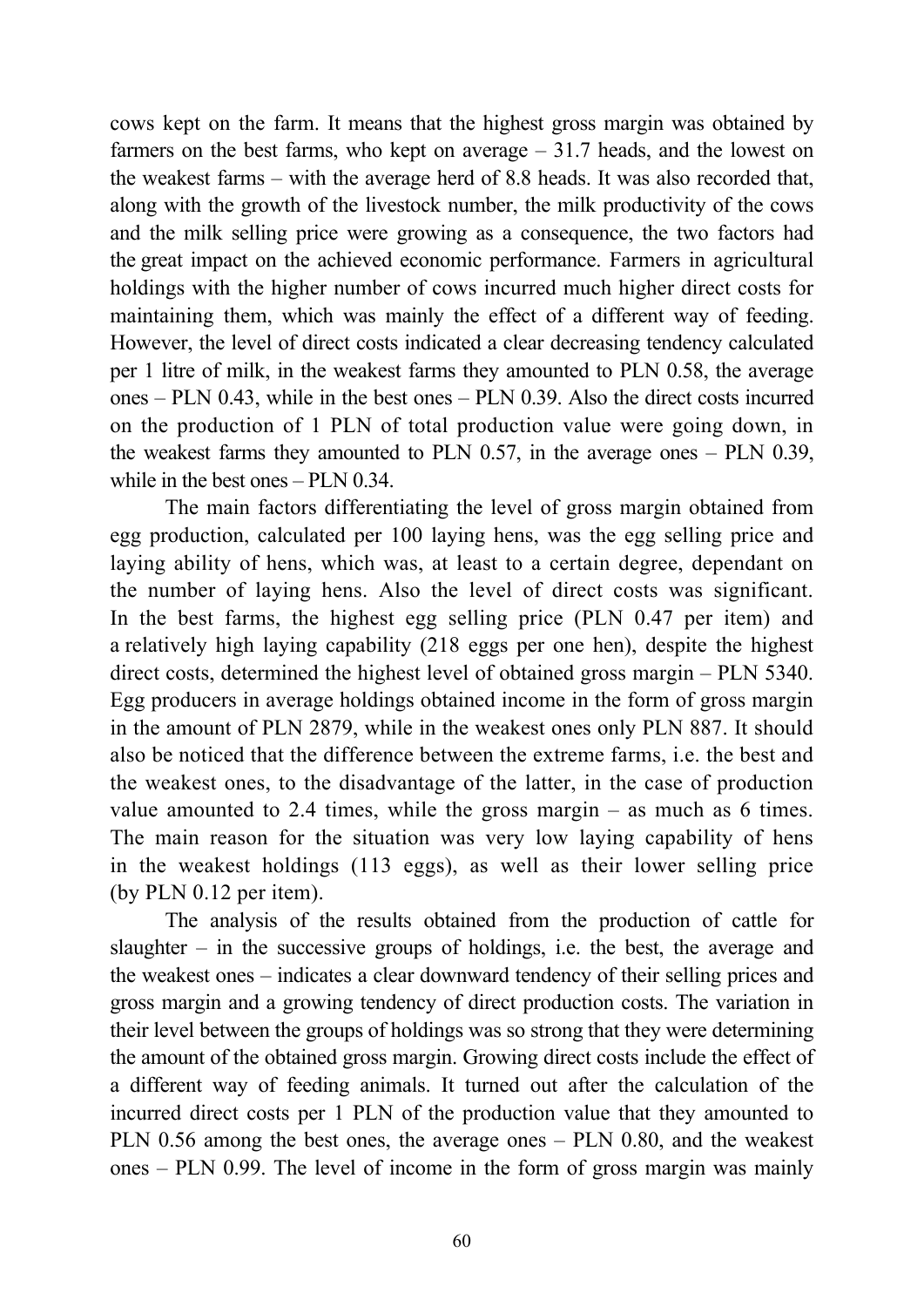determined by the amount of production costs. The selling price of bovines for slaughter also influenced the obtained results, as it was gradually falling down, the difference between the extreme groups of holdings amounted to PLN 0.40 per 1 kg of slaughter weight. The gross margin obtained in the best farms in relation to the weakest was almost 10.8 times higher, farmers were obtaining PLN 227 and 21 for 100 kg of bovines' gross slaughter weight respectively.

The survey carried out revealed also huge differences in gross margin obtained from the production of poultry for slaughter. Just like in the case of cattle for slaughter, the factors which determined its level were the selling price of poultry for slaughter and direct production costs. The price was decreasing in all best, average and weakest holdings, whereas direct costs – had a reverse tendency. As a result, a gradual decline of the level of gross margin was recorded, which amounted to PLN 77 in the best farms and PLN 43 per 100 kg in the average ones. Farmers in the weakest ones, however, did not gain that income, the value of production obtained from 100 kg of gross slaughter weight covered direct production costs only in 99%. It is noted that the single use of feed and its cost were the main reasons of the differences in direct costs. It turned out after the calculation of their amount per 1 PLN of the value of production that they amounted to PLN 0.72 in the best agricultural holdings, PLN 0.83 in the average ones and as much as PLN 1.01 in the weakest ones.

**Regional approach** to the population of agricultural holdings practising production activities makes it possible to evaluate their profitability against the agricultural and natural, as well as economic and organisational conditions. Grouping of results for the examined activities showed some trends, which testify to different use of the production potential.

While analysing crop production, three out of five examined crops had the highest yield level in the region of Wielkopolska and Śląsk. However, taking into account the value of production as derivative of the yield and selling price, the highest value was obtained in the region in four kinds of activity, i.e. rye, triticale, rape and buckwheat. In the region of Wielkopolska and Śląsk, intensity of production activities was higher than in the other regions. For most activities, the use of NPK fertilisers was the highest, just like the cost of the applied plant protection substances, and therefore the direct costs of crop growing per 1 ha were also high. Besides, the labour consumption of crop growing were at a low or medium level.

Different tendencies were observed in the region of Małopolska and Pogórze, which, at least to some extent, results from the limiting impact of the structure of agricultural land. In the region, the yields of three activities (i.e. rape, rye and triticale) out of five examined ones was the lowest. For most of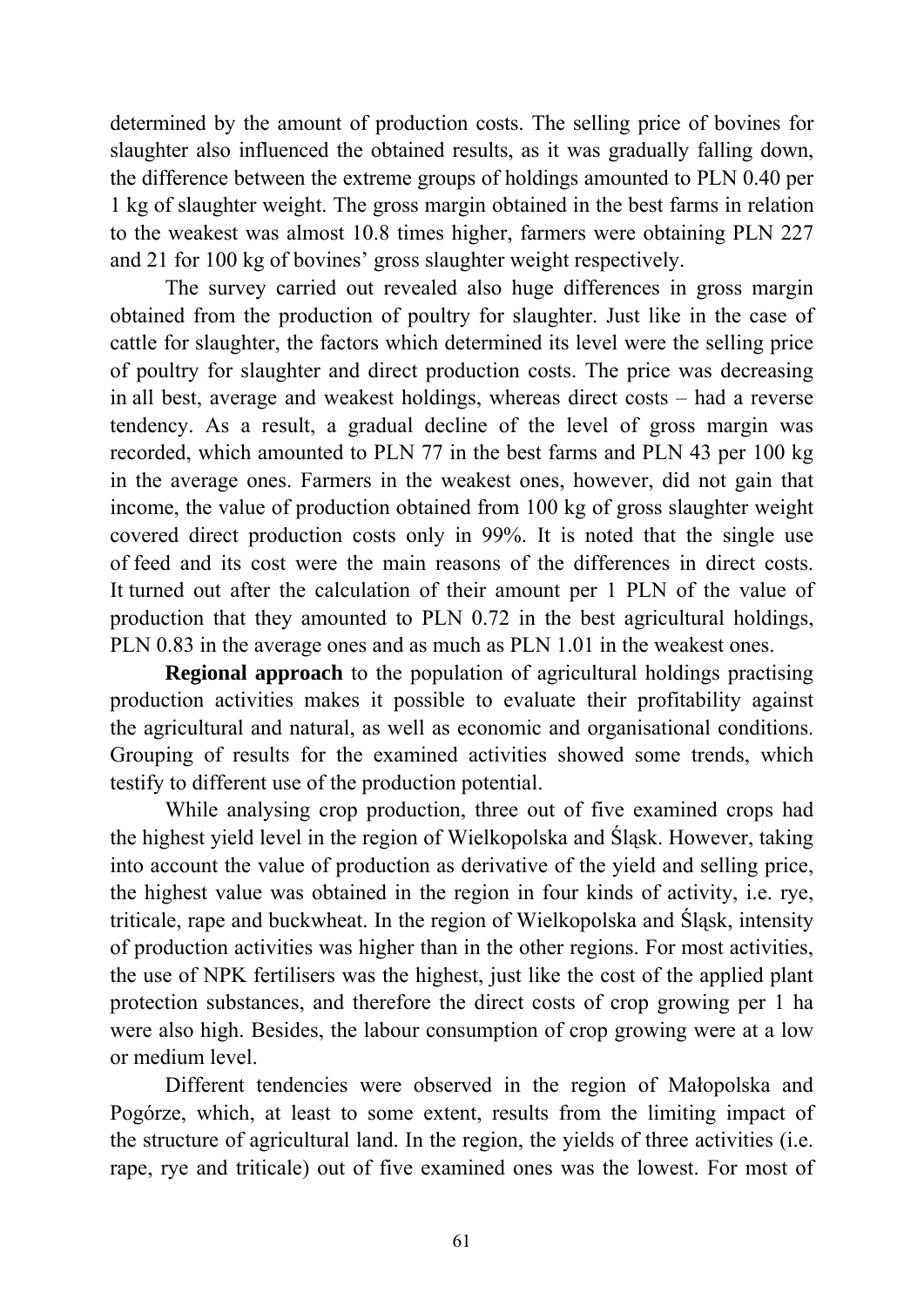the activities, the use of NPK fertilisers and the cost of pesticides was at a low or medium level. As a result, the direct costs of growing 1 ha of crops of three activities (i.e. rape, wheat and triticale) were the lowest. The labour inputs for all the examined kinds of crop production was the highest.

The income in the form of gross margin achieved for the surveyed activities is the effect of regional circumstances, among others the structure of the area of holdings, intensity of operations, natural conditions and the level of professional knowledge of farmers. The highest gross margin from two activities, i.e. buckwheat and winter rape, was achieved by producers in the region of Wielkopolska and Śląsk. In the case of two others (winter rye, winter triticale) – in Mazowsze and Podlasie, and in the case of one of them (winter wheat) in the regions of Małopolska and Pogórze.

Adoption of the regional approach to the production and economic results for the examined livestock production activities also showed their significant variation. It testifies to different concentration and intensity of the production carried out, also the natural and agro-technological background or location of the holding in relation to local markets are not without importance. The high share of permanent grassland in the regions of Mazowsze and Podlasie contributes to the maintenance of large herds of milk cows and the production of cattle for fattening. The survey revealed that this was the region where income in the form of gross margin for those activities was at a higher level in comparison with the other regions, despite the fact that direct costs related to the production were high. In the region Mazowsze and Podlasie, the gross margin calculated per 1 cow amounted to PLN 4111, which was determined by the high milk productivity of cows (5572 litres) and the milk selling price – PLN 1.02 per litre, which, compared with the other regions, was the highest. The lowest income in the form of gross margin – PLN 3829 per 1 cow was obtained by milk producers in the region of Małopolska and Pogórze. The determinant factors were only production and price conditions, as the direct costs were lower as compared to the other regions.

The level of gross margin obtained from the production of cattle for slaughter was influenced by the relations between the selling price and the unitary production cost in particular regions. In Mazowsze and Podlasie, the selling price of bovines for slaughter was relatively high (PLN 4.85 per kg), ensuring coverage of the direct costs and a gross margin at the highest level, i.e. PLN 128/100 kg of the gross slaughter weight.

The factors which determined the achieved results were different depending on the production activity. In the case of poultry for slaughter, its selling price in the considered regions was at a similar level. Thus, the income in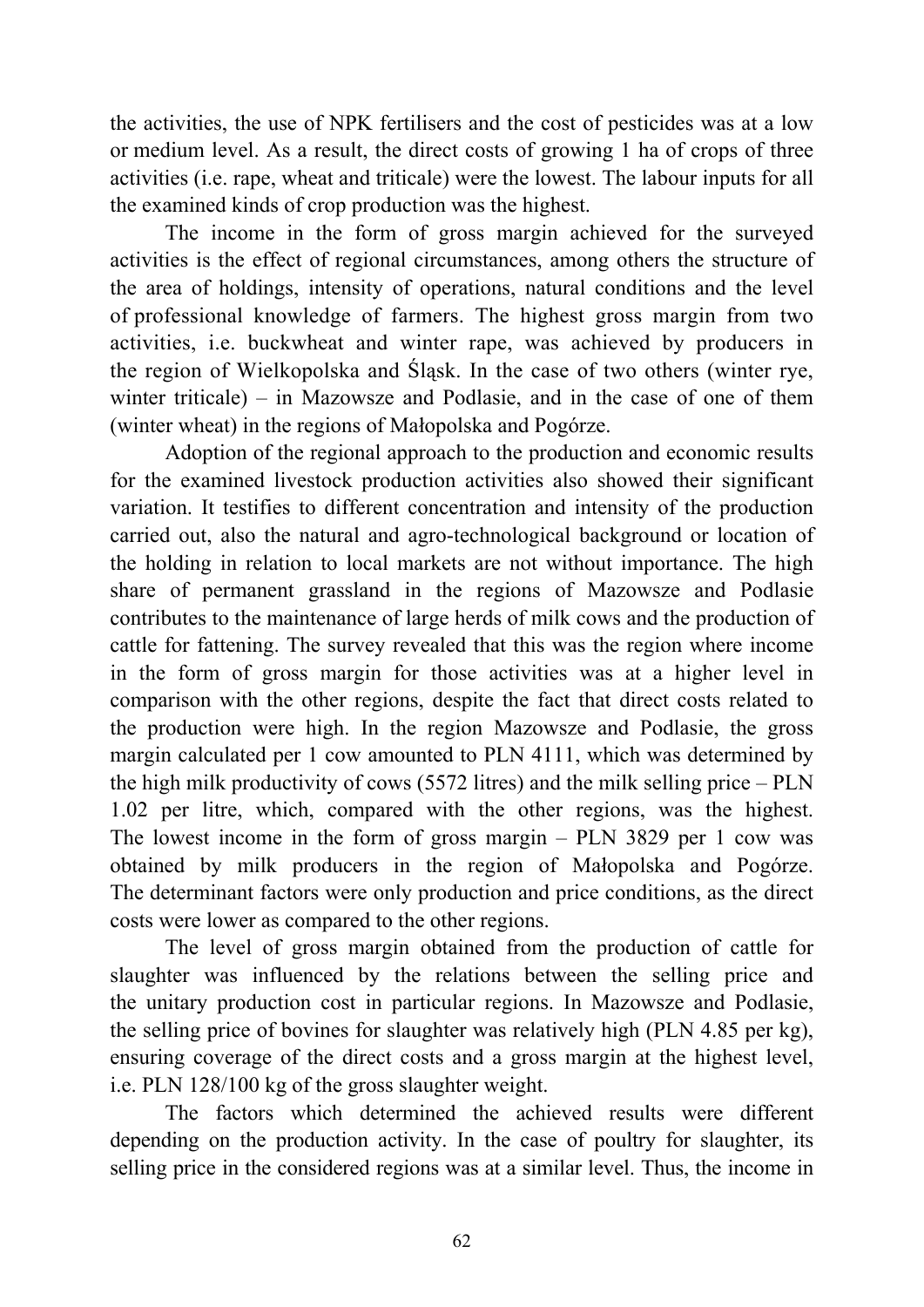the form of gross margin was determined almost entirely by the amount of direct costs, and in particular the level of the cost of feed derived from outside of the agricultural holding.

### **Results of production activities in organic farms**

In 2006, the organic farms, where the survey of production activities was carried out, were located mostly in the regions of Mazowsze and Podlasie and Małopolska and Pogórze. It results mainly from the intensive development of organic farming in the regions; the sample included only a few holdings from the region of Pomorze and Mazury.

The survey showed that the results of the grain production on organic farms against the selected sample of conventional farms was very poor. The yield level was lower by 5.9% for buckwheat to 36.4% for winter triticale. The selling price of most of the organic products was higher, for example buckwheat seeds even by 31.1%. The item which should be paid special attention to are direct costs incurred in relation to growing the examined grain crops, their level in organic agricultural holdings was several times lower than in the conventional ones (from 2.2 times for buckwheat to 5.2 times for winter triticale). The share in the structure of particular direct cost components was also different.



### **The structure of direct costs of selected grain crops in organic and conventional agricultural holdings in 2006 (per cent)**

It should be borne in mind that mineral fertilisers of chemical origin are not allowed in organic farming, which is most probably the basic reason for the lower yield of grain. Significantly limited fertilisation and elimination of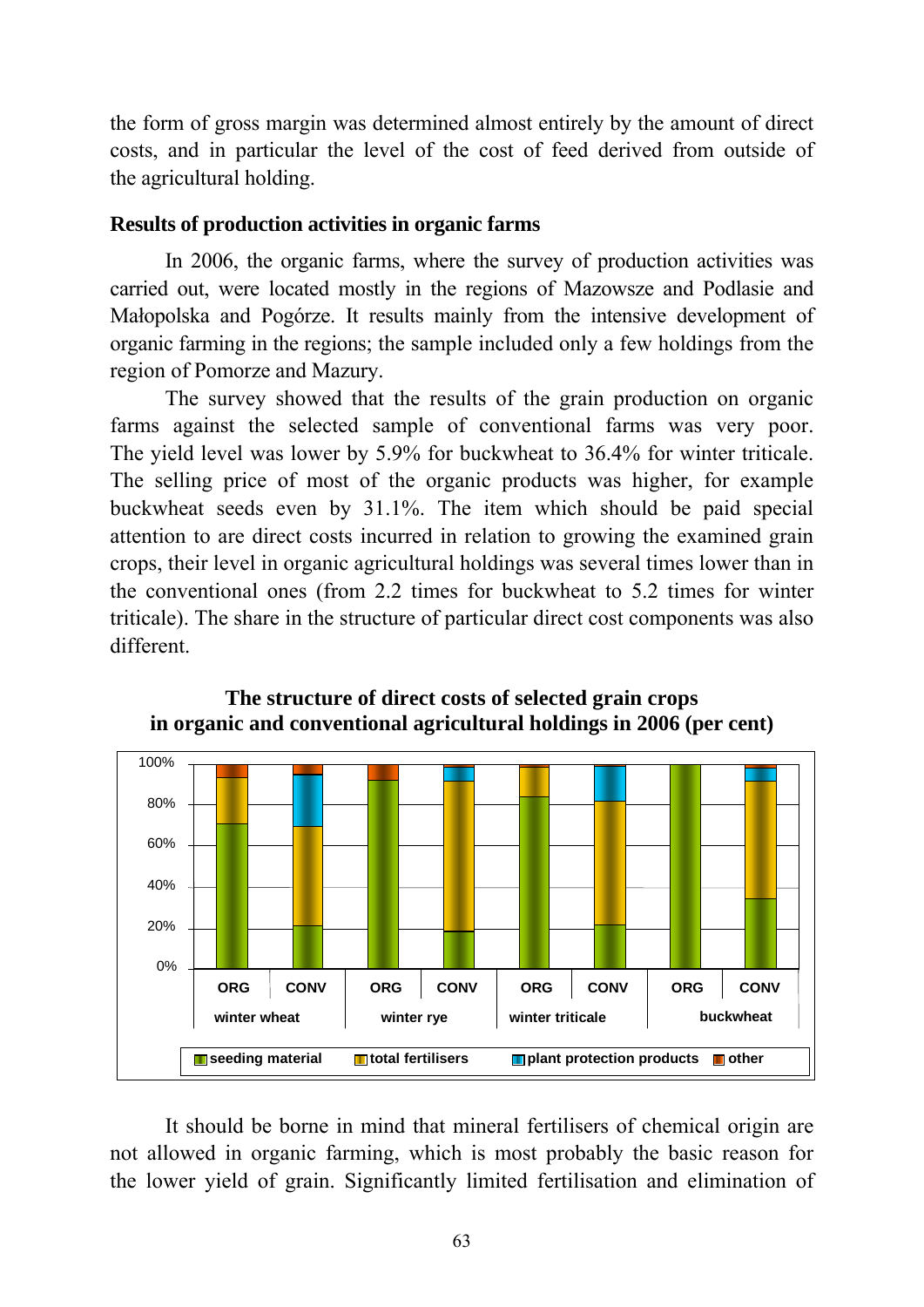plant protection chemicals determined the level of direct costs and their amount had the influence on the income in the form of gross margin.

Subsidies were a significant position in the gross margin calculation (organic + complementary), their share varied between 43.5% for winter wheat to 55.8% for oats. The impact of support in the form of subsidies was huge, the income in the form of gross margin from 1 ha of crops, in the case of winter wheat reached the level of PLN 2107, buckwheat – PLN 1972, winter triticale – PLN 1817, winter rye – PLN 1743, and oats – PLN 1636. The results obtained for the examined grain crops in organic farms were much better than in conventional ones.



**Gross margin obtained from selected grain crops in organic and conventional agricultural holdings in 2006 (PLN/ha)** 

It should be noted that the gross margin without subsidies, for grain crops of smaller soil requirements, that is rye and buckwheat, was higher in organic farms. On the other hand, for wheat and triticale, despite higher selling prices and very low direct costs, it was lower than the one achieved in conventional holdings. However, the final, much higher level of gross margin in organic farming was influenced by the statutory payments received by farmers, the dependence of economic performance on support in the form of subsidies is, therefore, obvious.

Considering the level of gross margin for milk cows in organic and conventional agricultural holdings, such tendencies as observed for grain crops, are not so clear. In the organic livestock production, feed concentrates and complete mixed feed should be eliminated from nutritive fodder, therefore, to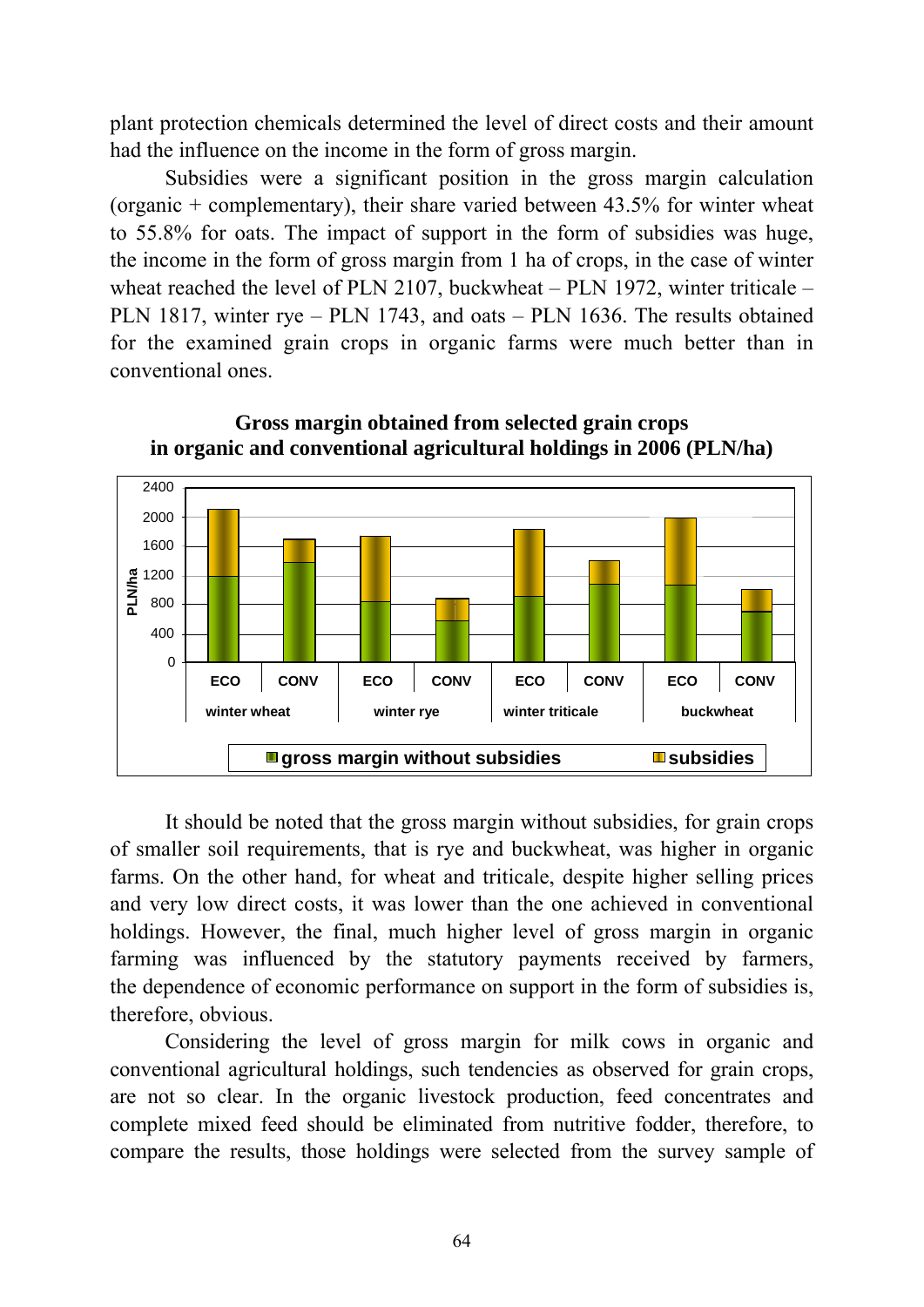conventional farms, which also did not use them in feeding and kept a similar number of cows.

Results at the level of gross margin without subsidies indicate a slight advantage of milk production in conventional farms. It was determined by the higher milk productivity of cows (by 13.4%) and the milk selling price (by 2.3%). In spite of the fact that direct costs of cow maintenance in conventional agricultural holdings were much higher (by as much as 60.4%), the value of the obtained gross margin without subsidies – in relation to the organic farms – was higher by 5.2%, calculated per 1 cow it amounted to PLN 2716. However, after taking into account the subsidies to the relevant feeding area, milk producers in organic holdings obtained slightly better results, the gross margin calculated per 1 cow amounted to PLN 3076 and in relation to the level in conventional farms increased by 4.6%. What contributed to that were subsidies higher by as much as 2.2 times; it should be observed that the average area devoted to he production of fodder for on-farm purposes only was similar in both groups of holdings.

It is estimated that the improvement of the profitability of milk production in organic farms should be expected especially due to the growth of milk procurement prices, mainly caused by its quality. To make it possible, though, milk buyers must treat that product preferentially and accept higher prices paid to producers.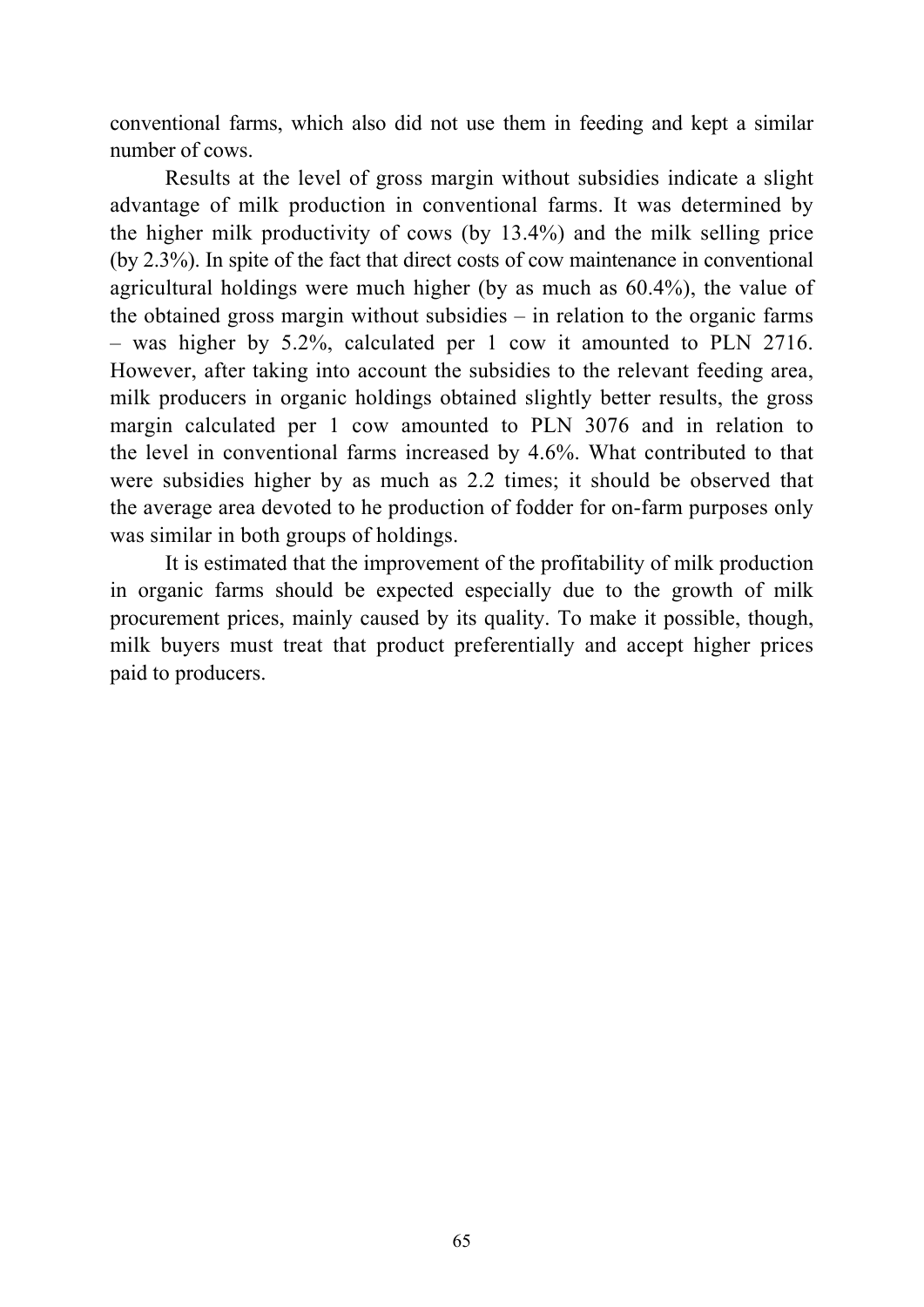# **VIII. Institutional factors in socio-economic development of rural areas**

Rural development is influenced by many socio-economic, cultural, organisational and other factors. It is difficult to say, however, which of them is the most important. But it is obvious that the socio-economic development of rural areas depends to a great extent on effectiveness of the institutional system. We started with the assumption that the institutional system encompasses the social norms, principles, organisations and mechanisms, which represent mutual relationships between all participants in the process of socio-economic rural development.

The institutional system of rural areas has undergone many changes in recent years, resulting from further decentralisation of rural development policies. They have manifested themselves, among others, in the creation of the institutional environment (norms and principles) ensuring better conditions for the development of effective organisational structures and the formation of new economic, social, ecological and spatial spheres in rural areas.

Public organisations (governmental and self-governmental institutions) play the most important role in rural development. They can gather information and have substantial knowledge of specific problems in rural areas as well as the power to effectively influence human behaviour. The legislative and financial power of private and non-governmental organisations is much smaller.

The evaluation of the impact of the rural institutions/organisations on the local socio-economic development and the proposal for their reinforcement was prepared on the basis of the materials of the Central Statistical Office (CSO) Local Data Bank as well as the empirical materials collected in the surveyed gminas and institutions/organisations of the mazowieckie, opolskie, podkarpackie, podlaskie, warmińsko-mazurskie, wielkopolskie and zachodniopomorskie voivodeships. Of the 876 surveyed institutions supporting local socio-economic development, local self-governments accounted for 25.0%, private – 12.3%, and non-governmental – 72.7%.

The role of the institutional system in the socio-economic development in rural areas was examined. The results of the survey show that the operations of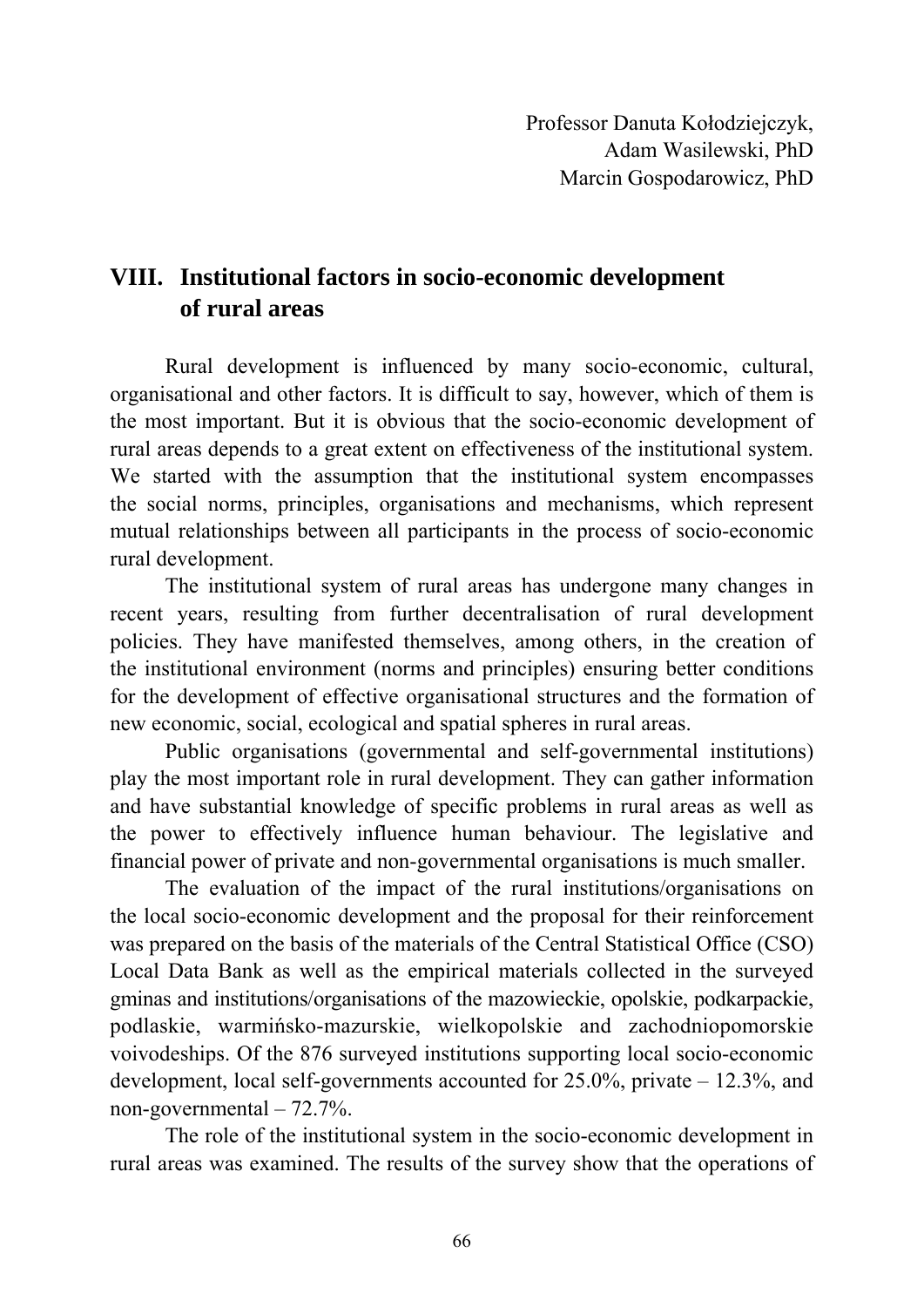economic entities (enterprises) are of crucial importance for the creation of relations at the local level. Local self-governments are particularly important in supporting entrepreneurial activity in rural areas.

### **Gmina budget instruments**

The impact of local governments on non-agricultural activities is based on the existing legislation. The most important in this regard are: the Act on gmina self-government<sup>1</sup>, the Act on public finance<sup>2</sup> and the Act on freedom of business activity<sup>3</sup>. They specify these areas, in which a gmina (rural municipality) may contribute by its actions to the regular and lawful development of business activity. However, on one hand it depends on the effectiveness of local administration, on the other hand – on the dimensions of local development reflecting the financial situation of gminas.

### **Changes in the level of revenue and capital expenditure of gminas per capita and in the number of entities registered in the REGON system per 10,000 persons of working age in the period of 2000-2006**





The research confirmed the relationship between the financial situation of a gmina, its investment activity and the development of non-agricultural business activities. It is proved by the clear positive correlation between gminas' revenues and capital expenditures and between capital expenditures and the number of economic entities in the period of 2000-2006. The correlation coefficient between the above mentioned variables was significant at the level of  $\alpha$ =0,05 in all years of the period concerned. The correlation coefficient between gminas' revenues and capital expenditures amounted to 0.77 in 2006, which

<u>.</u>

<sup>1</sup> Journal of Laws 1990 No. 16 item 95 with later amendments.

<sup>2</sup> Journal of Laws 1998 No. 155 item 1014 with later amendments.

<sup>3</sup> Journal of Laws 2004 No. 173 item 1808.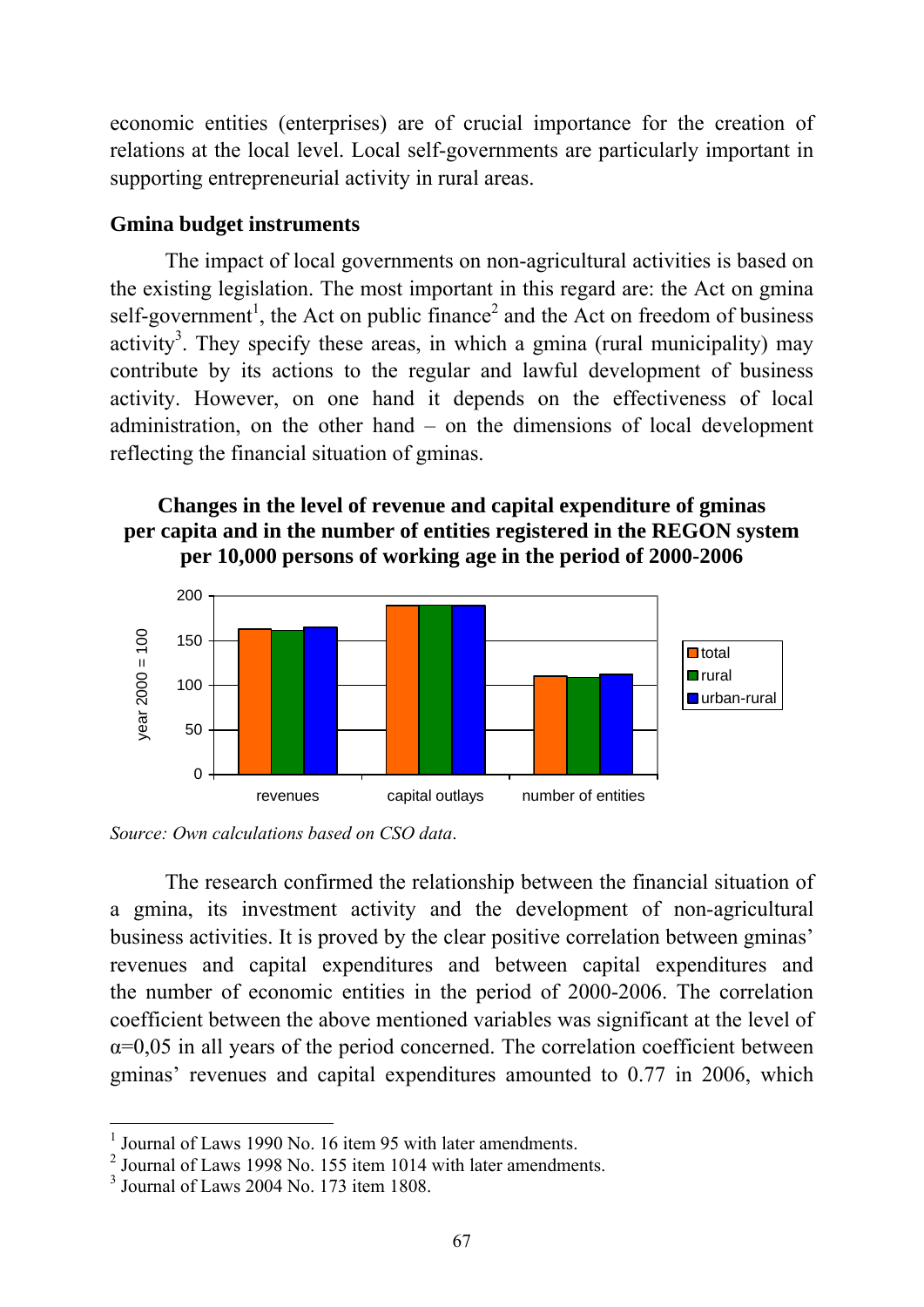means that the growth in revenues leads directly to the growth in investment. The relation between gminas' investments and the development of business activity was slightly different. It was also significant, but much weaker. It results from the fact that most investments are directed towards improvement in physical infrastructure which is indispensable for enterprise development and competitiveness. Not surprisingly therefore, access to infrastructural facilities is a key consideration when investors make decisions about locating their operations.

Local governments have their impact on the development of nonagricultural economic activities through investments in infrastructure, on condition of the substantial growth in revenues, especially gminas' own revenues, which they can distribute independently. Such tendency was observed in the years 2000-2006, with a significantly higher pace of growth in budget revenues since 2004. As a consequence, they reached the level of PLN 739 per capita in urban-adjacent rural and rural gminas in 2006 and it was over 60% higher than in 2000. In the same period, capital expenditures increased by almost 90% and amounted to PLN 431 per capita in 2006. It was, above all, the result of a clear increase in the pace of growth of capital expenditures in 2004, closely associated with Poland's accession to the European Union. The rise in the number of economic entities was, however, much slower than the growth of revenues and capital expenditures. In 2006, in urban-adjacent rural and rural gminas, there were 1005 economic entities per 10,000 persons of working age, i.e. only 10% more than in 2000.





*Source: Own calculations based on GUS data.*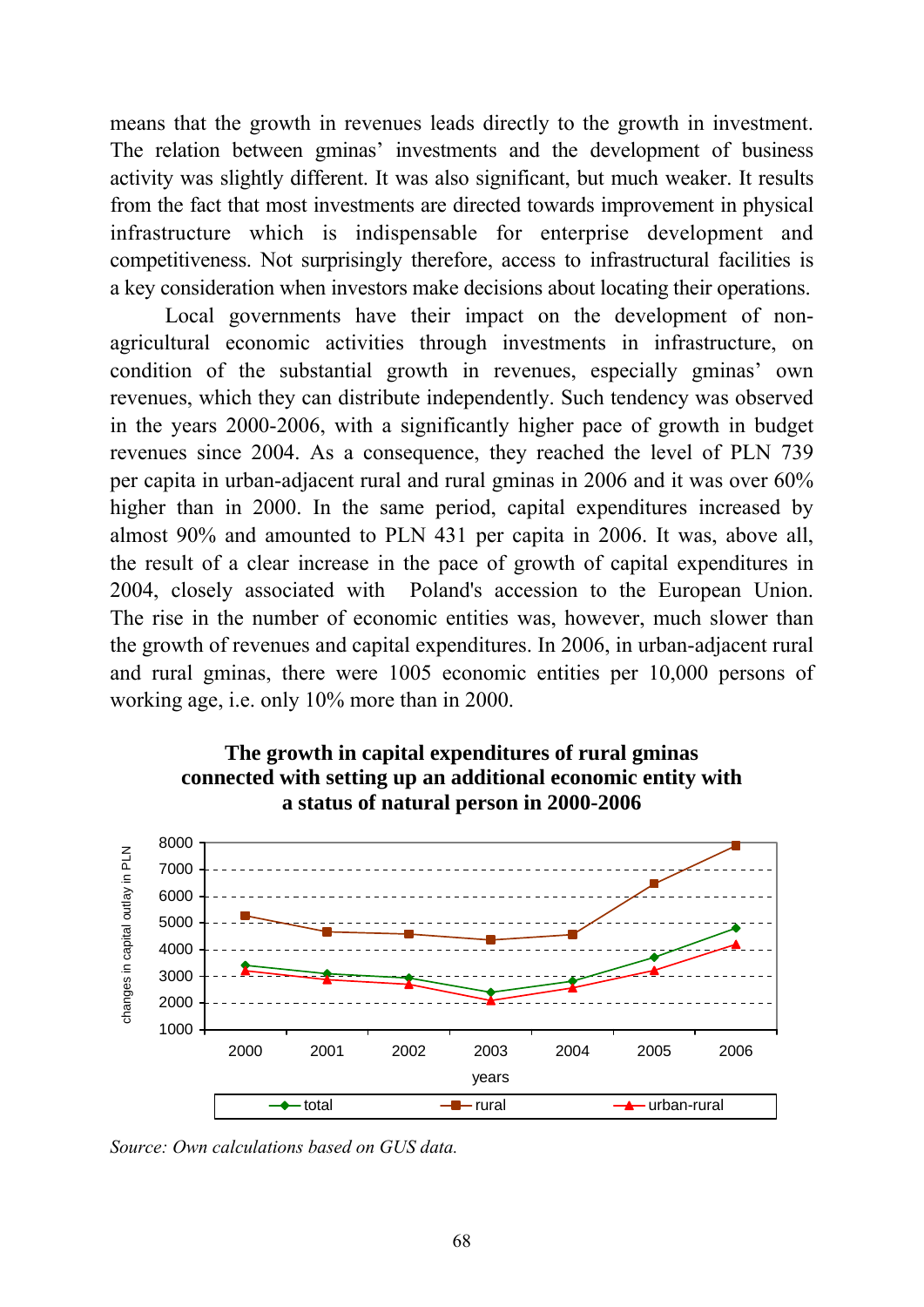Therefore, legislative measures ought to be taken to encourage entrepreneurial activities and facilitate business operations. Otherwise, the costs of economic development incurred by gminas would be higher and higher, especially in rural gminas, where nowadays setting up a new entity having a status of natural person requires more than twice as high capital expenditures than in urban-adjacent rural gminas.

The necessity of the changes in legislation is due to the fact that the level of development of non-agricultural economic activities varies by region – the concentration of economic entities in the Western voivodeships is considerably higher. To narrow the gap – or at least to keep it at the current level – only by means of financial instruments being at the disposal of selfgovernments is practically impossible, because of significantly lower level of the budget revenues. Nevertheless, the local development policies will grow in importance e.g. thanks to elimination of external barriers to the development under the currently binding legal regulations.

### **The number of economic entities registered in the REGON system per 10,000 residents of working age in 2006**



*Source: Own calculations based on CSO data.* 

The research showed that the decisions on choosing rural locations for businesses were also determined by other factors. The entrepreneurs preferred gminas with the highest number of inhabitants and the highest population density as well. Most of them undertook business activity in gminas with the highest share of persons of working age as well as in those which were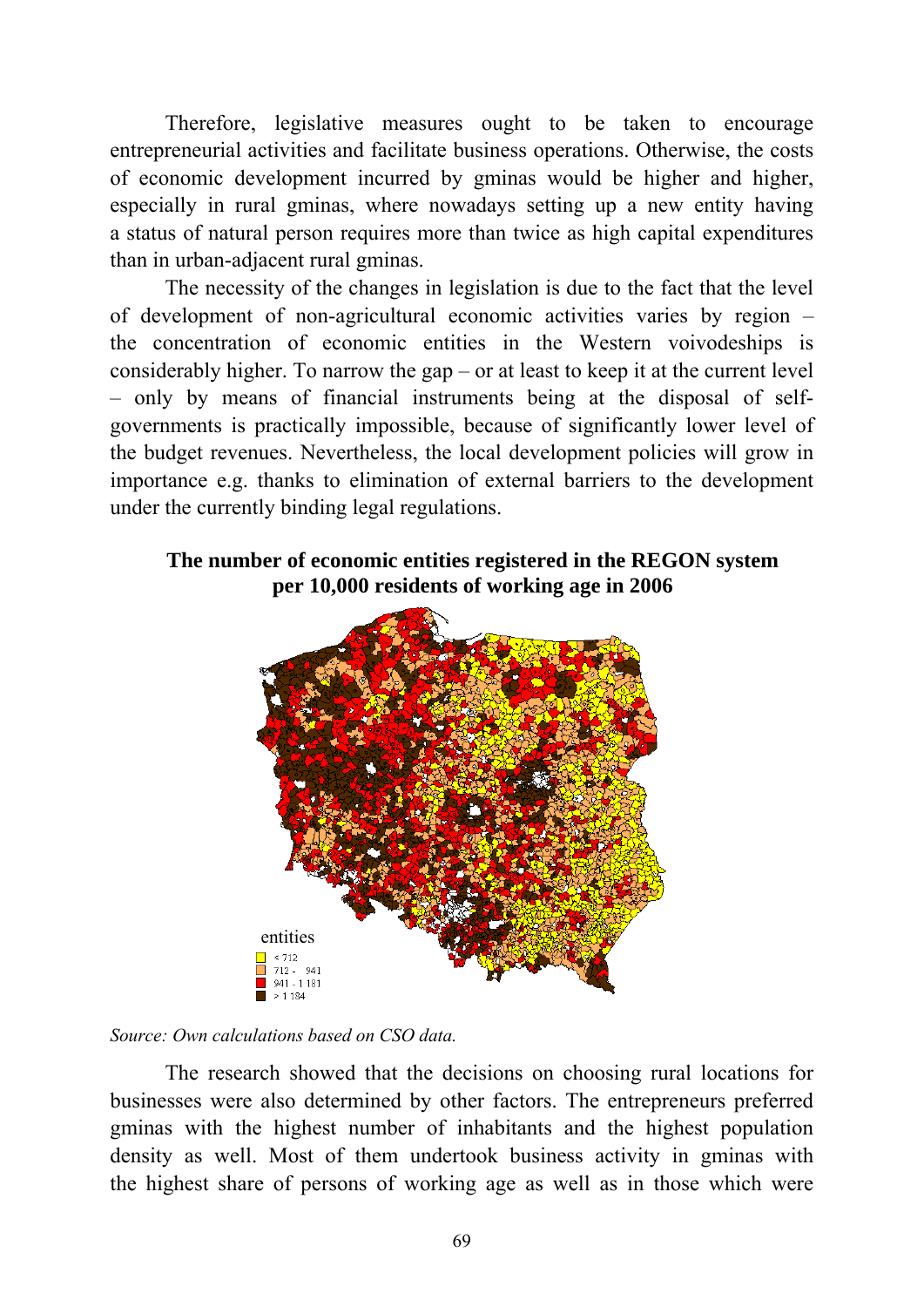characterised by the growth of this share in the period concerned. Natural persons who start their businesses usually take into account the effectiveness of local authorities in gaining the EU funds for new investments.

In view of globalization and economic integration, local self governments now face the necessity of launching new actions to develop the non-agricultural spheres in their gminas. Various activities in the gminas $4$  make the rural areas more attractive to potential investors. A significant role in increasing the attractiveness of gminas as investment areas play local self-governments by means of direct and indirect instruments.

### **Direct instruments**

<u>.</u>

The analysis made it possible to obtain empirical data concerning the application of direct instruments aimed at stimulating local economic activity and employment growth, especially in the production and service spheres of the examined gminas. Among direct instruments, public services rendered by local governments dominated. About 50% of the gminas under research declared their share in the public service enterprises existing on their territories. Many enterprises with the status of public-private partnership were able to launch actions for the benefit of a wider community and they had positive influence on local entrepreneurship.



## **Selected instruments of direct support to non-agricultural business activity (in percentage)**

<sup>&</sup>lt;sup>4</sup> In the years 2006-2007, research was carried out in 193 gminas of mazowieckie, opolskie, podkarpackie, podlaskie, warmińsko-mazurskie, wielkopolskie and zachodniopomorskie voivodeships.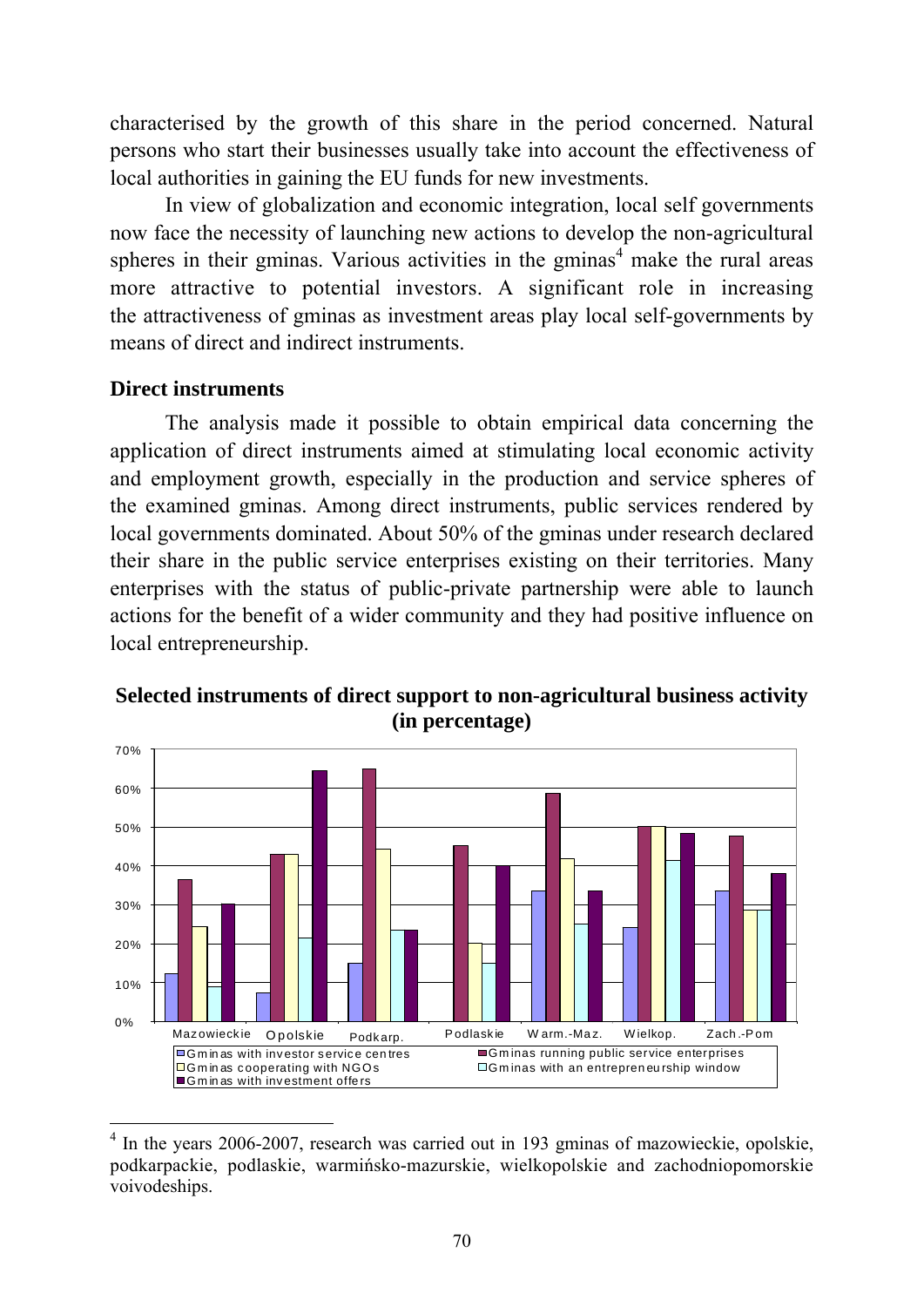The growth of business activity enhancing the employability of rural areas depended on the appropriate preparation of building sites for business operations and the cooperation with local non-governmental organisations. Promotion efforts launched at the initiative of the local councils (promotional initiatives) and the separation of attractively located parcels of land connected to physical infrastructure for the purpose of selling them were declared by almost 40% of the gminas on average, while the highest shares of these gminas were in opolskie voivodeship – almost 2/3 and the lowest in podkarpackie – 23%.

### **Direct instruments and non-agricultural business activity**

The analysis confirmed the thesis about the relationship between the level of non-agricultural business activity and the use of direct instruments by the gminas. The higher level of support for non-agricultural entrepreneurial activity led in most cases to the increase in the number of economic entities per 10,000 persons of working age. The relationship is particularly visible in the activities of local entrepreneurship windows and the advisory service centres. Also the demographic and socio-economic indicators of the gminas (e.g. the share of capital expenditures in total expenditures, the level of education) are positively correlated with the degree of implementation of the entrepreneurship supporting instruments. The leading gminas are characterised by the significantly higher indicators and better demographic structure of population.

| Selected direct instruments       | Number of entities per 10,000 rural residents |         |          |       |  |
|-----------------------------------|-----------------------------------------------|---------|----------|-------|--|
| (percentage of gminas)            | ${}< 600$                                     | 600-900 | 900-1200 | >1200 |  |
| Advisory service centres          | 6.7                                           | 13.5    | 19.2     | 23.4  |  |
| Public services enterprises       | 20.0                                          | 53.4    | 50.0     | 54.0  |  |
| Cooperation with non-governmental | 20.0                                          | 39.7    | 45.3     | 29.7  |  |
| organisations in favour of non-   |                                               |         |          |       |  |
| agricultural economic development |                                               |         |          |       |  |
| Local entrepreneurship windows    | 13.3                                          | 24.6    | 28.1     | 32.4  |  |
| Investment offers                 | 40.0                                          | 32.9    | 37.5     | 51.3  |  |

**Selected direct support instruments and non-agricultural business activity** 

*Source: The data obtained from the survey, the CSO Regional Database.* 

#### **Indirect instruments**

The principal indirect instruments applied by gminas in order to support the non-agricultural activities are: development of physical infrastructure and strategic planning. The benefits from applying those instruments consist in the fact that they shape the spatial and economic structure of gminas and they may be implemented in the long-run. Physical infrastructure is needed to support economic activity and may be one of the methods of attracting potential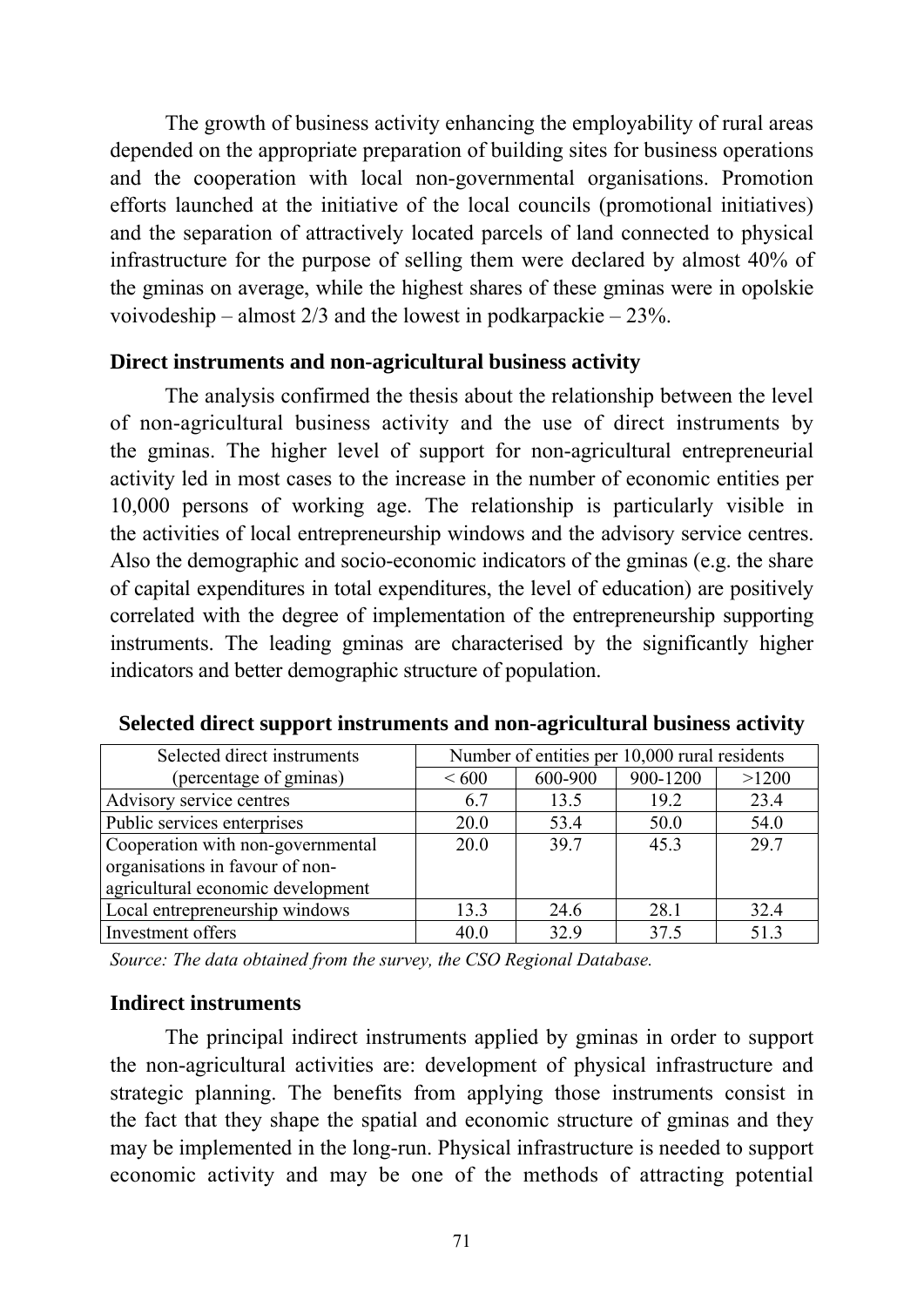investors. The analysis indicated that the physical infrastructure in most of the surveyed gminas was underdeveloped and inadequate for the demands of a market economy. In around 90% of the surveyed gminas, the level of the physical infrastructure was two times lower in relation to the top gmina.

The analysis of activities of the local authorities showed that about 90% of the surveyed gminas had their development strategies, which enabled them to apply for the EU structural funds under the existing legislation. For 85% of the gminas, the physical infrastructure was a priority in long-term investment plans.

Local authorities focused their special attention on stimulating nonagricultural business activity by promotion of gminas, by means of various methods, such as publications, advertising (hoardings, posters), local press, magazines, radio and TV, Internet, conferences etc.

Significantly smaller number of gminas (about 50%) conducted actions aimed at raising the vocational qualifications of rural population as their skills often do not match the requirements of businesses. The high qualifications of rural workers make it possible to establish competitive socio-economic structures as well as introduce technological innovation. Among these activities, the dissemination of information on vocational trainings and courses represented the highest share (65% of answers), providing training facilities represented 39%, while the share of financial assistance (scholarships) was the lowest  $-13\%$ .

Spatial management plan is still a neglected instrument. Such plans that covered the whole territory of a gmina or the selected smaller areas, had only 14% of the surveyed gminas, despite the fact that they are of crucial importance for each investor. The plans may be used by local authorities to formulate their long-term economic policies at the local level which determines gminas' competitiveness.

In the geographical approach, the gminas in opolskie and zachodniopomorskie voivodeships were the leaders in application of the indirect instruments intended for the development of non-agricultural business activities. They had also better socio-economic and demographic indicators (e.g. the share of capital expenditure to total expenditure).

## **Indirect instruments and non-agricultural business activity**

The results of the survey confirmed the relationship between the level of non-agricultural business activities and their support by the indirect instruments. According to the results of the research, local self-governments had significant influence, through their relations with economic entities and other organisational units among other things, on improvement in the conditions for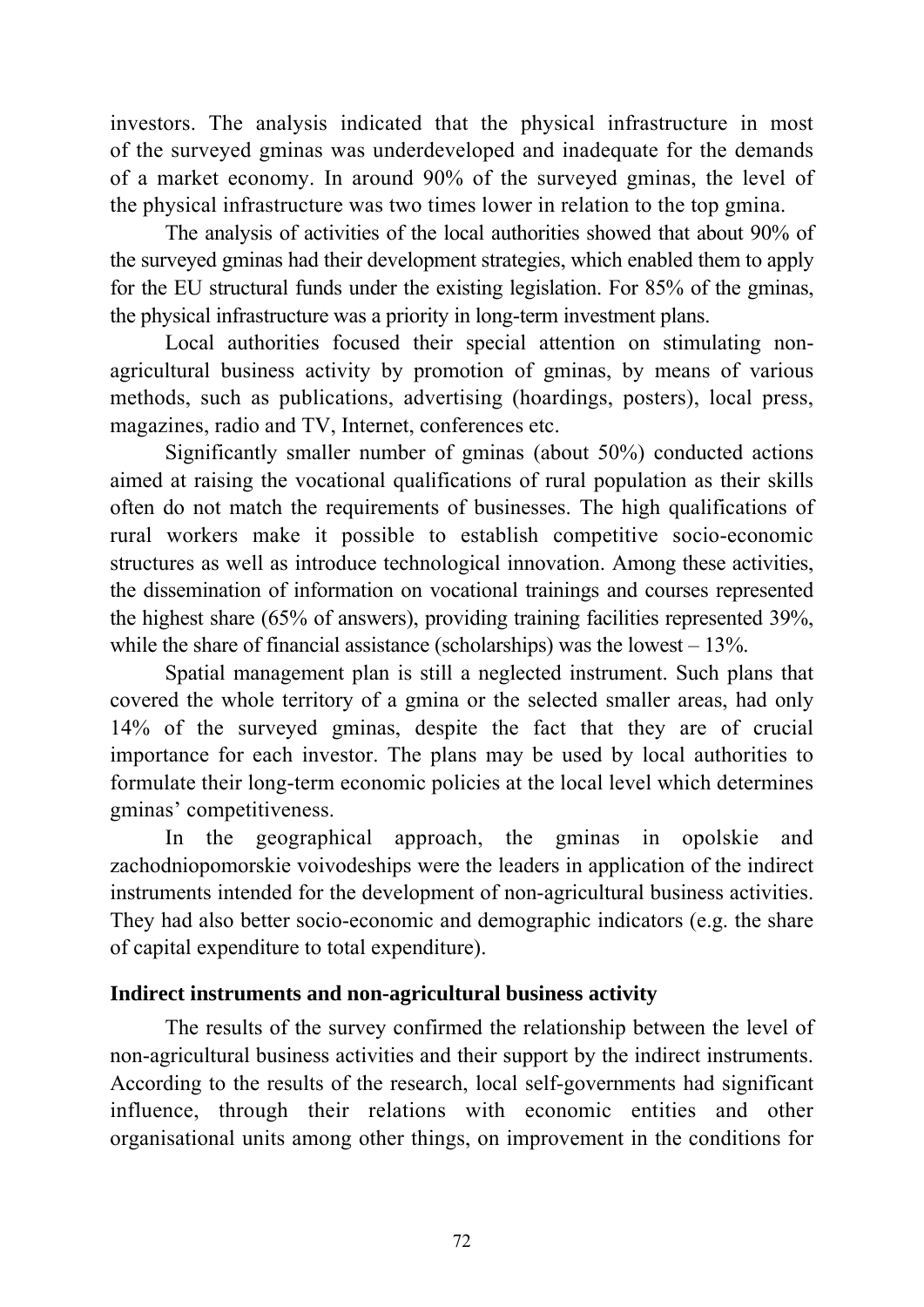conducting economic activities on the territory of surveyed gminas and on local residents' lives.

| Selected non-agricultural instruments     | Number of entities per 10,000 persons |         |          |       |
|-------------------------------------------|---------------------------------------|---------|----------|-------|
| (percentage of gminas)                    | ${}< 600$                             | 600-900 | 900-1200 | >1200 |
| Development strategy                      | 60.0                                  | 72.6    | 89.1     | 72.9  |
| Absorption of EU funds                    | 53.3                                  | 34.2    | 28.1     | 32.4  |
| Projects in the scope of non-agricultural | 6.6                                   | 13.7    | 26.5     | 16.2  |
| business activity                         |                                       |         |          |       |
| Actions towards the improvement of        | 53.3                                  | 71 2    | 64.0     | 54.0  |
| vocational qualifications                 |                                       |         |          |       |
| Spatial management plan                   | 6.7                                   | 20.5    | 18.7     | 16.2  |

**Selected indirect instruments and non-agricultural business activities** 

*Source: Survey of gminas, the CSO Regional Database.* 

## **Other organisations supporting rural development**

Of the 683 organisational units (private and non-governmental) supporting local socio-economic development in 2005 and 2006, the most significant share (73%) was represented by non-governmental organisations. However, their financial bases were weak in comparison to both the public and the private sector entities. The results of the research indicate that various actions of the surveyed organisations had a significant impact on rural development. Their efforts aimed at promoting rural entrepreneurship, improvement in human and social capital, land development and environmental protection proved their comprehensive approach to rural development.

## **Economic situation of rural areas in the examined voivodeships according to the share of organisations supporting economic development to their total number in 2005.**

| No.            | Specification                                | Share of organisations supporting<br>business activity |              |  |
|----------------|----------------------------------------------|--------------------------------------------------------|--------------|--|
|                |                                              | under $50\%$                                           | above $50\%$ |  |
|                | Own revenues of gminas per capita in PLN     | 618.44                                                 | 645.15       |  |
| 2              | Number of workers per 10,000 rural residents |                                                        |              |  |
|                | of working age                               | 1499                                                   | 1813         |  |
|                | Number of economic entities per 10,000 rural |                                                        |              |  |
|                | residents of working age                     | 971                                                    | 1054         |  |
| $\overline{4}$ | Aggregated indicator of gminas' economic     |                                                        |              |  |
|                | development (national average $= 100$ )      | 96.9                                                   | 104.3        |  |

*Source: The data from survey of 2005 and the CSO data – Local Database.*